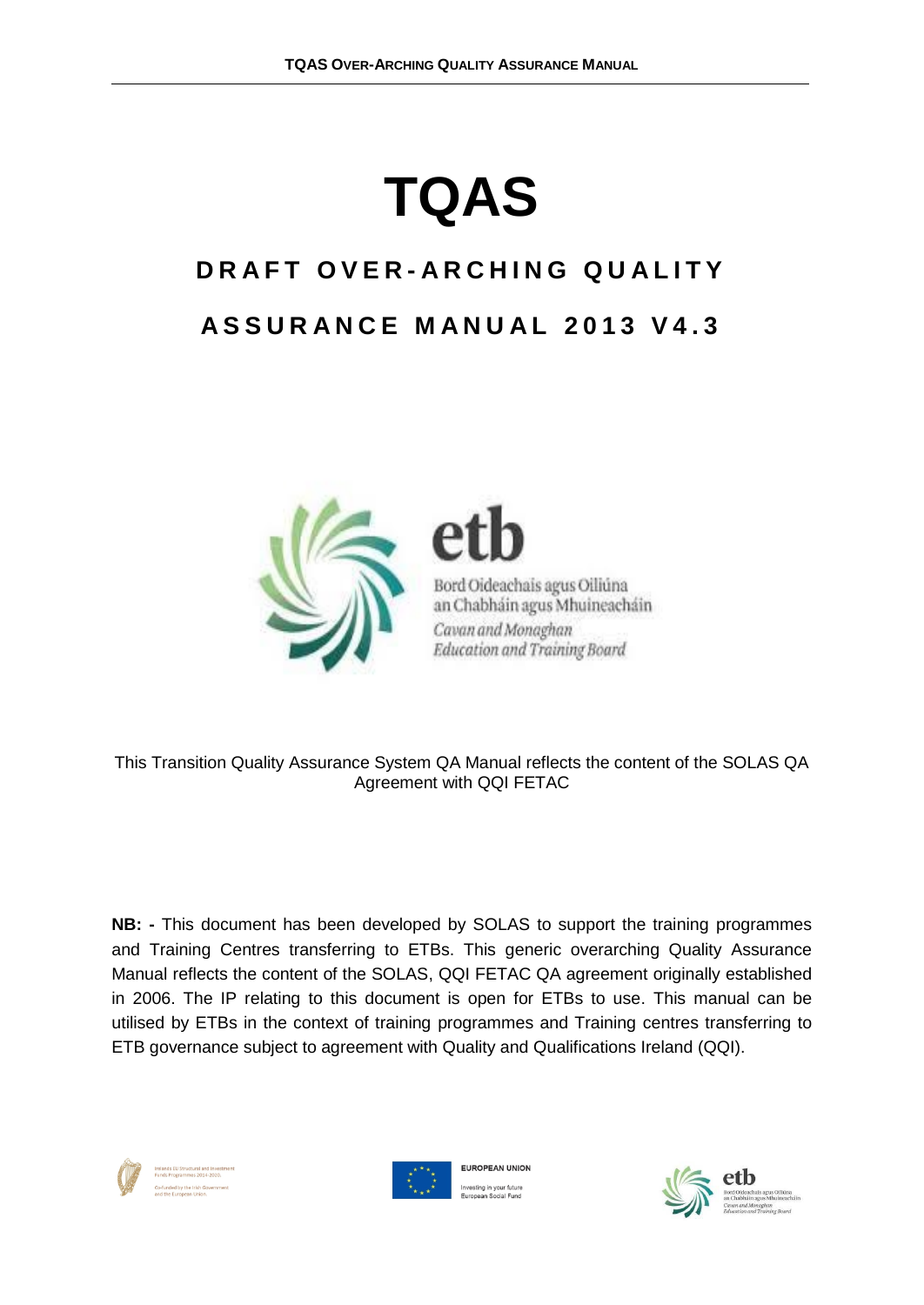## **TABLE OF CONTENTS**

|    | Transition Quality Assurance Policies and Procedures 16       |  |
|----|---------------------------------------------------------------|--|
|    |                                                               |  |
| 1. |                                                               |  |
|    |                                                               |  |
|    |                                                               |  |
|    |                                                               |  |
|    |                                                               |  |
|    |                                                               |  |
|    |                                                               |  |
|    |                                                               |  |
|    |                                                               |  |
|    |                                                               |  |
|    |                                                               |  |
|    |                                                               |  |
|    | 5. PROGRAMME DEVELOPMENT, DELIVERY AND REVIEW 40              |  |
|    |                                                               |  |
|    |                                                               |  |
|    | 6. FAIR AND CONSISTENT ASSESSMENT OF LEARNERS 54              |  |
|    |                                                               |  |
|    |                                                               |  |
|    |                                                               |  |
|    |                                                               |  |
|    |                                                               |  |
|    | 8. PROCURING PROGRAMME DELIVERY THROUGH UTILISATION OF SECOND |  |
|    |                                                               |  |
|    |                                                               |  |
|    |                                                               |  |
| 9. |                                                               |  |
|    |                                                               |  |
|    |                                                               |  |
|    | 10. SELF- EVALUATION OF PROGRAMMES AND SERVICES 85            |  |
|    |                                                               |  |
|    |                                                               |  |
|    |                                                               |  |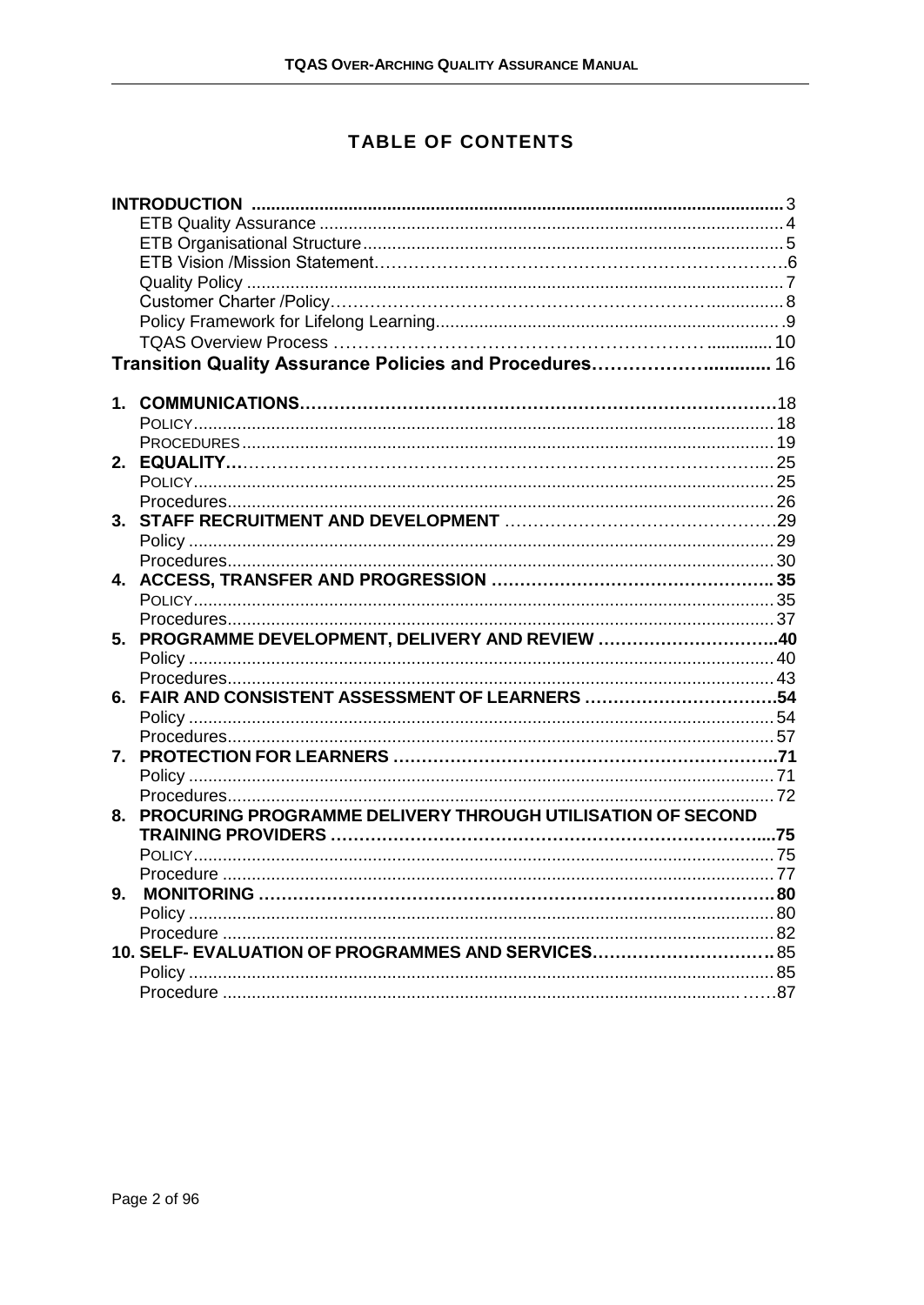#### <span id="page-2-0"></span>**-= Introduction**

In 2011 The Minister for Education and Skills Ruairí Quinn T.D. proposed the dissolution of FÁS and the VECs and the establishment of Education and Training Boards (ETBs) and SOLAS.

The ETBs were established through implementation of the Education and Training Boards Act on 1 July 2013. As a result of implementation of the act the VECs were dissolved and 16 ETBs were established.

On the 27<sup>th</sup> of October 2014 SOLAS was established. FÁS was dissolved and the training provision and 16 training centres under SOLAS governance will shortly be transferred to the ETBs.

The aim of this generic overarching quality assurance manual is to provide support to ETBs in the context of the transfer of SOLAS training provision and training centres to same. The generic nature of the manual will facilitate customisation of the manual to reflect ETB governance in the context of quality assurance. The content of the manual reflects the content of the SOLAS QA Agreement with QQI FETAC. It should be noted that utilisation of the Quality Assurance manual **must be agreed by the ETB with QQI.**

The Education and Training Boards Act 2013, *Section 10,* sets out the functions of Education and Training Boards. They include:-

- *Providing for the establishment and maintenance of education and training board schools, centres for education and education or training facilities in its functional area*
- *Establishing and maintaining such institutions at the direction of the Minister*
- *Planning, providing, coordinating and reviewing the provision of education and training in those bodies as well as in children detention schools, prisons and facilities maintained by other public service bodies*
- *Adopting strategy statements and annual service plans*
- *Delivering training for bodies who provide funding for this, such as SOLAS*
- *Supporting the provision, coordination, administration and assessment of youth work services, and*
- *Assessing the economy, efficiency and effectiveness of its functions.*
- *Subsection (2) makes provision for boards to consult with relevant people and bodies at Committee Stage, to include business and employers' groups in the list of people to be consulted by boards in carrying out their functions.*
- *The legislation maintains the distinction between functions which are reserved to the elected members of a board and the executive functions which are performed by the Chief executive and his or her staff.*
- *Section 12 sets out which provisions of the Bill are reserved functions.*

#### **Objectives**

Cavan and Monaghan ETB is committed to excellence in all aspects of its service. The nature and ethos of the organisation is public and democratic, non-political, non-sectarian and accommodating and supportive of difference and diversity. Concern for the individual welfare and development of learners and staff is a core value.

#### **Cavan and Monaghan ETB guarantees quality service through the following measures:**

• Recruiting and retaining the best staff available

Page 3 of 96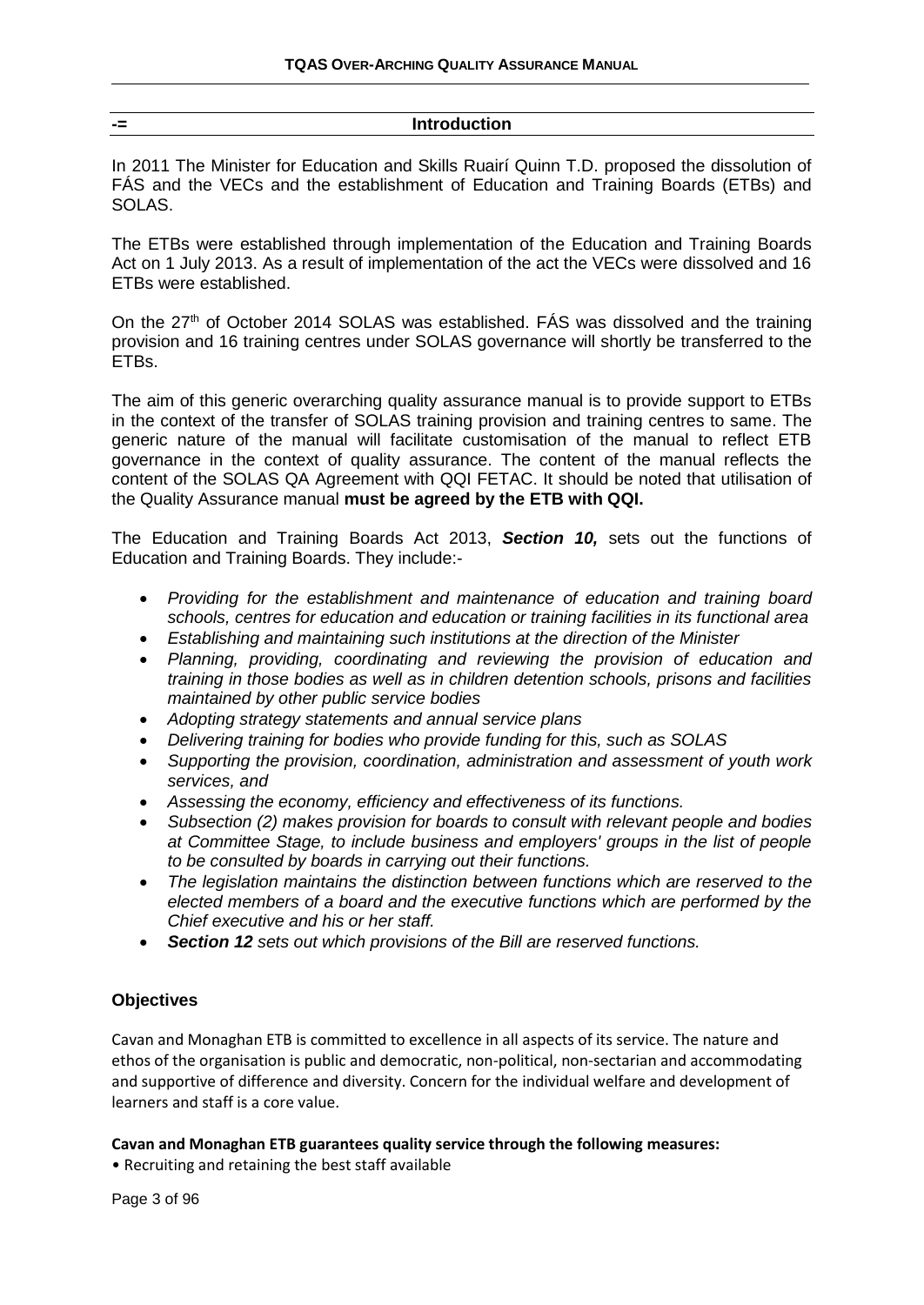• Striving for top national and international standards in local education and training

• Organisational excellence and renewal, through training and re-training of staff, with equal opportunities for all

• Resourcing schools/centres to the best of its ability - personnel, buildings, budgets, equipment & working conditions

• On-going dialogue and partnerships with business, industry and commerce and other relevant agencies at home, and with EU policy and vocational education agencies abroad, towards professional best practice and local economic, social and cultural development.

• Commitment to IT, excellence in sport and physical fitness, culture and the arts in the liberal, vocational and lifelong learning of students, at all ages and stages

• On-going purposeful dialogue and partnership with parents, teachers, students and the Department of Education & Skills

• Commitment to a policy of alleviation of economic, social, cultural and physical disadvantage in Cavan and Monaghan and provision of services, programmes and public policy measures aimed at eliminating or reducing such disadvantage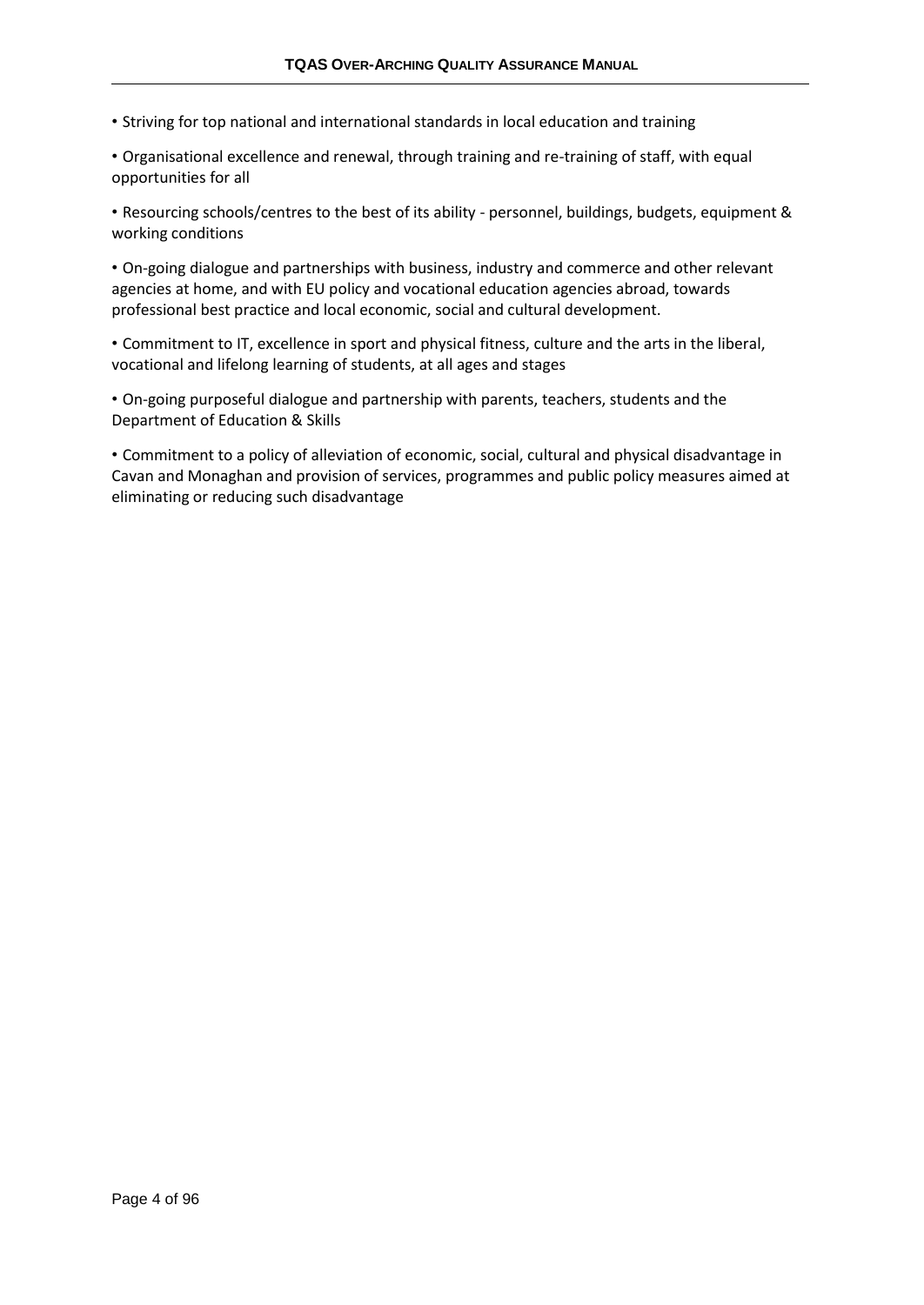#### <span id="page-4-0"></span>**Cavan and Monaghan Education and Training Board – Quality Assurance**

#### **Qualifications and Quality Assurance (Education and Training) Act 2012**

November 2012 saw the introduction of the Qualifications and Quality Assurance (Education and Training) Act 2012 and the establishment of Quality and Qualifications Ireland (QQI). On the  $6<sup>th</sup>$  of November 2012 the QQI was formed through the amalgamation of the Further Education and Training Awards Council (FETAC), the Higher Education and Training Awards Council (HETAC), the Irish Universities Quality Board (IUQB) and the National Qualifications Authority of Ireland (NQAI).

QQI is responsible for the external quality assurance of the further and higher education and training sector. Qualifications and Quality Assurance (Education and Training) Act 2012 states that QQI will develop criteria for quality assurance and that based on said criteria:-

… (1) Subject to *sections [29](http://www.irishstatutebook.ie/2012/en/act/pub/0028/print.html#sec29)* , *[30](http://www.irishstatutebook.ie/2012/en/act/pub/0028/print.html#sec30)* , *[32](http://www.irishstatutebook.ie/2012/en/act/pub/0028/print.html#sec32)* and *[33](http://www.irishstatutebook.ie/2012/en/act/pub/0028/print.html#sec33)* , each relevant provider and linked provider shall establish procedures in writing for quality assurance for the purposes of establishing, ascertaining, maintaining and improving the quality of education, training, research and related services the provider provides.

This overarching Quality Assurance Manual reflects the content of the FÁS now SOLAS, QQI FETAC Quality Assurance agreement established in 2006. Utilisation by ETBs of this QA manual in the context of training centres transferring to ETB governance must be agreed in advance of utilisation with QQI.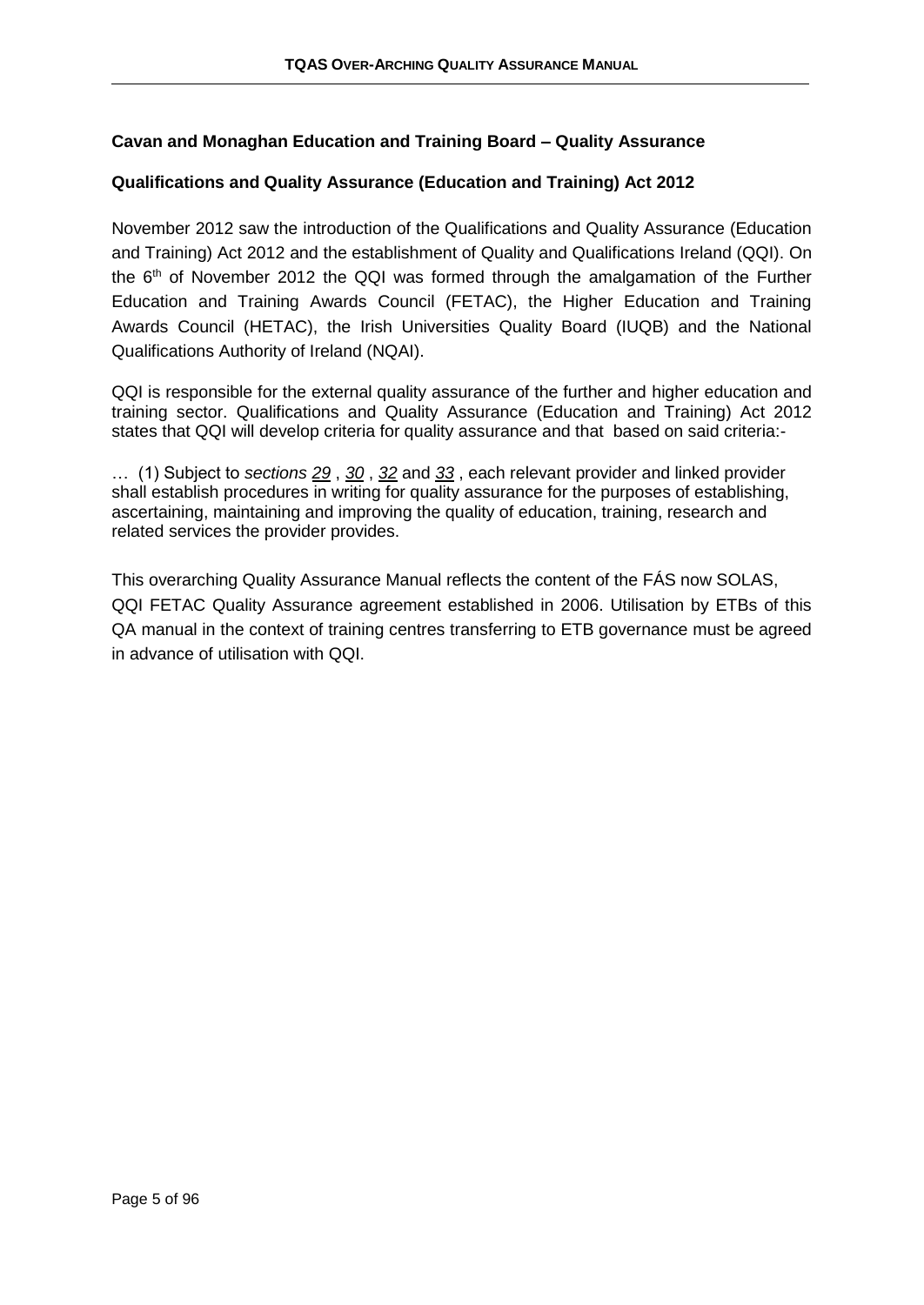#### <span id="page-5-0"></span>**ETB Organisational Structure**

#### **OVERVIEW OF CAVAN AND MONAGHAN ETB**

Cavan and Monaghan ETB is a local statutory, education and training authority established under the Education and Training Boards Act 2013. The Board's headquarters are in Monaghan town with a sub-office in Cavan town. Cavan and Monaghan ETB provides education and training services to a population of some 133,583 across the two counties. The ETB is a significant employer within the region with a total staff of approximately 1300. Some 600 staff members are employed full-time with 700 employed part-time. While other aspects of education provision are growing in Cavan and Monaghan, especially adult and further education and the arts, post-primary schools remains the primary education offering. The full range of services of Cavan and Monaghan ETB is summarised diagrammatically:



#### **CAVAN AND MONAGHAN ETB SERVICES**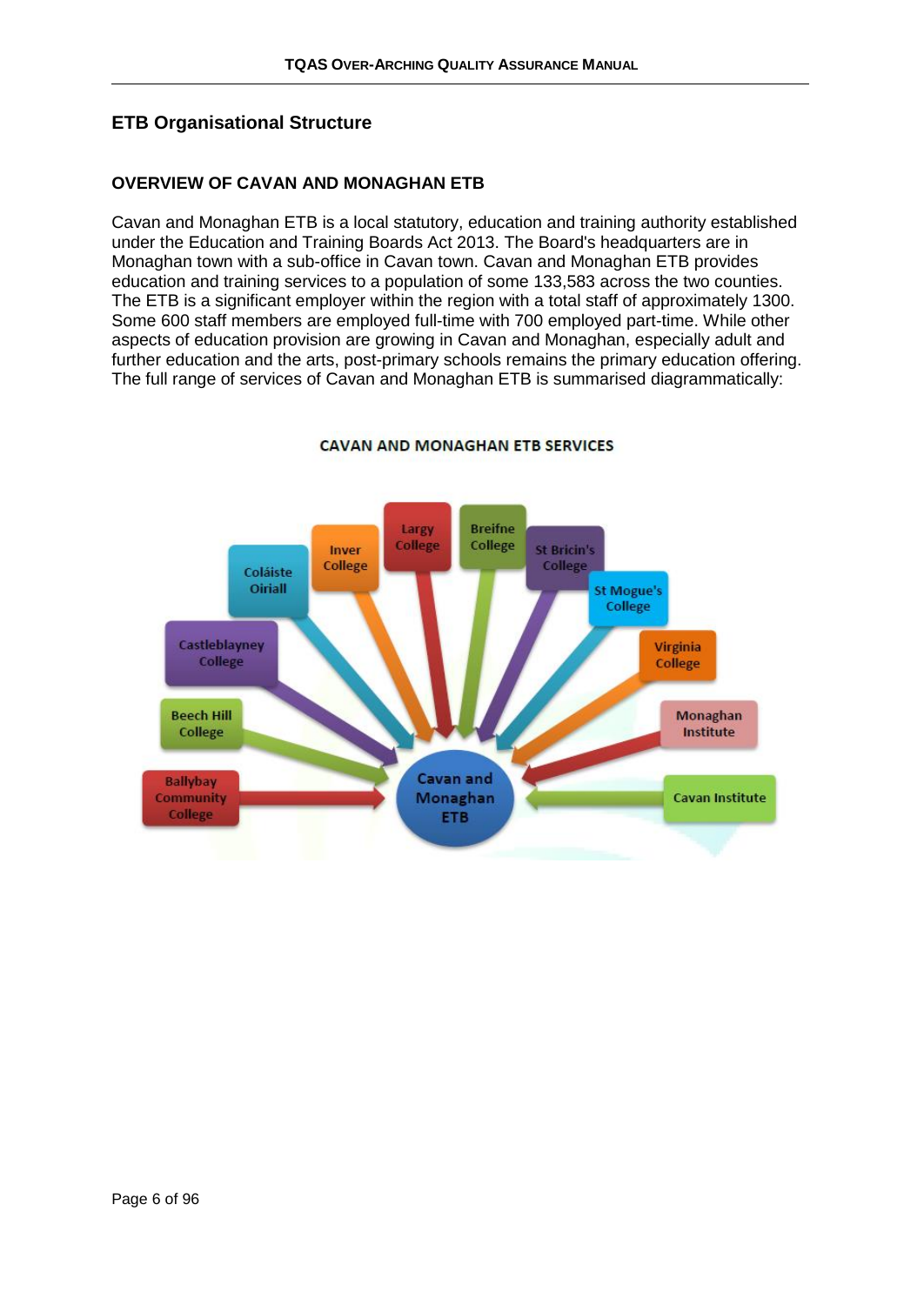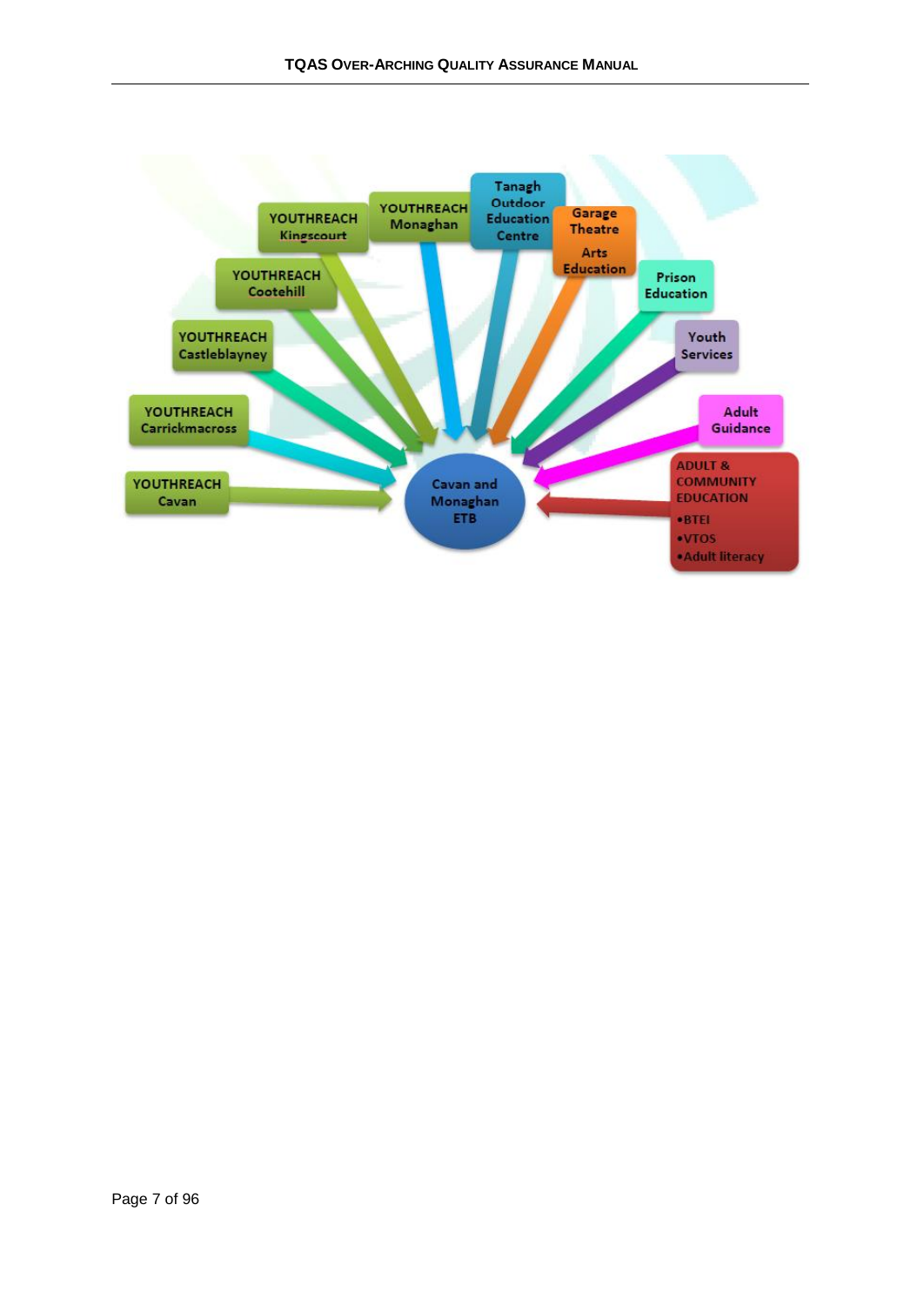The ETB services are delivered through a well-functioning streamlined organisational structure, as depicted below:

#### Cavan and Monaghan ETB Organisational Structure



Central to ETB operations are the ETB Administration Centres, which act as the hub for all ETB services and centres. The Administrative functions are delivered through a pillar structure, comprising Human Resources, Finance, Capital Management and Corporate Services.

The Chief Executive is responsible for executive management of the ETB and has overall responsibility for the performance of schools, programmes and training centres. The Principals, Directors, Co-ordinators and Managers of these centres are responsible for their day-to-day management.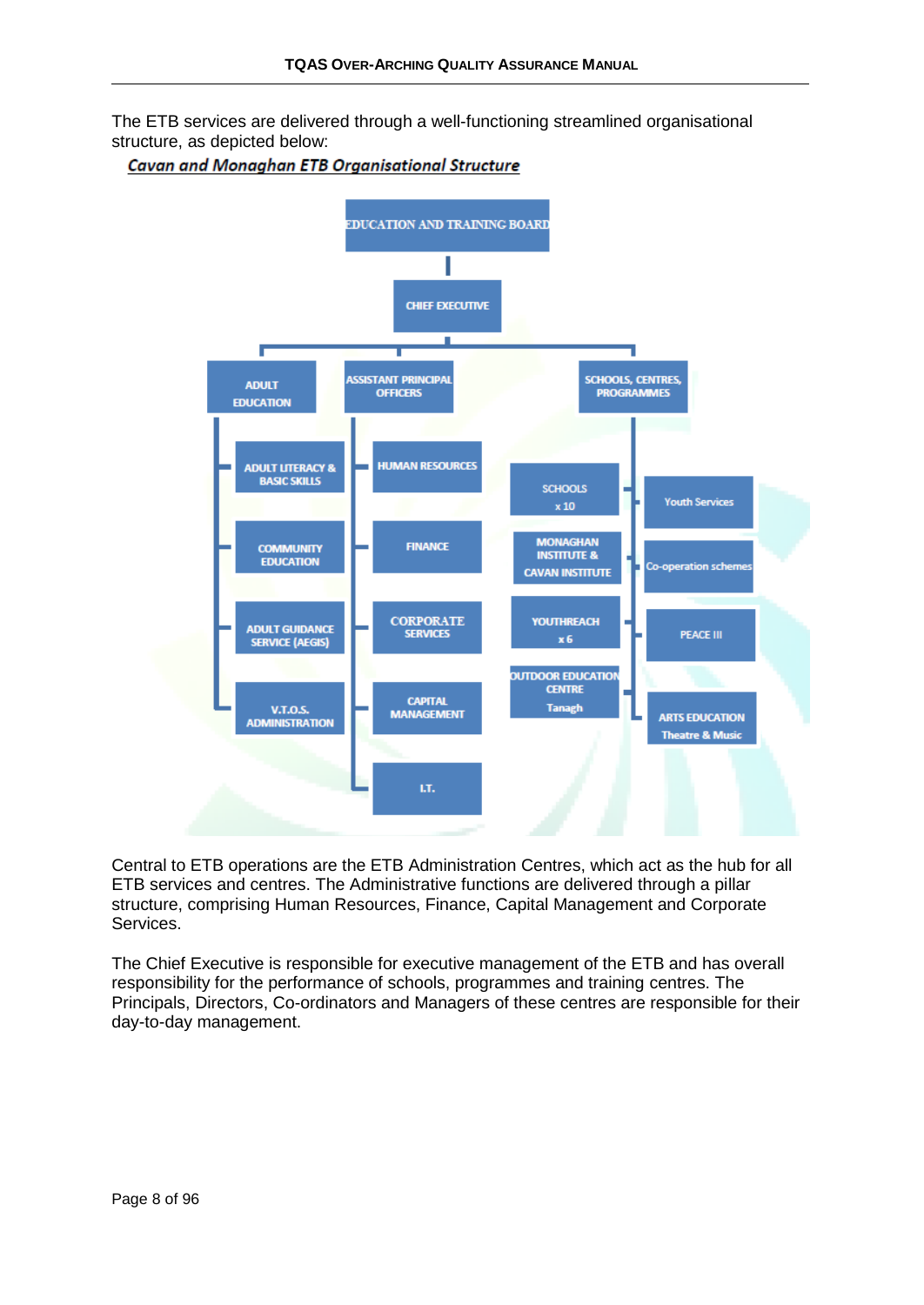#### *Mission Statement*

Cavan and Monaghan ETB's mission is:

"To create, develop, support, encourage and facilitate an active, positive and inclusive learning environment in Cavan and Monaghan Education and Training Board, by delivering quality education, training and ancillary services to all age-groups and communities that contribute to the intellectual, social and economic life of counties Cavan and Monaghan."

#### *Vision Statement*

Through continual growth and development, Cavan and Monaghan ETB will be a nationally recognised top quality provider of lifelong and life-wide learning. It will deliver excellent, targeted and relevant programmes to a diverse client base, and ensure all of its clients are supported to develop, progress and realise their potential. It will provide its services and programmes in optimum facilities with maximum efficiency and effectiveness.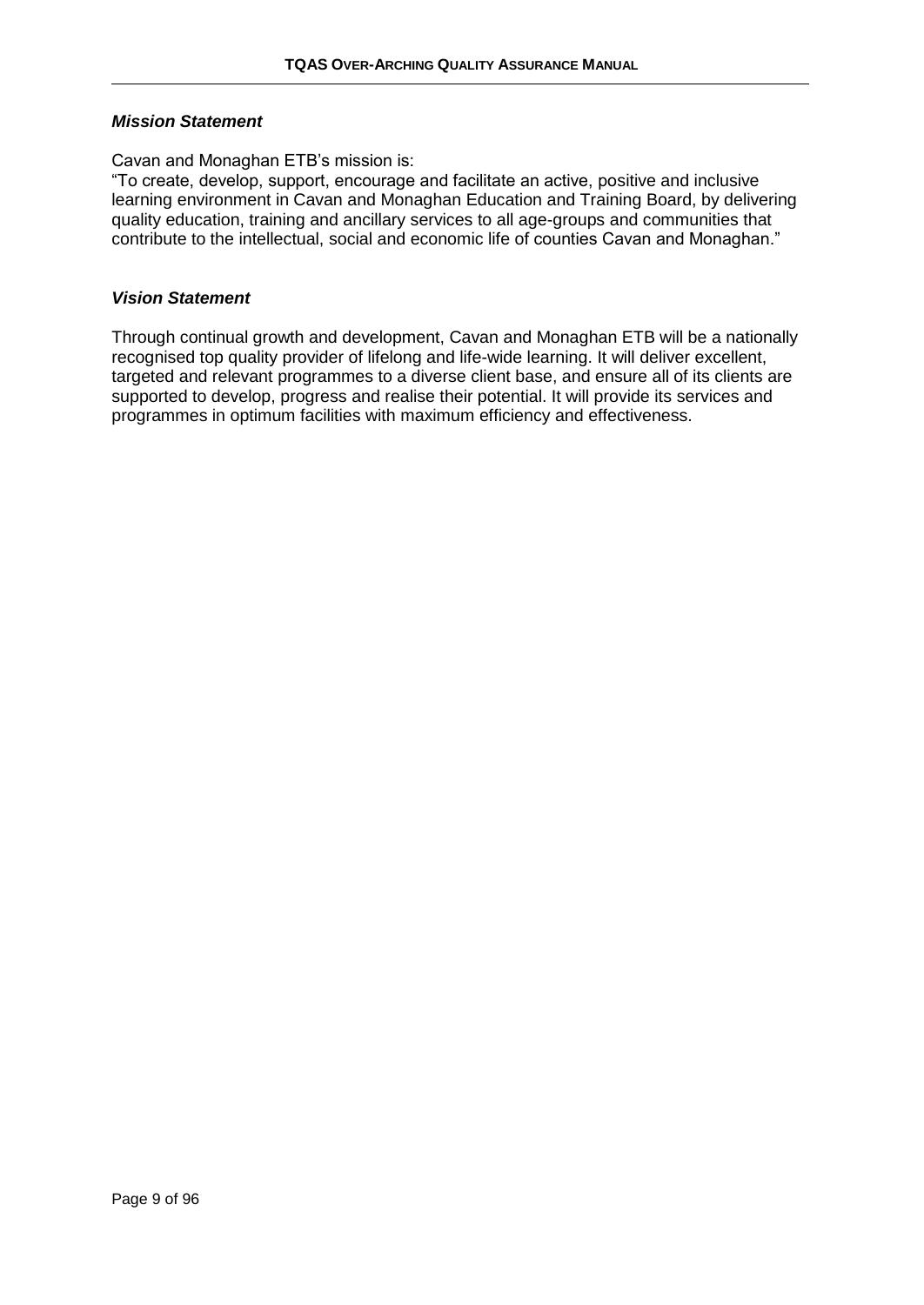## **QUALITY POLICY**

<span id="page-9-0"></span>CMETB are in the process of developing an overarching Quality Policy.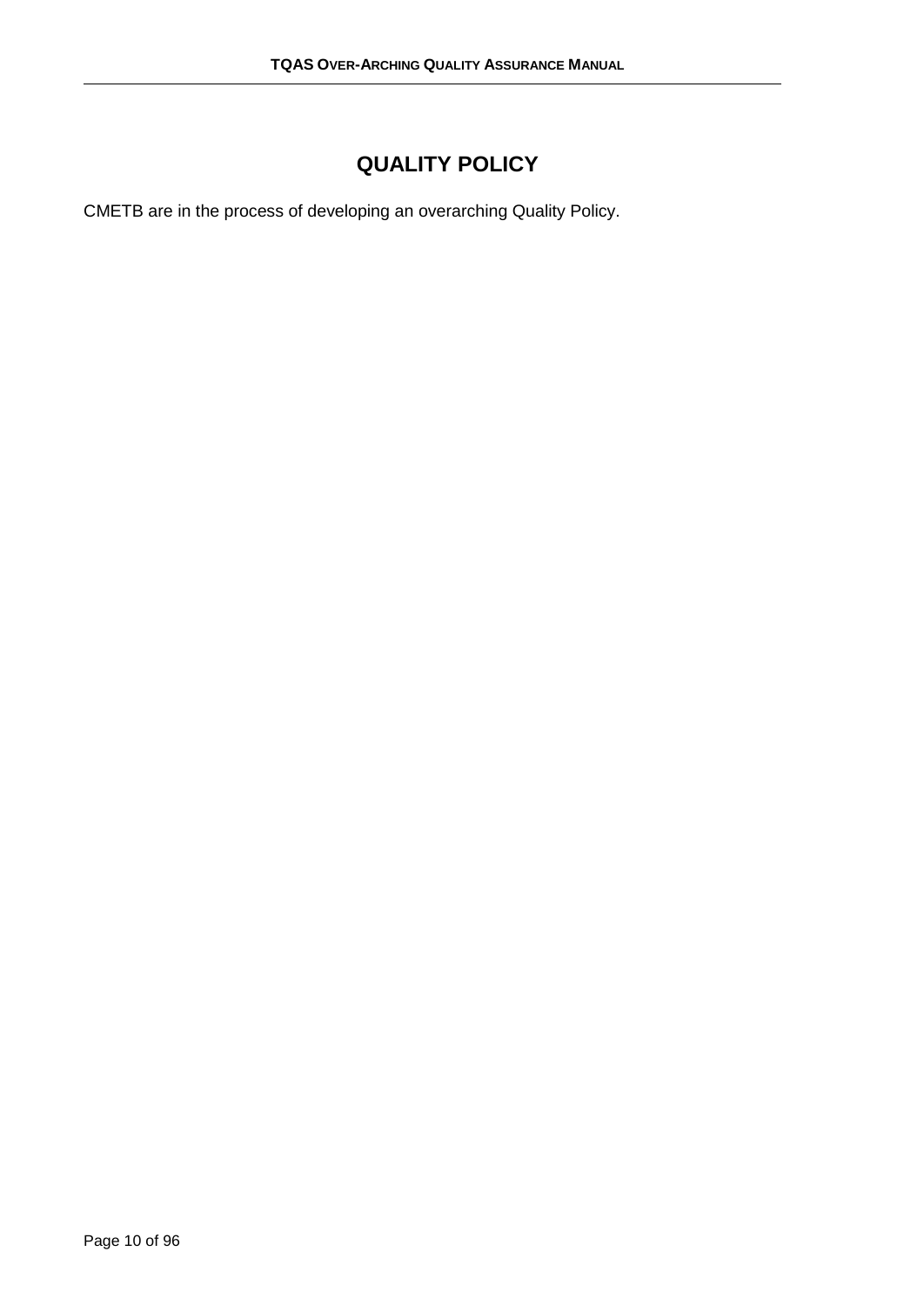#### <span id="page-10-0"></span>**CMETB Customer Charter**

#### **A. Appeals**

Cavan and Monaghan Education and Training Board (ETB) will maintain an accessible, transparent and simple-to-use system of appraisal/review for all our customers who are dissatisfied with decisions in relation to our services.

#### **Procedures**

All appeals must be submitted in person or in writing to the Chief Executive (CE) on the ETB official appeal form. *(Exceptions: separate appeal system operates for teachers in respect of promotion posts and appealing the refusal to enrol and expulsion of students under Section 29 of the 1998 Education Act.)* 

Acknowledgement of the appeal will be issued by the ETB within 5 working days.

Cavan and Monaghan ETB is committed, where possible thereafter, to activate the earliest possible intervention to bring about a resolution to the issue in question.

If a customer is dissatisfied with the outcome, they may lodge a complaint with the ETB and, if necessary, the Department of Education & Skills. If dissatisfied with the outcome, a customer may then request the Ombudsman to review their case. See www.ombudsman.ie

#### **Review of Appeals**

(i) Periodic review of existing system

(ii) Examine alternative or new mechanisms for processing appeals in conjunction with customer service principles

(iii) Following the findings of appeals, procedures may be modified

#### **B. Consultation, Delivery and Evaluation**

Cavan and Monaghan ETB is committed to evaluation of its service delivery and will conduct surveys on specifically identified issues 3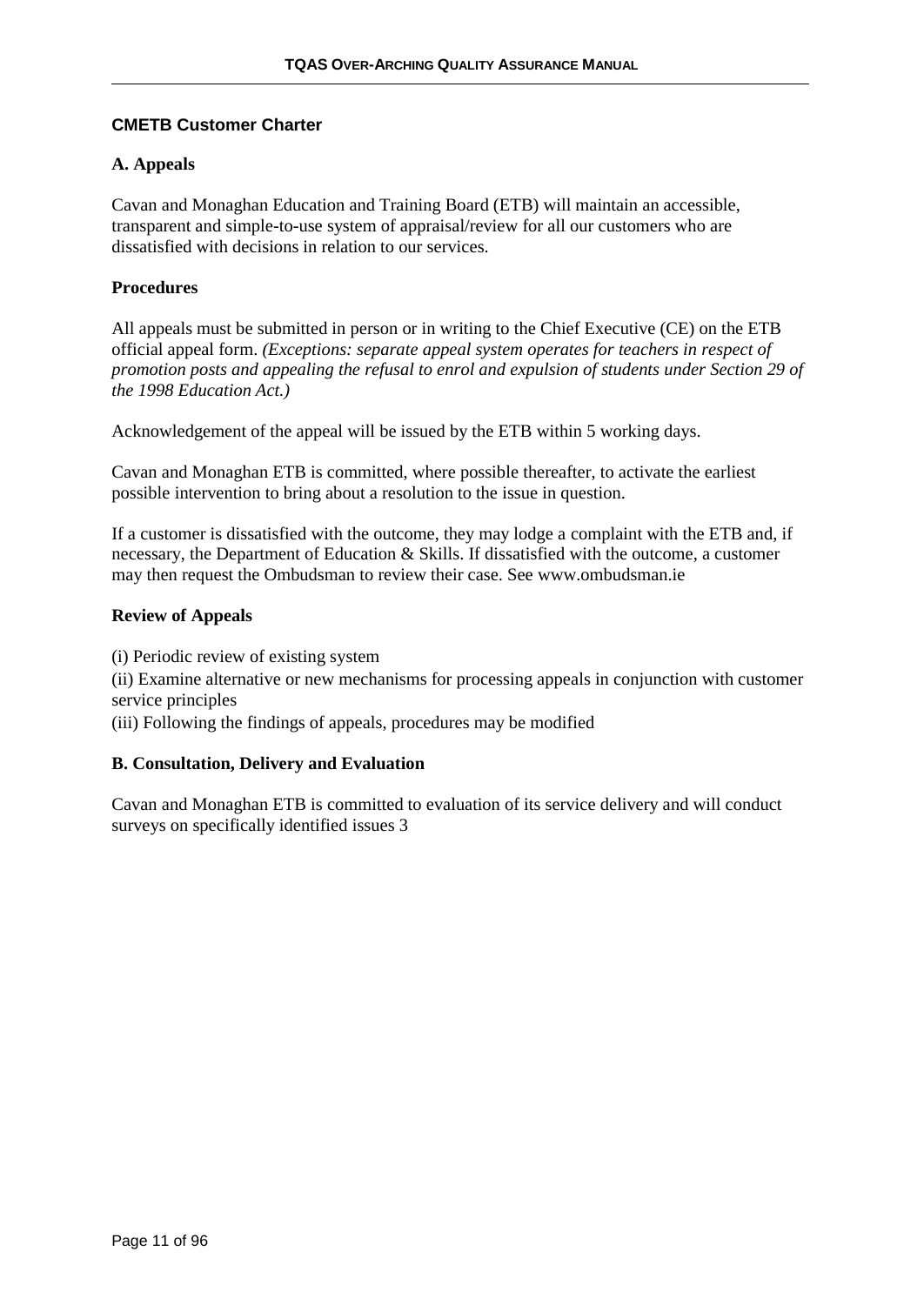## *Customer Service*

#### **CHOICE**

- Customer information leaflets, comment form, complaint/ appeal forms are available at all Centres
- Customers can access information on services in a variety of ways e.g. telephone, correspondence, in person, e-mail, website, media releases, adverts, school/centre prospectus
- Dedicated telephone number is available for particular services e.g. adult guidance service, Principal, Deputy-Principal, Year-Head

#### **BETTER CO-ORDINATION**

- Internal communication system for provision, transfer and sharing of information
- Web-site updated regularly
- System in place to ensure all queries are routed to the appropriate section

#### **INFORMATION**

Cavan and Monaghan ETB is committed to providing information in a clear, timely and accurate manner.

We provide accurate, up-to-date and comprehensive information on job opportunities within the ETB through a range of media (national and local press, web-site, notices to schools/centres, etc).

Applicants will be given information on their performance at interview, if requested

Information leaflets provide customers with details of services available, eligibility criteria, conditions relating to grants, etc. Information leaflets are constantly reviewed to ensure that they are up-to-date, accurate and easily understood.

The Freedom of Information Act, 1997 gives everyone legal rights to seek access to official information. The Act is designed to allow public access to information held by public bodies that is not routinely available through other sources. While the Act has not yet been commenced within the ETB sector, Cavan and Monaghan ETB will ensure that Freedom of Information requests are processed within the framework set down in the legislation.

#### *CUSTOMERS*

Cavan and Monaghan ETB has a broad range of customers, which can be considered under two headings:

| $\cdots$                                      |                                                 |  |  |
|-----------------------------------------------|-------------------------------------------------|--|--|
| <b>Internal Customers</b>                     | <b>External Customers</b>                       |  |  |
| CE, Principals, Deputy Principals, Assistant  | Members of the general public, government       |  |  |
| Principals, Directors of Adult Education,     | departments and bodies, suppliers, contractors, |  |  |
| Special Duties Teachers, Teaching Staff,      | consultants and other agencies                  |  |  |
| Special Needs Assistants, Tutors, Co-         |                                                 |  |  |
| Ordinators, Managers, Community Education     |                                                 |  |  |
| Officers, Adult Literacy Organisers, AEO,     |                                                 |  |  |
| Caretakers, Maintenance Staff, Administrative |                                                 |  |  |
| Staff, BTEI Tutors, Outdoor Education         |                                                 |  |  |
| <b>Instructors and Students</b>               |                                                 |  |  |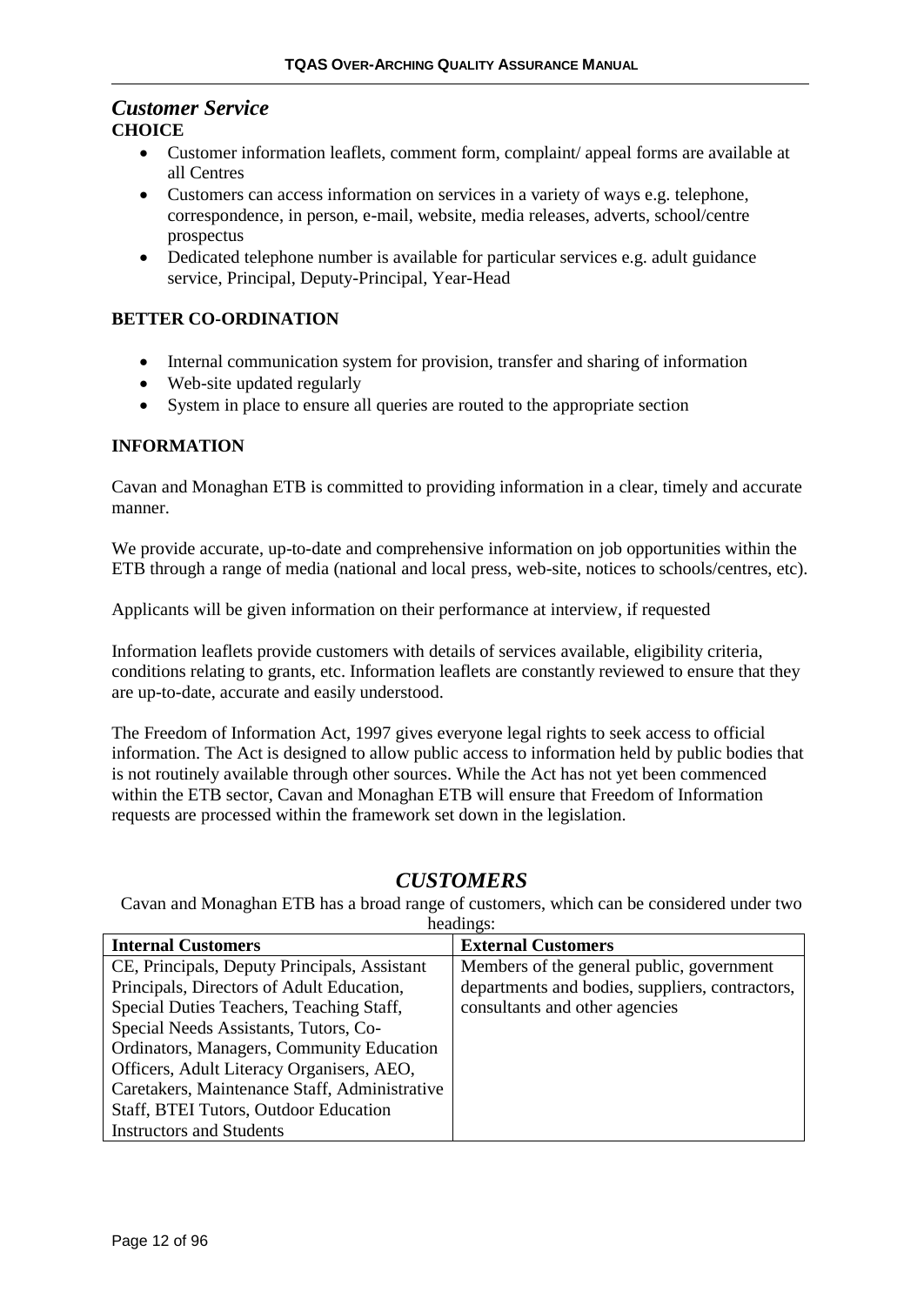Cavan and Monaghan ETB and its staff recognise the importance of all customers and the interdependence between the various departments/sections/levels of the organisation. Staff appreciate the need to deliver a quality, efficient and effective service to all customers, internal and external.

#### **EVALUATION**

Cavan and Monaghan ETB conducts regular meetings to evaluate its service e.g. Principals/Managers with CE, Adult Education Staff with CE, CEF with public, Principals with parents, CE with administrative staff.

#### **OFFICIAL LANGUAGES**

ETBs (formerly VECs) are listed as public bodies under the terms of the Official Languages (Equality) Act 2003.

The following lists current practice as implemented by Bord Oideachais agus Oiliúna an Chabháin agus Mhuineacháin:

- Interviews for positions in the ETB's Gael Cholaiste (Coláiste Oiriall) are conducted through the medium of Irish
- Provision at interview for Irish-speaking applicants for all of the ETB's posts to be interviewed 'as gaeilge'
- Bilingual Signage and Stationery in ETB's Schools and Centres
- Staff are aware of Irish language aids available on-line
- Bord Oideachais agus Oiliúna an Chabháin agus Mhuineacháin financially supports students who wish to attend the Gaeltacht to improve their proficiency in the language
- Official documentation/correspondence to/from ETB's Gael Choláiste (Coláiste Oiriall) is 'as gaeilge'

#### **PHYSICAL ACCESS TO OUR SERVICES**

Current legislation requires all public bodies to ensure that all buildings are accessible to people with disabilities. Cavan and Monaghan ETB fully subscribes to these regulations and assesses all its Centres to ensure that they are wheelchair friendly and accessible to all.

People with disabilities may apply for any position in Cavan and Monaghan ETB for which they hold the basic entry requirements. It is our policy to ensure that recruitment and selection activity is carried out in accordance with our core principles of fairness, equality and merit-based selection. We will ensure that applications are fully considered on the basis of abilities, qualifications and suitability for the work in question. All reasonable efforts are made to accommodate requirements or special needs to enable full participation and fairness in the selection process.

We advertise all open recruitment competitions in the career pages of the national daily and local newspapers, relevant professional or specialist journals and our website.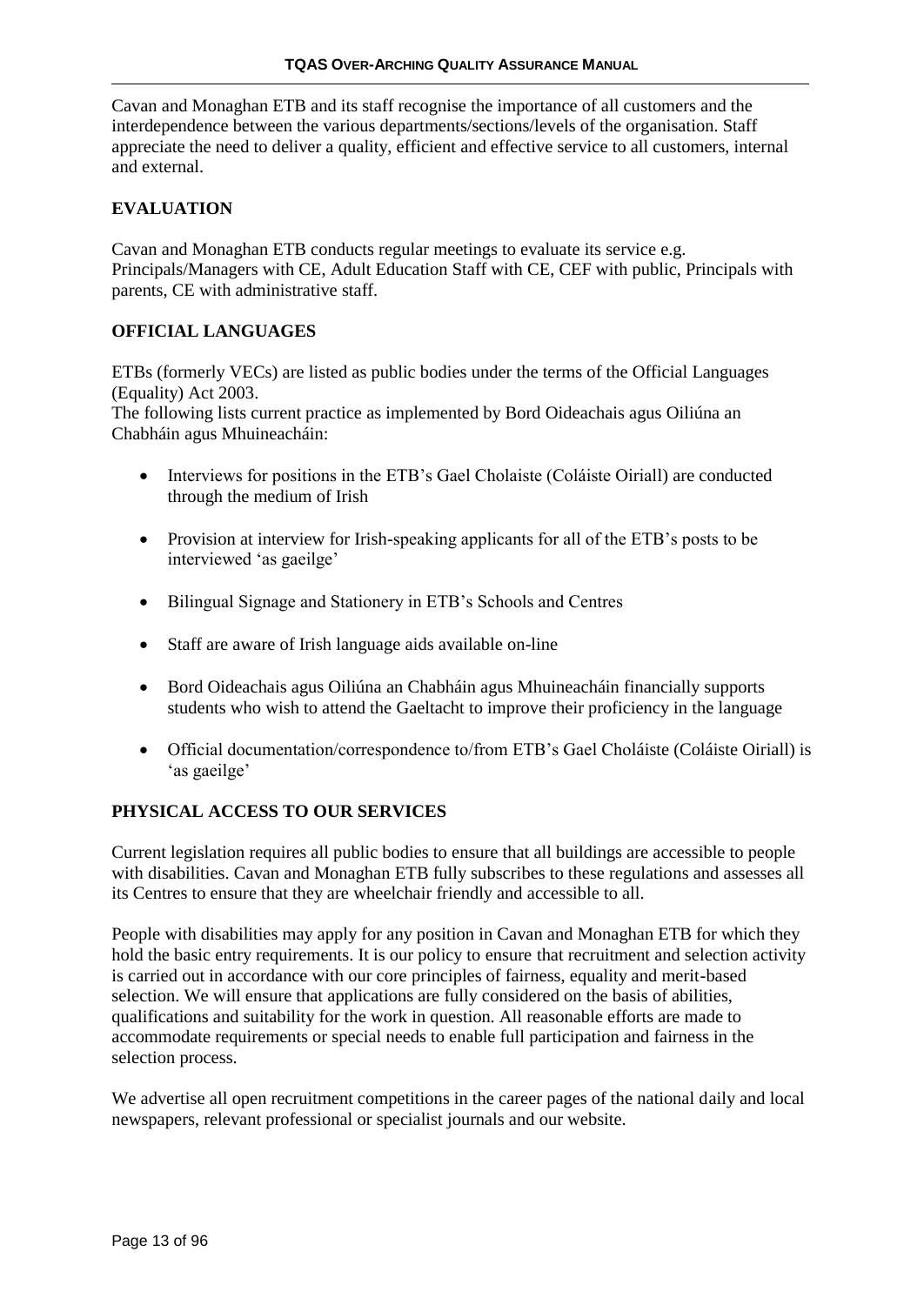#### **QUALITY SERVICE STANDARDS**

Cavan and Monaghan ETB staff are committed to providing a quality public service in an efficient and courteous manner to all our customers.

#### **When you visit our centres we will ensure that:-**

- You are treated with courtesy
- Your enquiry will be dealt with promptly
- Your privacy will be respected

Our Reception, Waiting and Interview Rooms will be safe, clean and well maintained and accessible for people with disabilities.

We recommend that you make an appointment, in advance, if you wish to meet a member of Staff.

Smoking, by law, is prohibited in all our centres.

Services available at Cavan and Monaghan ETB are displayed on the websites (one composite website is in the development stage). The website also contains up-to-date news and current information on vacancies, courses, etc.

Schools/Centres produce prospectuses indicating courses/services available.

#### **EQUALITY AND DIVERSITY**

Policy Statement to ensure the rights to equal treatment covered by equality legislation (gender, marital status, family status, sexual orientation, religious belief, age, disability, race, membership of the Travelling Community) is available.

Promote and facilitate access to services for people from disadvantaged backgrounds

Centres are accessible for disabled persons.

#### **TIMELINESS & COURTESY**

All administrative staff receives written guidelines re customer service and professional conduct

All queries are dealt with promptly

A consulting room is available at Cavan and Monaghan ETB HQ to afford more privacy and respect to customers

A Comment Form has been designed for customers' use

#### **COMPLAINTS/APPEALS**

A complaints/appeals procedure is available at all our Centres. Complaint/Appeals Forms available at Reception.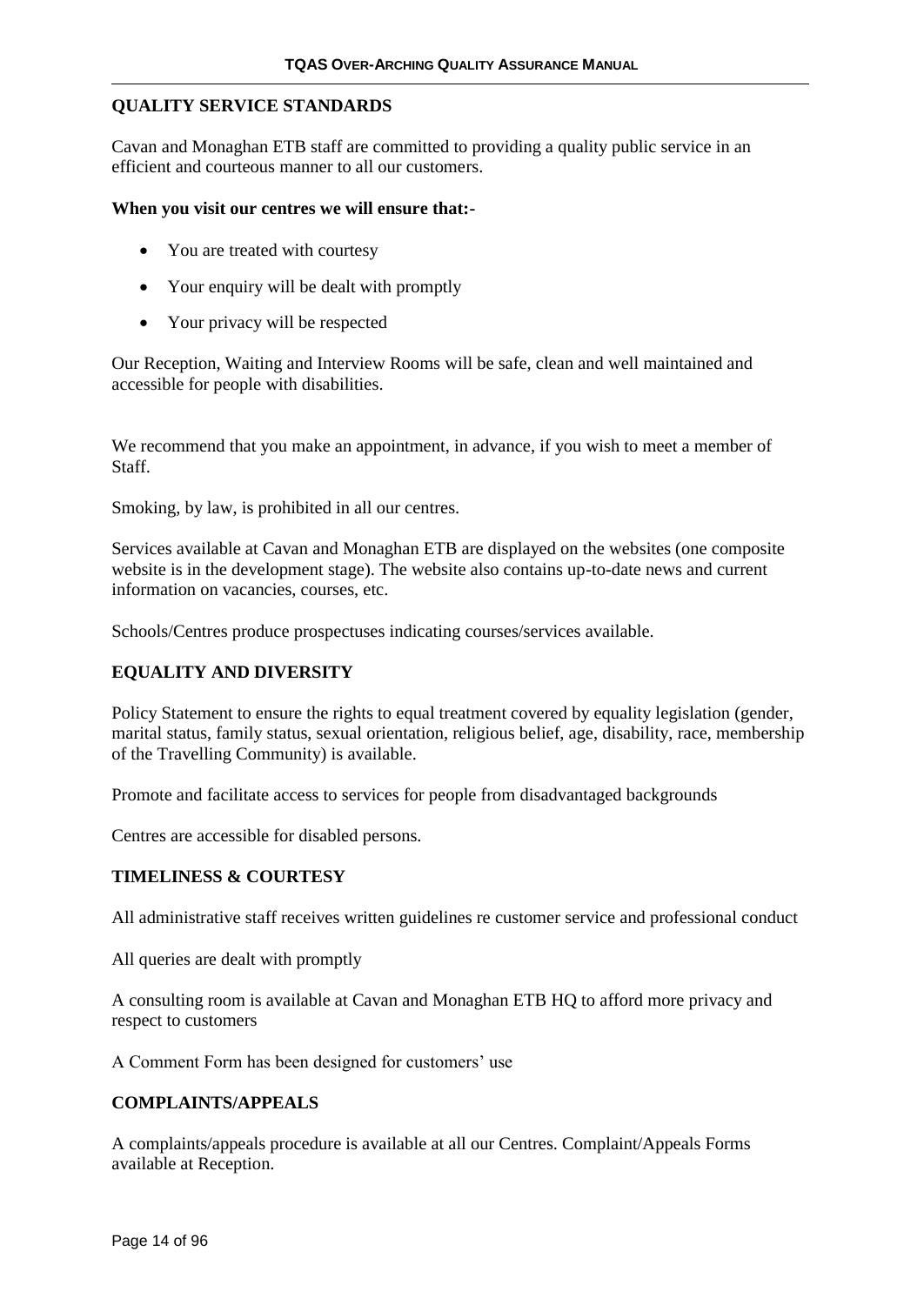Complaints about individual members of staff are dealt with under the "Code of Practice for dealing with complaints by parents of students (under 18) or students (over 18) against a member of CMETB staff".

#### **The Office of the Ombudsman**

If you are not satisfied with the outcome of a complaint made to Cavan and Monaghan ETB, you may request the Ombudsman to review your case. For information and procedures on how to make a complaint, follow the link [www.ombudsman.ie](http://www.ombudsman.ie/)

## **Cavan and Monaghan ETB Services**

Cavan and Monaghan ETB is committed to providing choice in service delivery including payment methods, location of centres/services and opening hours. We will endeavor to utilise available and emerging technologies to ensure maximum access and choice and quality of delivery.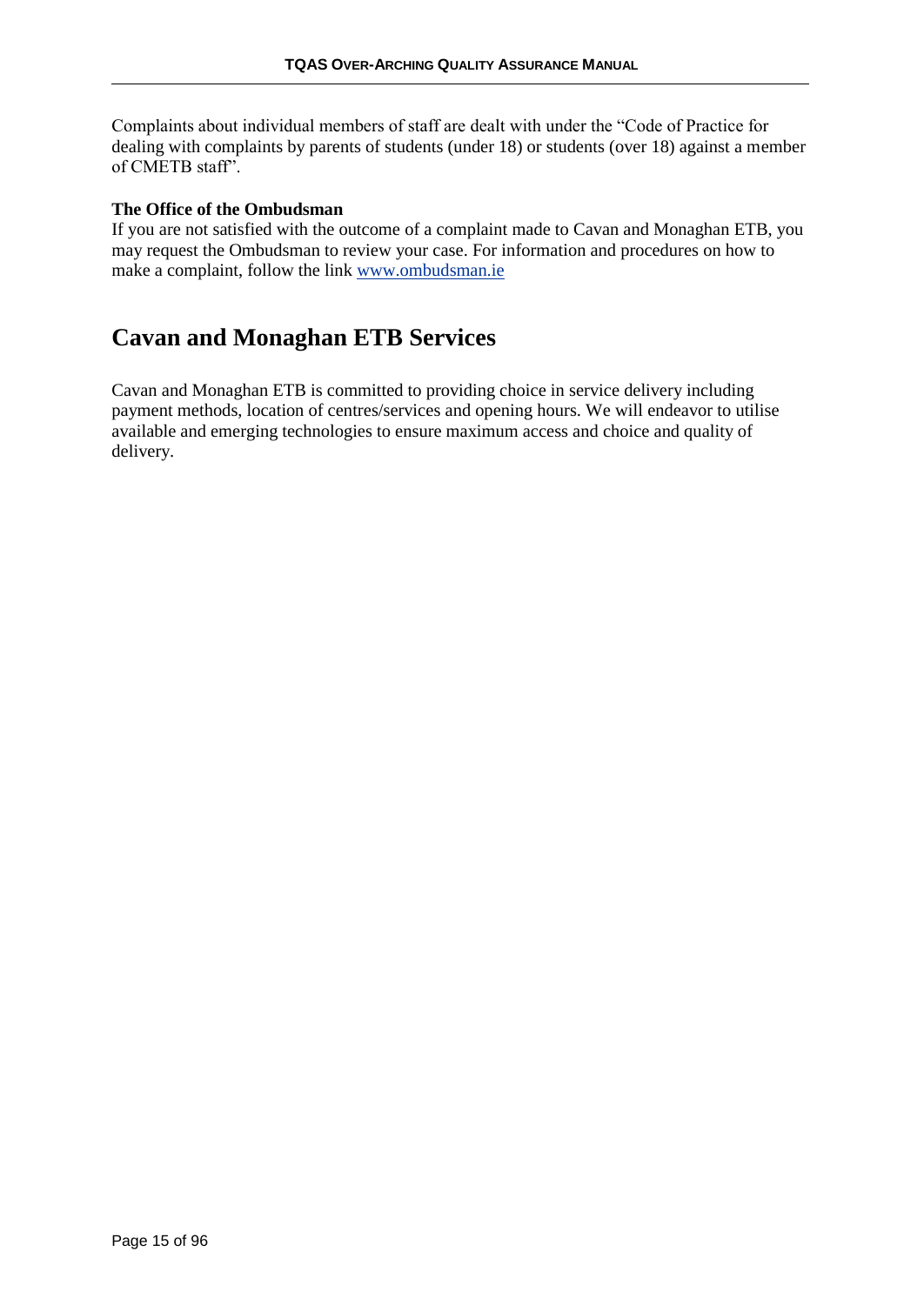CMETB are in the process of developing a Lifelong Learning Policy.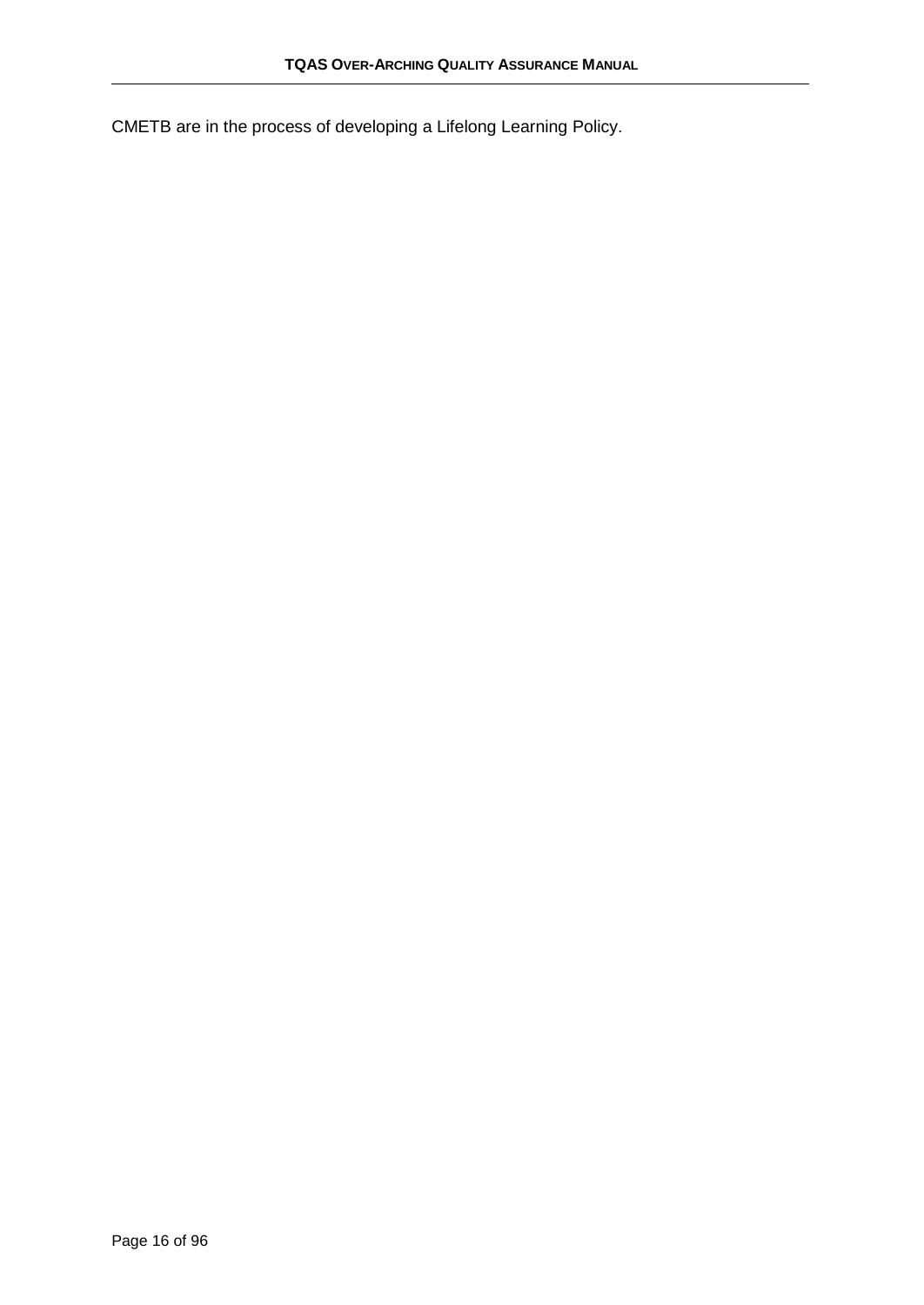#### <span id="page-16-0"></span>**TRANSITION QUALITY ASSURANCE SYSTEM OVERVIEW**

The following sections of this *Overarching Transition Quality Assurance Manual*  contain details of the Transition Quality Assurance System (TQAS) components which include:-

- TQAS Overview
- TQAS Policy Documents
- TQAS Process Maps
- TQAS Document and Form Detail (included in relevant process maps)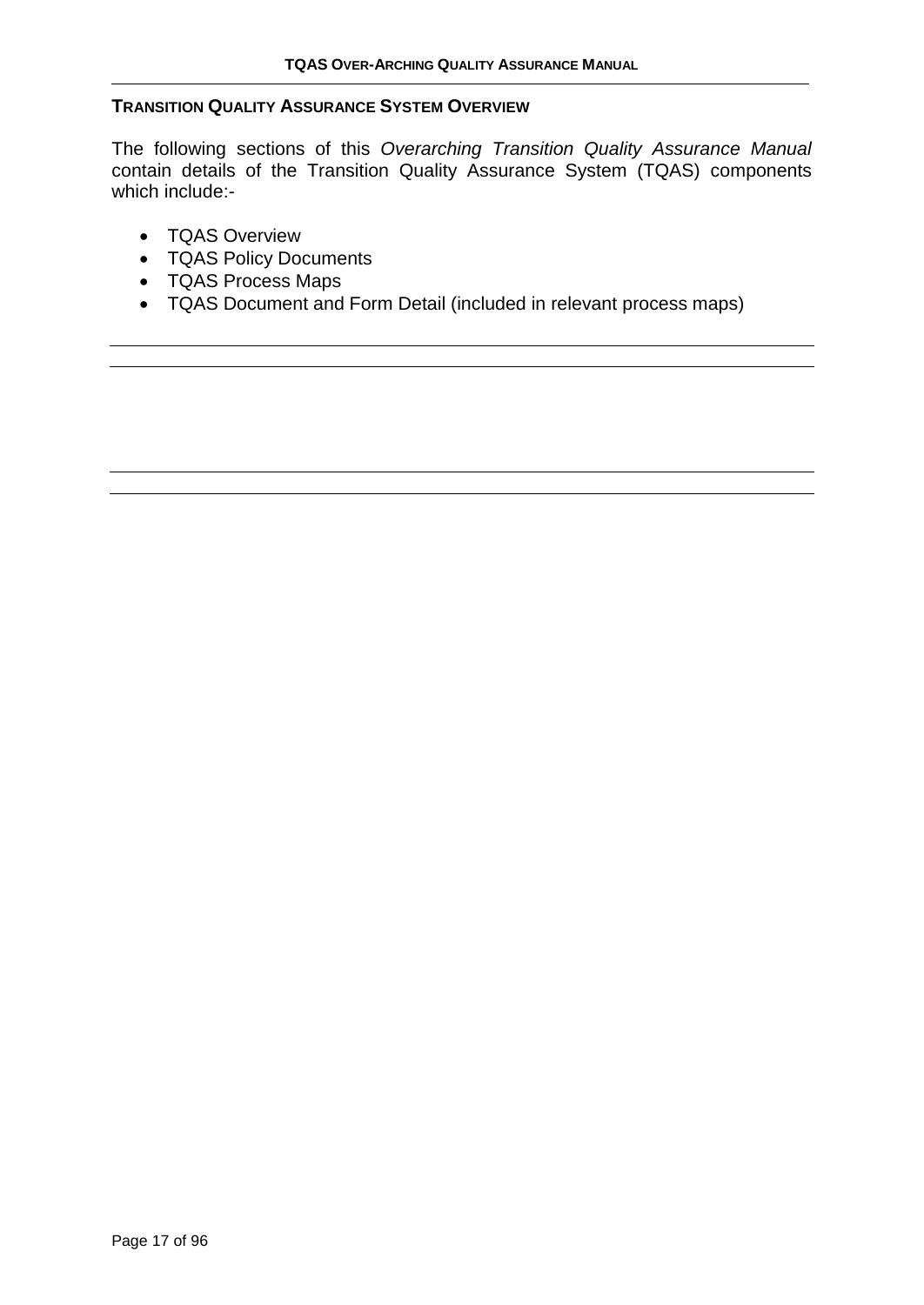#### **PROCEDURES – TQAS OVERVIEW AND SYSTEM CONTROL**

TQAS overview and system control process maps are available in this overarching quality assurance manual and on the Intranet /Transition Quality Assurance System (TQAS) as follows:-

#### **TQAS Overview and System Control Process Maps**

- TQAS Transition Quality Assurance System Overview
- TQAS Control of Documents
- TQAS Control of Records
- TQAS Product Non-Conformances, Preventative Actions and Suggested Improvements (Issues Log)
- TQAS Management Review Process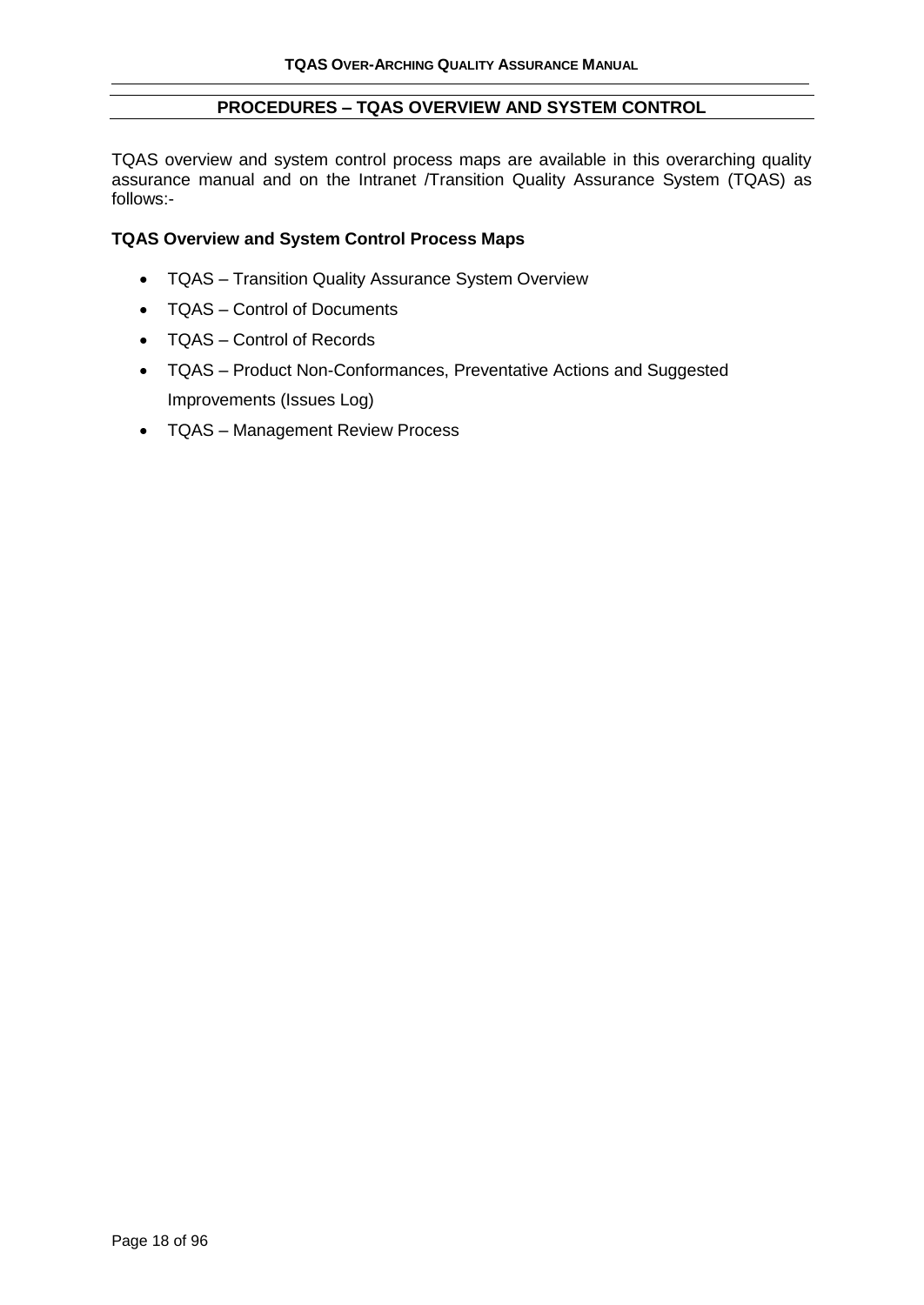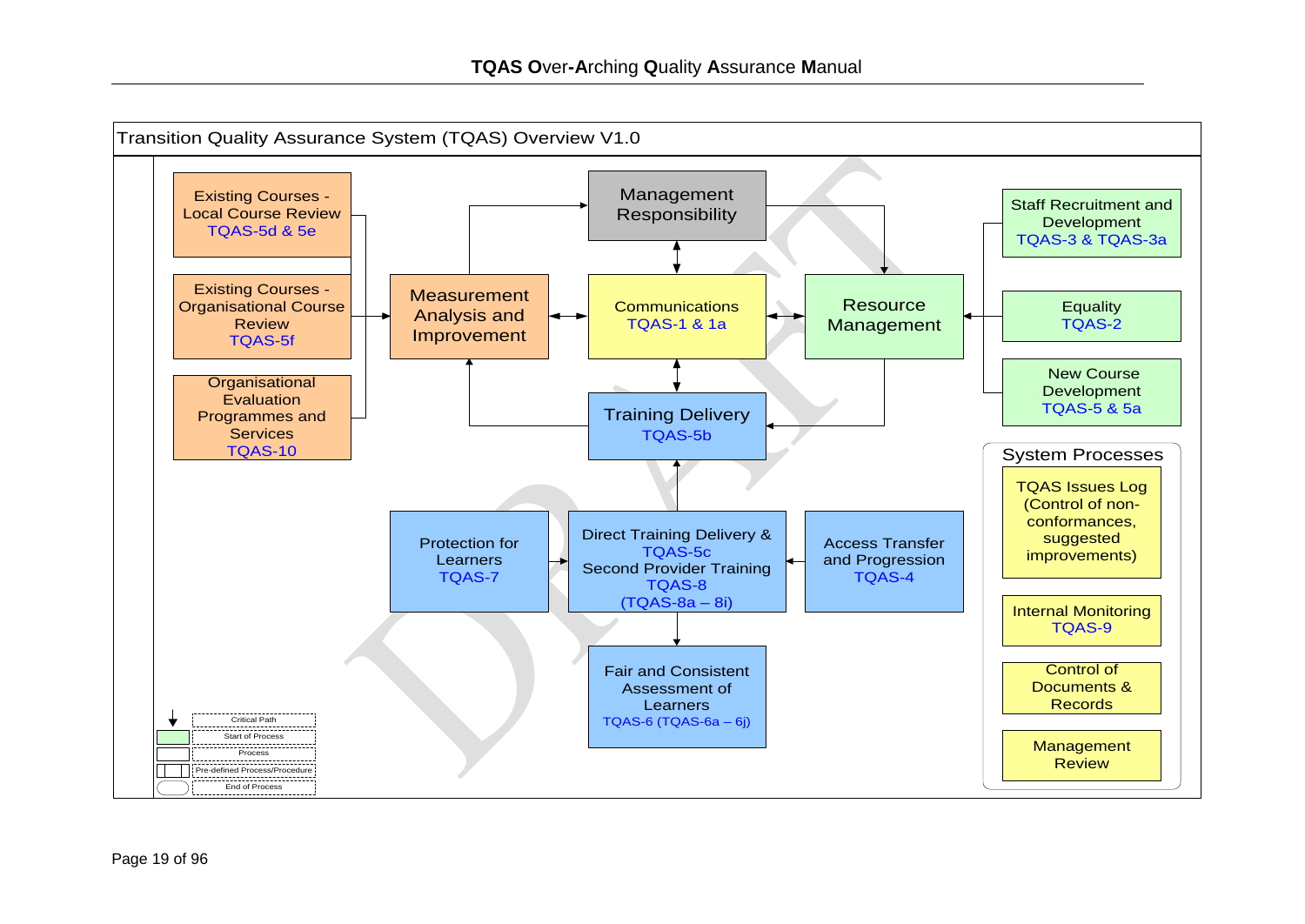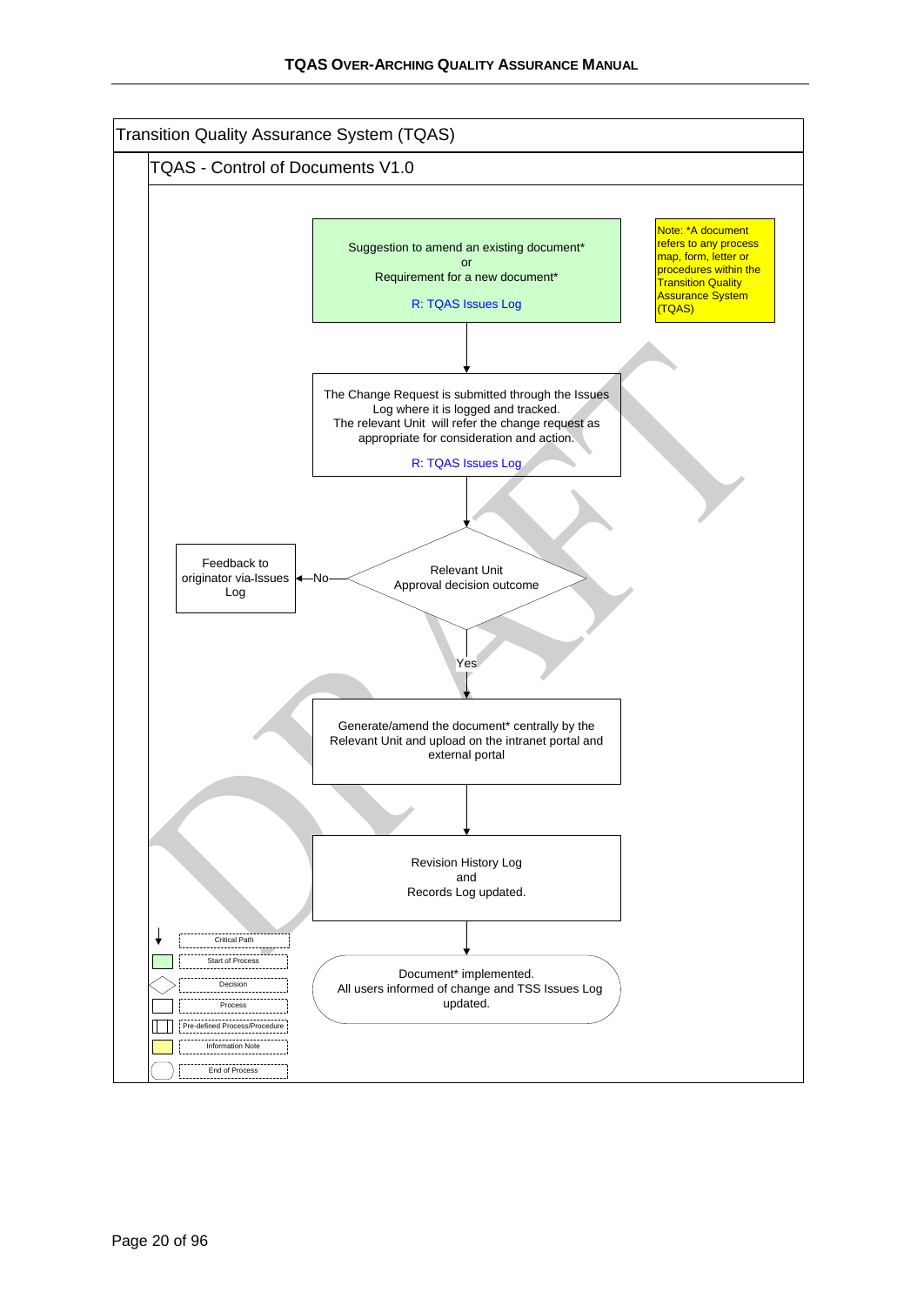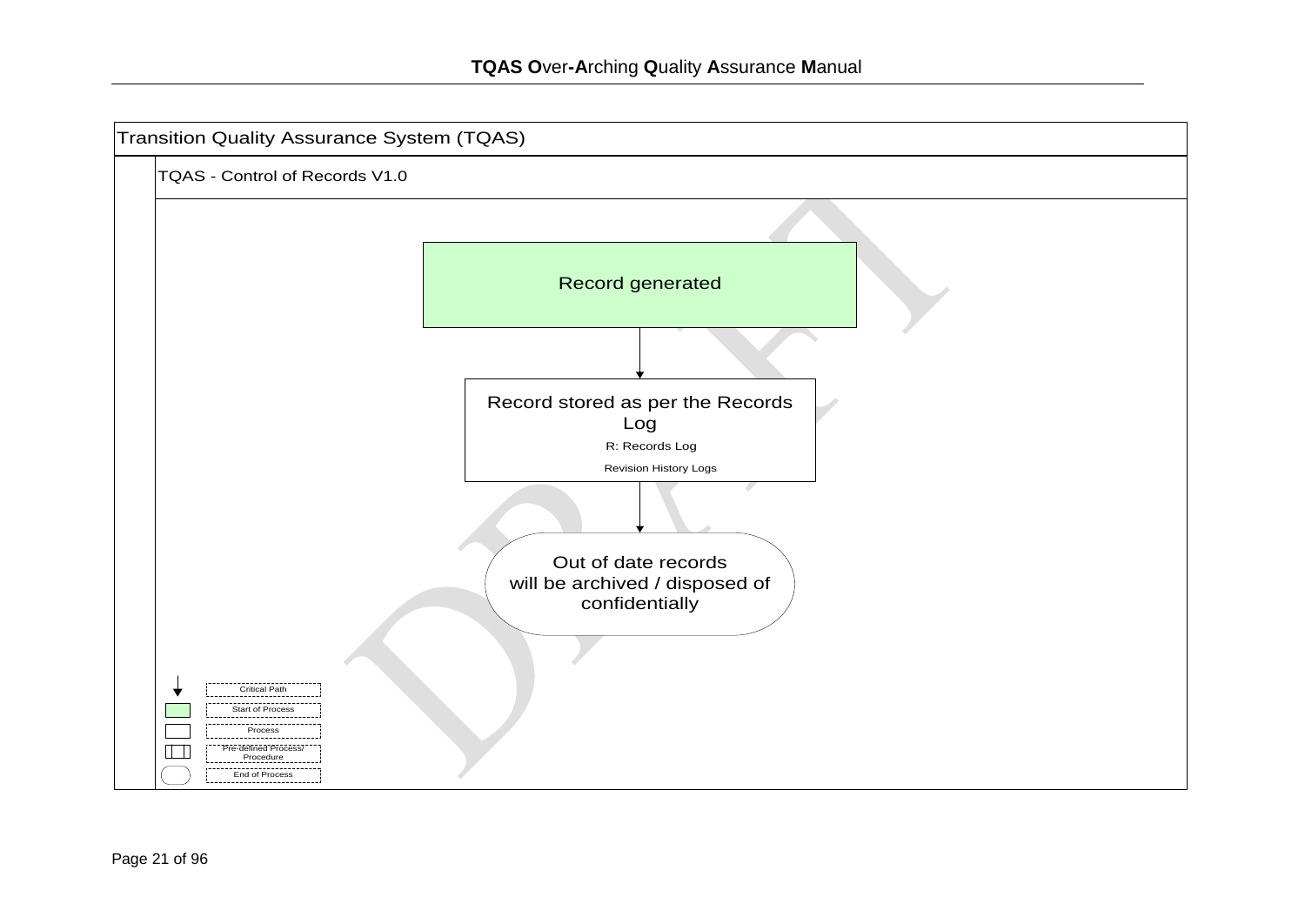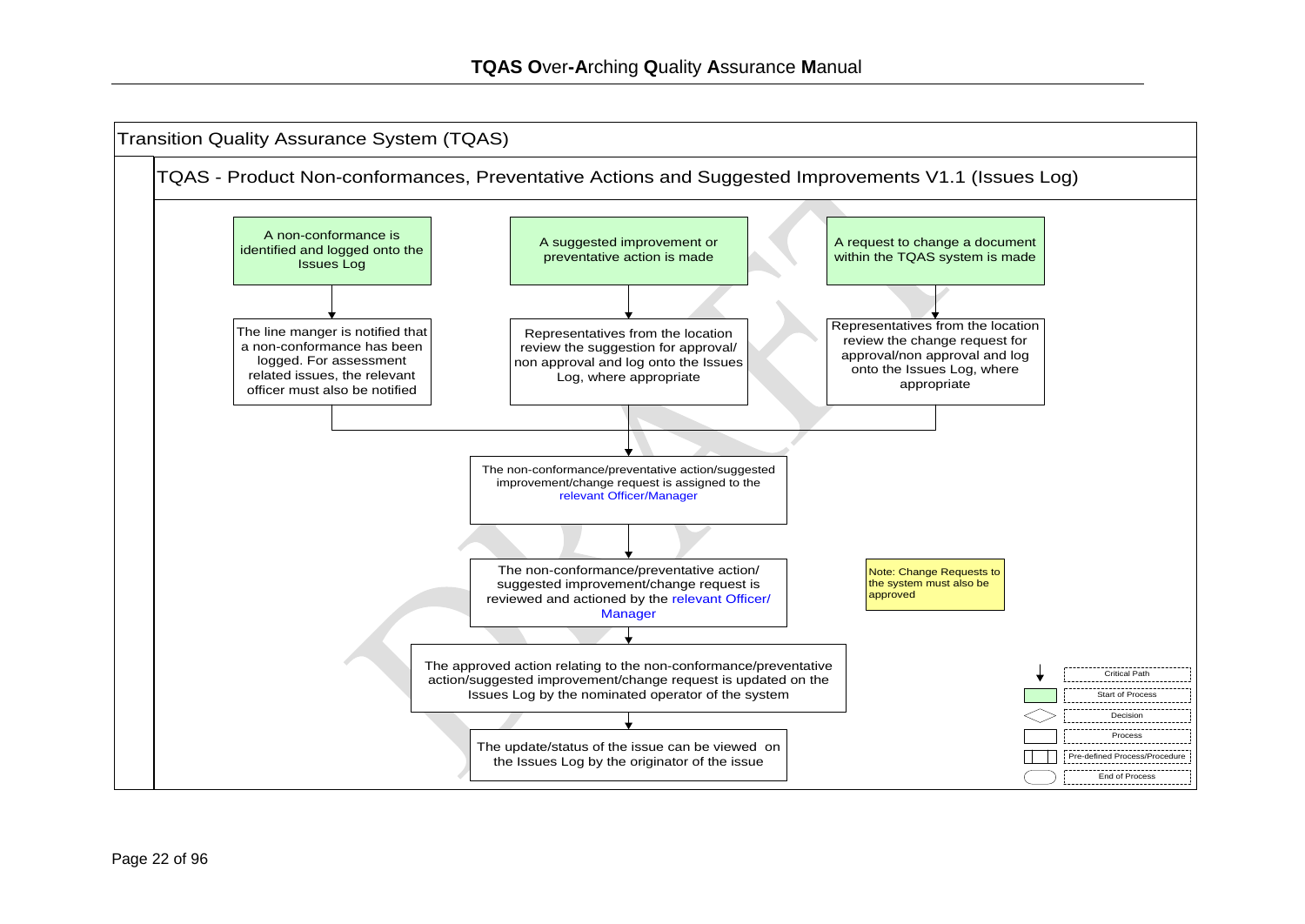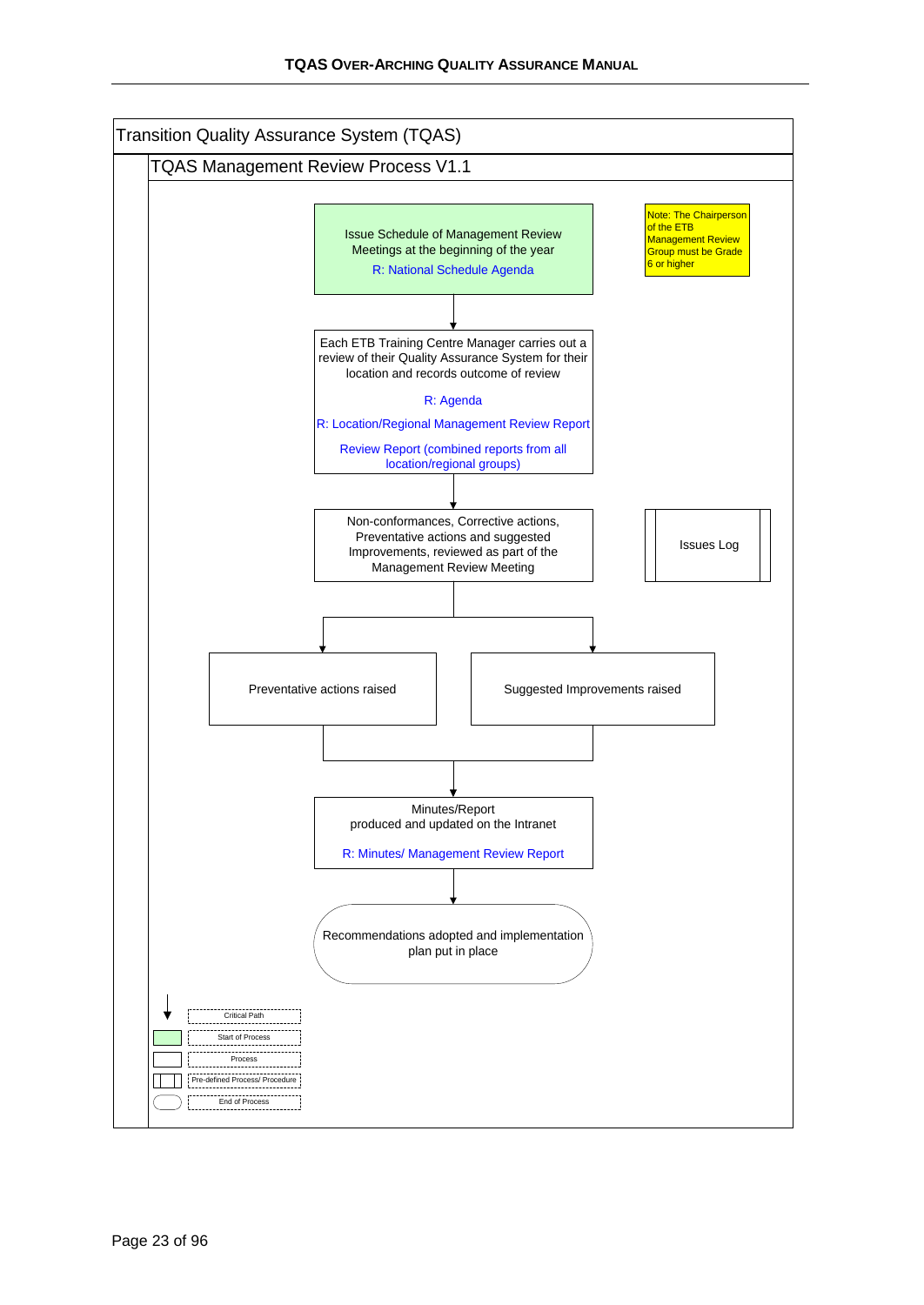## **TRANSITION QUALITY ASSURANCE SYSTEM POLICIES AND PROCEDURES**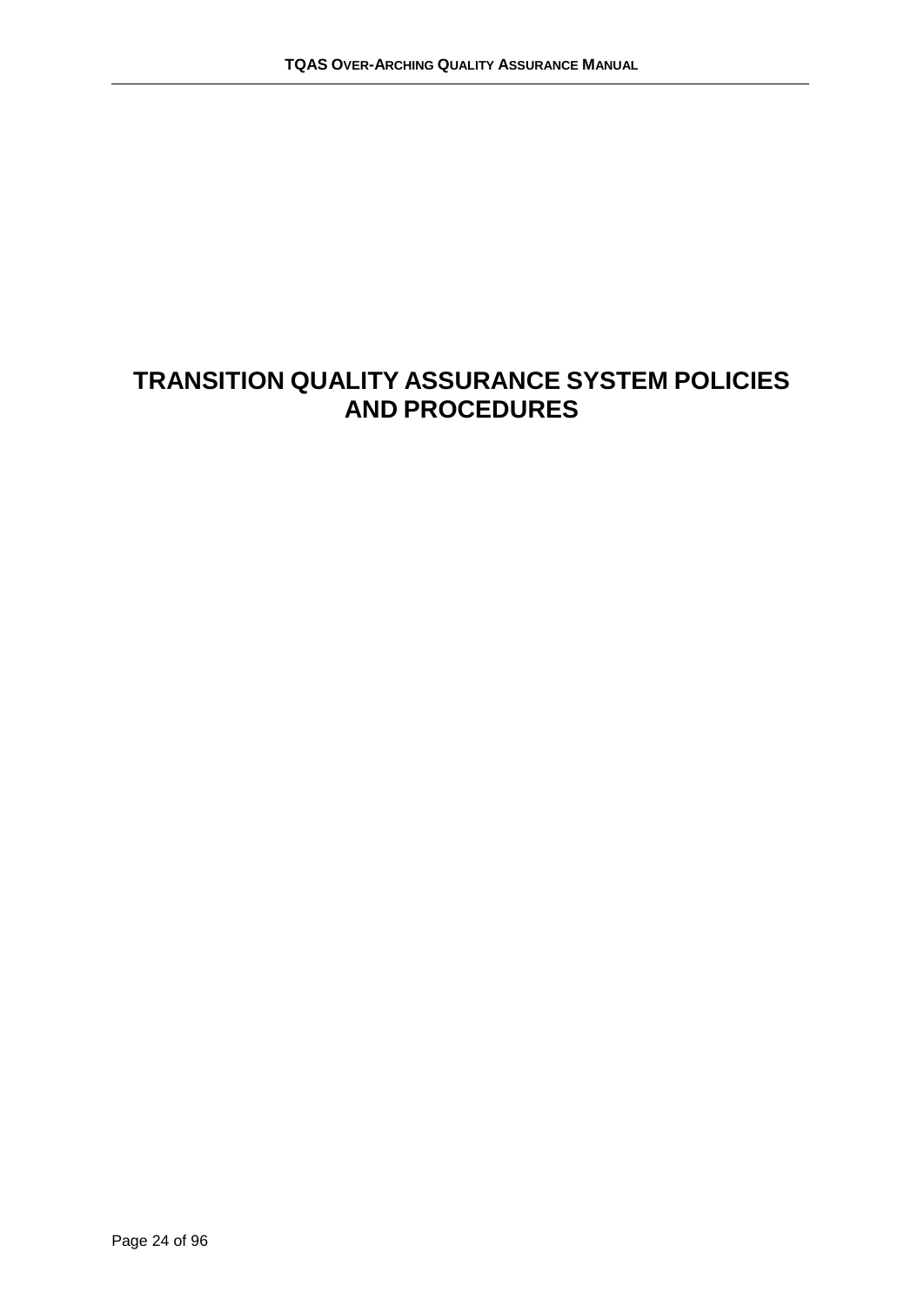#### <span id="page-24-0"></span>**1. COMMUNICATIONS**

## **POLICY**

This ETB is committed to the provision of an effective communications system for all stakeholders. This commitment is reflected in the ETB Service Plan. We recognise the importance of providing information to prospective and current learners, staff and other stakeholders. We also recognise the importance of obtaining and acting upon information and feedback from all learners, staff and key stakeholders to maintain and improve programme quality.

#### **1.1 Purpose**

1.1.1 The purpose of this policy is to ensure that an effective communications system for stakeholders is provided

#### **1.2 Responsibilities**

- 1.2.1 This ETB and ETB Training Centre has responsibility, as appropriate, to manage:
	- a) Provision of information on training to prospective and current learners, staff, and other internal and external stakeholders
	- b) Acquisition of feedback from all stakeholders
	- c) Utilisation of this feedback for the purpose of continuous improvement of training programmes and related services.
- 1.2.2 This ETB and ETB training centre has responsibility to provide particular information relating to Curriculum, Assessment, and Programme Evaluation. The training centre will provide this information through mechanisms such as the following:
	- a) 'A TRAINING SPECIFICATION'
	- b) Assessment documentation including 'PRINCIPLES OF ASSESSMENT', 'FEATURES OF ASSESSMENT', and 'DESIGNING AN ASSESSMENT SYSTEM'
	- c) ASSESSMENT REGULATIONS
	- d) QUALITY ASSURANCE ASSESSMENT OPERATING PROCEDURES'
	- e) NATIONAL QUALITY ASSURANCE OPERATIONAL PROCEDURES FOR EVALUATION OF PROGRAMMES AND SERVICES'*.*
- 1.2.3 This ETB has responsibility for analysis and local forecasting of labour market trends and skills, conducting follow-up surveys of our participants, monitoring of our performance indicators, compiling planning reports and Annual Reports
- 1.2.4 This ETB has responsibility to ensure clear internal and external communication routes in relation to the findings and actions arising from the evaluation process.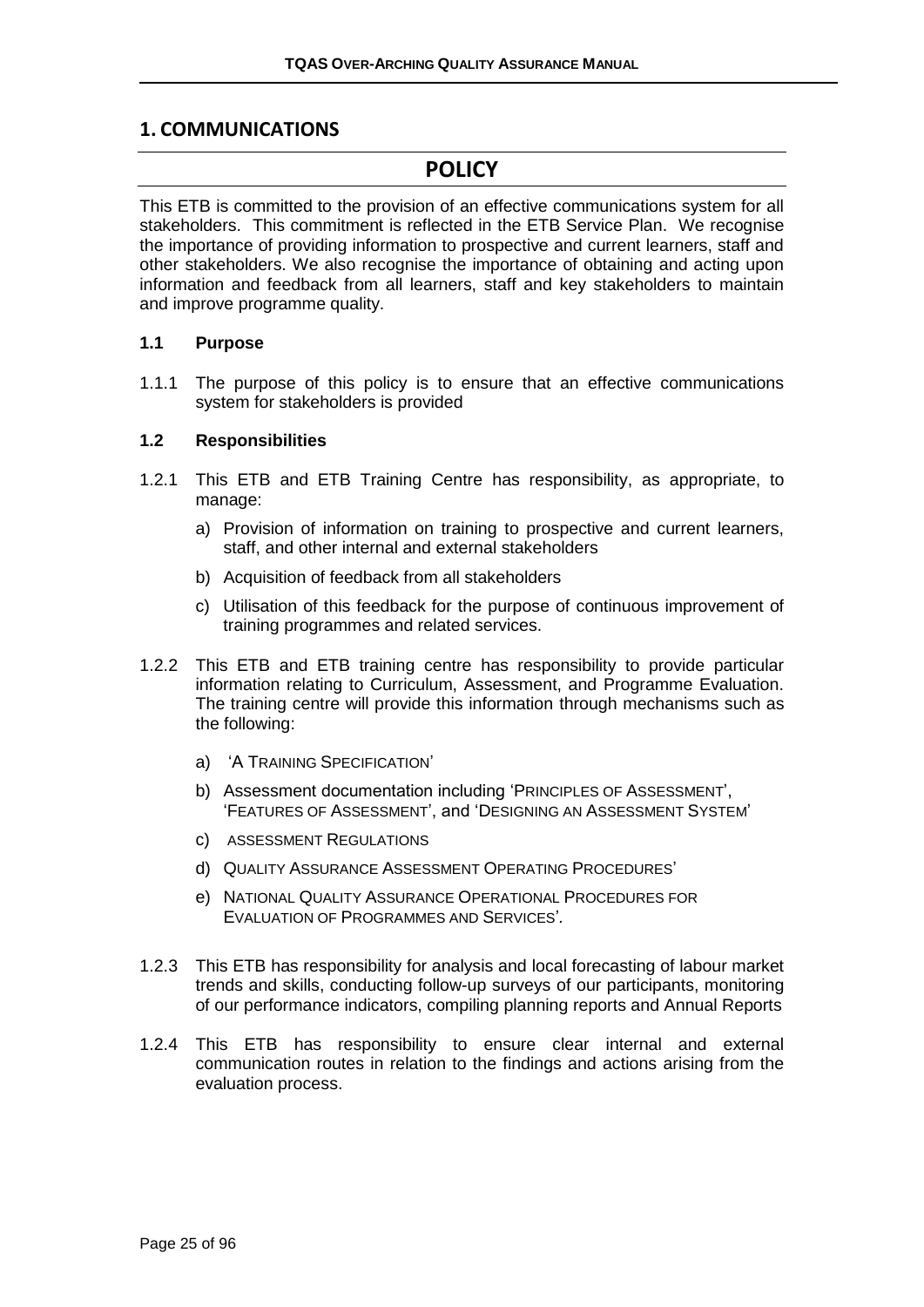#### **PROCEDURES - COMMUNICATIONS**

<span id="page-25-0"></span>Quality Assurance Communication Procedures are available in this Overarching Quality Assurance Manual and on the Intranet /Transition Quality Assurance System (TQAS) as follows:-

#### **TQAS Section One Process Maps**

- TQAS 1 Communications
- TQAS 1a Customer Complaints

Communications' procedures are also integrated into other relevant procedures such as:

- Staff Recruitment and Development
- Programme Development Delivery and Review
- Assessment
- Monitoring
- Evaluation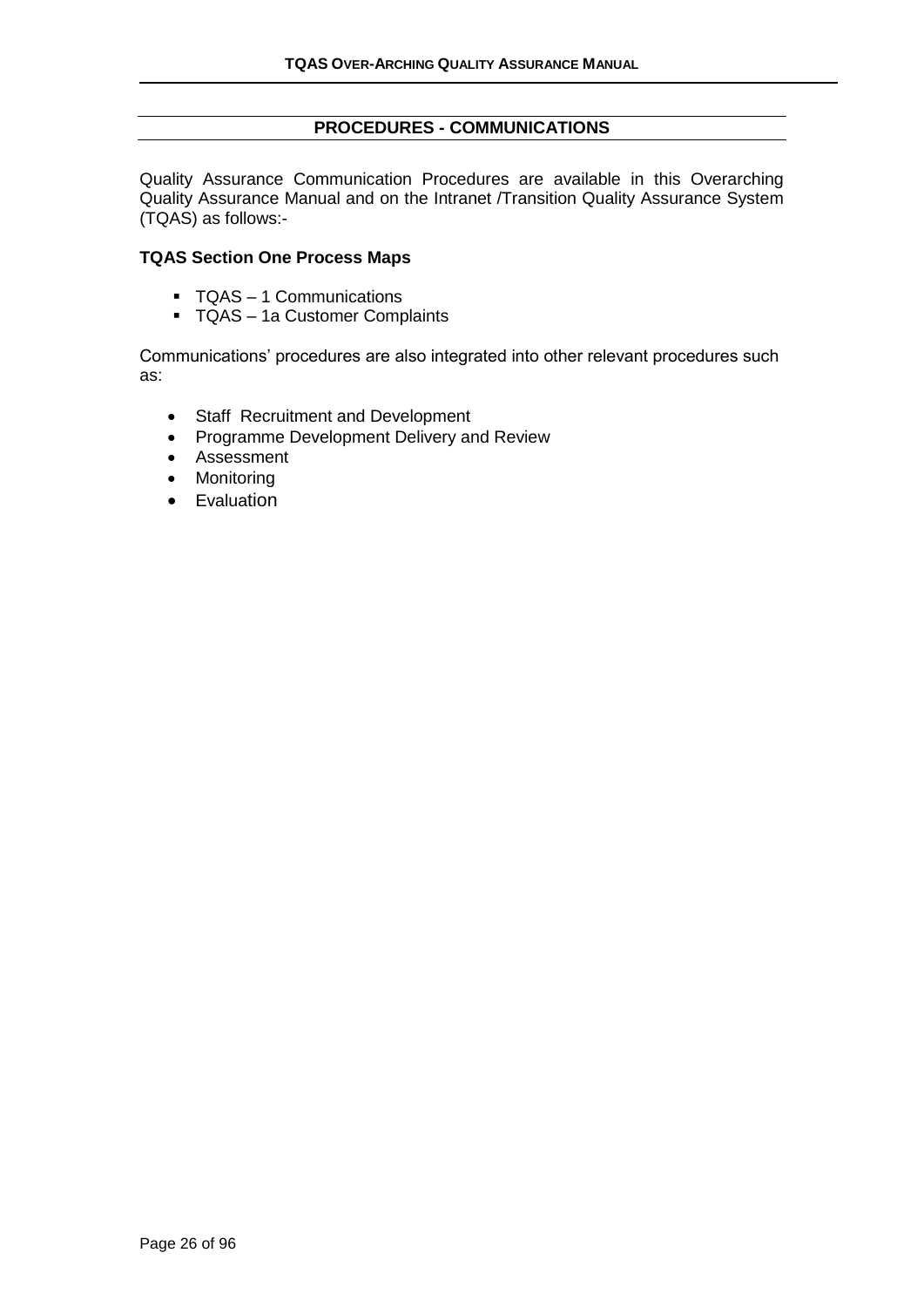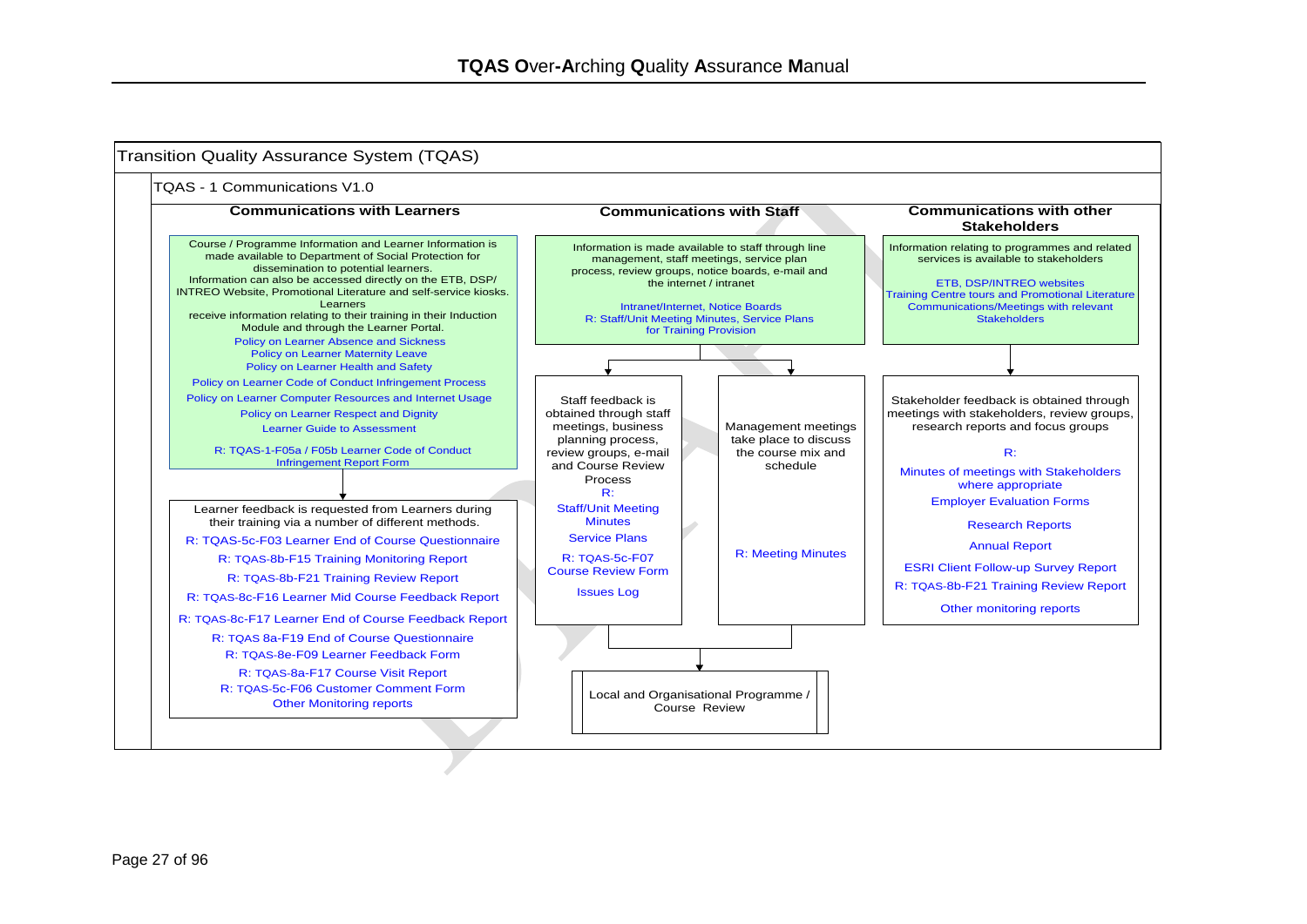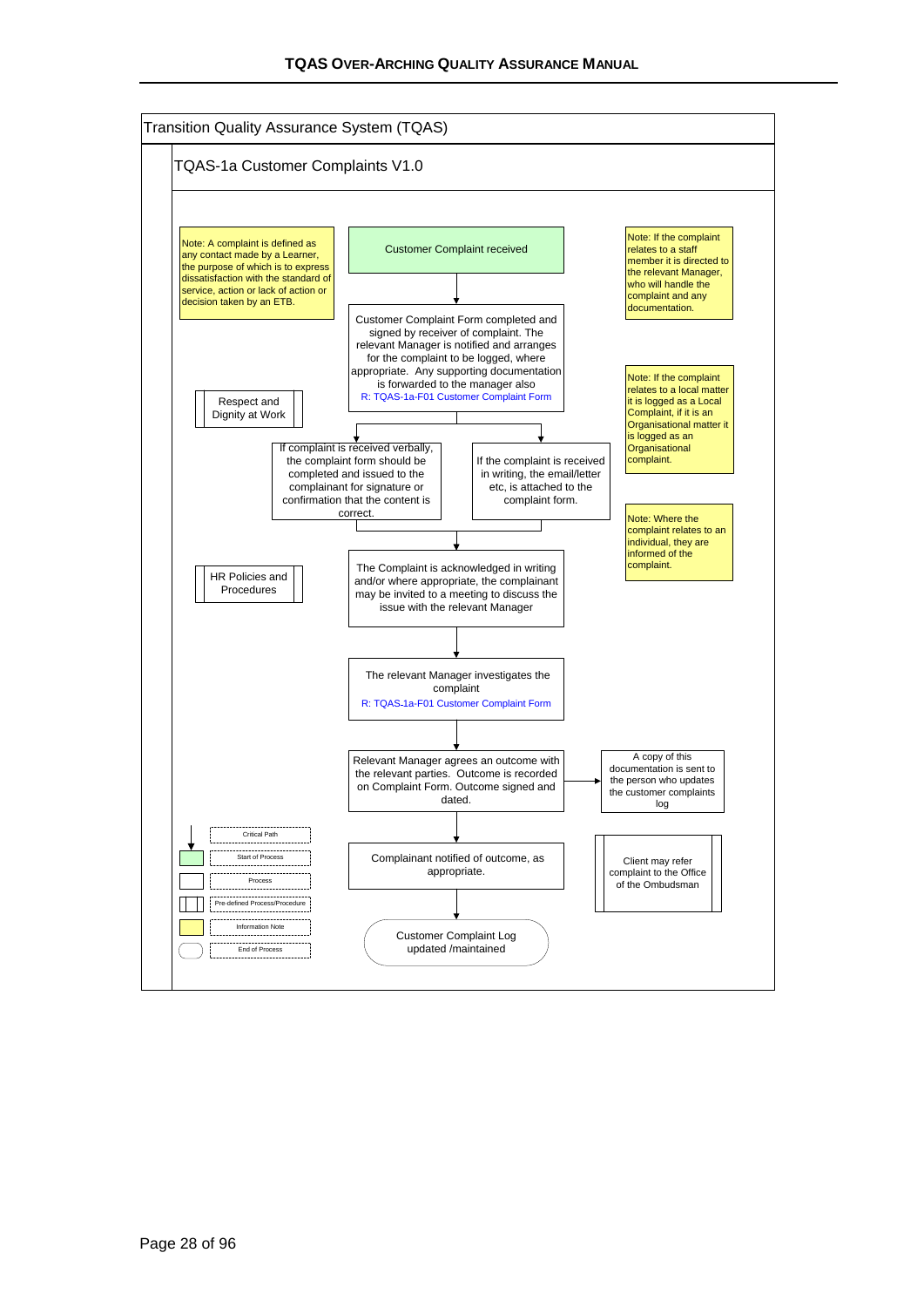#### **1.3 Monitoring Evidence of Implementation**

- 1.3.1 This ETB training centre monitors the implementation of this Communications policy
- 1.3.2 Evidence to confirm implementation of TQAS Communications Policy and procedure will at a minimum, include:
	- o ETB website; contacts with stakeholders
	- o Intranet (if/as appropriate)
	- o IT Helpdesks
	- o ETB/TRAINING CENTRE Service Plans
	- o Customer Charter (where appropriate)
	- o Promotional materials
	- o Learner feedback forms and surveys
	- o Follow-up survey of learners
	- o Complaints procedure feedback
	- o Staff meeting agendas and minutes, Intranet
	- o Minutes of meetings with stakeholders
	- o Research reports.
	- o Learner Portal
	- o Transition Quality Assurance System (TQAS) Documents and Forms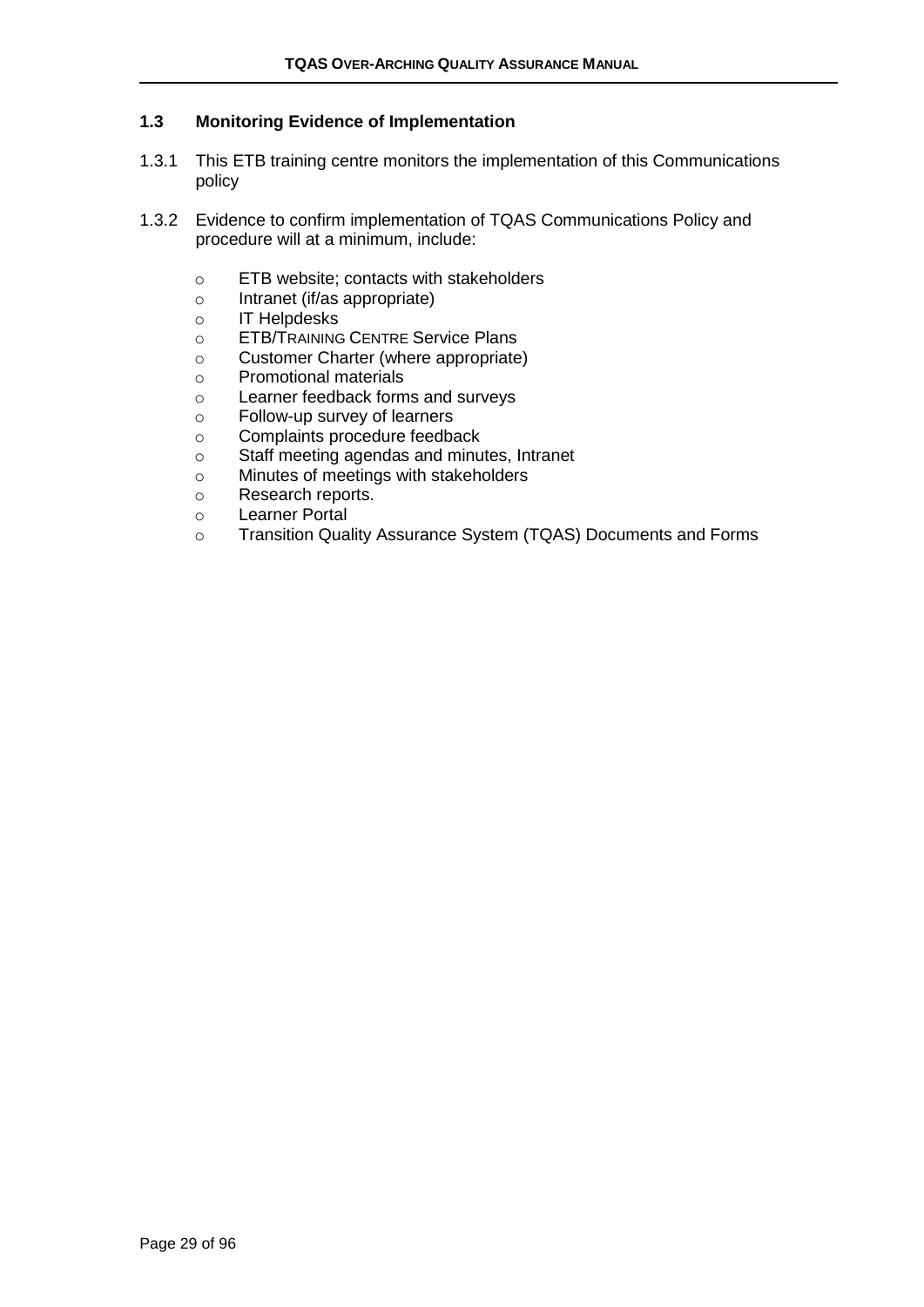#### **1.4 COMMUNICATION MECHANISMS**

In addition to the numerous communication mechanisms which are provided also available are mechanisms, which build on and augment the organisation's existing ICT technological systems. These include:-

#### **(i) National Course Data Base (NCDB)**

The NCDB contains a list of all ETB Training Centre run courses. Courses are listed in alphabetical order and the target major award or component module for each course is detailed in the course specification (QA 58/01)

#### **(i) Central Assessment Management System (CAMS)**

The Central Assessment Management System (CAMS) is the primary method of securely storing and distributing all assessments, (except Phases 4 and 6 Apprenticeship Assessments). Its purpose is to ensure that designated staff have direct access to the latest version of assessments.

Assessments on CAMS are divided into two categories:-

- 1. Non-Apprenticeship Assessments
- 2. Phase 2 Craft Apprenticeship Assessments CAMS Non-Apprenticeship Assessments are structured by award type: Minor, Major, Special Purpose, Supplemental

#### **(ii) Results Capture Certification Request System (RCCRS)**

The RCCRS provides an award management facility which includes management of:-

- a) Certifying body and award details
- b) The alignment of awards to training courses
- c) The relationship between QQI FETAC major awards and their minor award components
- d) Provides a facility for Training Centre assessors, and assessors delivering training directly to enter/capture assessment results on the system
- e) Facilitates the ETB Training Centre quality assurance process by supporting, and recording the outcomes of:-
	- The ETB Training Centre results approval process
	- The ETB Training Centre assessment appeals process
	- Requests certificates and records certificate details
	- Integrates with existing ETB Training Centre IT systems for data exchange
	- Integrates with awarding body IT systems, where appropriate (specifically QQI FETAC and City & Guilds)
	- Generates management information reports on ETB Training Centre delivered, assessment and certification activity

#### **(1V) CARS Curriculum and Assessment Revision System**

The *Curriculum and Assessment Revision System* (CARS) enables Apprenticeship Services to revise and maintain the curricula and assessments for each trade. The automated revision numbering system ensures that Instructors are always using the correct revision of curricula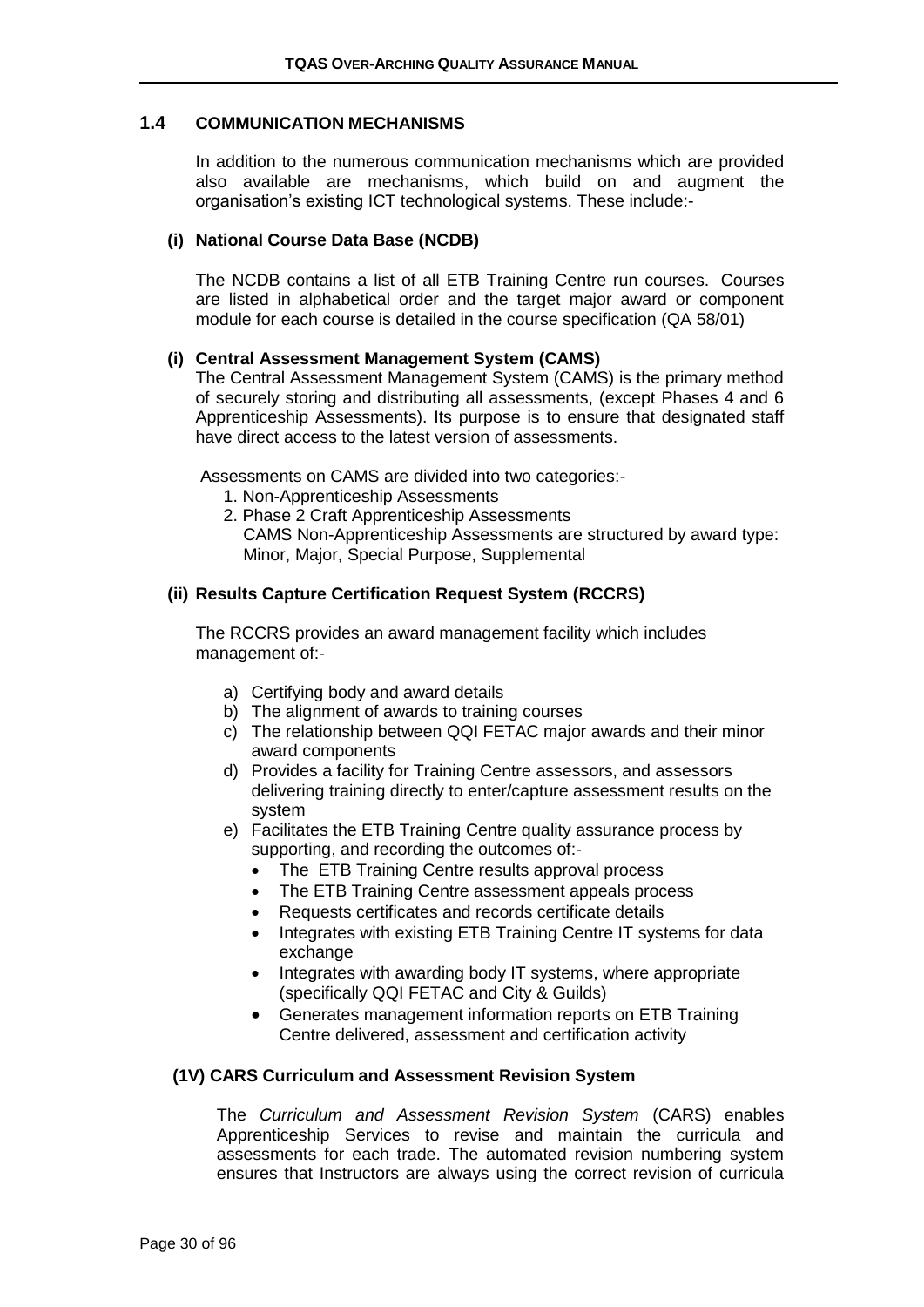and assessments and is accomplished by the electronic creation of *Phase Summary Assessment Sheets* (PSAS) and O*n-the-Job Competency Sheets* (OTJCS) from CARS.

#### **(V) Apprenticeship Client Services System (ACSS)**

The information created in CARS and implemented by Apprenticeship Services, can be used to schedule specific curriculum revisions of a trade in the Apprenticeship calendar.

#### **(vi) Test Event Notification and Results Capture System (TENRCS**)

This is an IT system currently in development which will automate the manual assessment processes and will feed into the existing results and certification systems (RCCRS for adult courses and CARS for apprenticeship courses).

#### **(vii) Quality Assurance Monitoring and Evaluation Systems**

These systems facilitate the ETB and the ETB training centre to manage on-going monitoring, programme review, evaluation and reporting to QQI and SOLAS in relation to ETB provided, organised and procured training programmes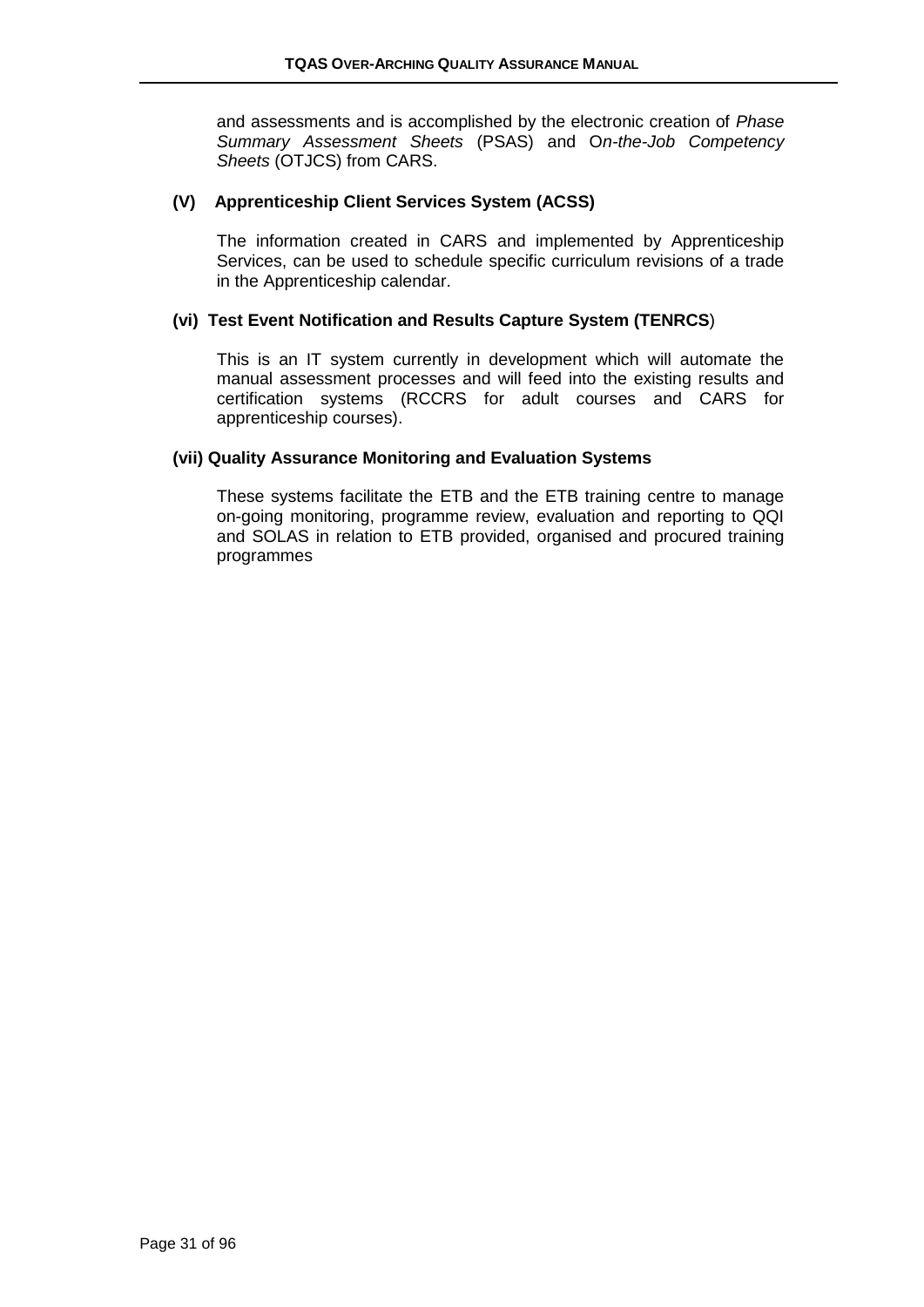## <span id="page-31-0"></span>**2. EQUALITY**

**Policy**

This ETB is committed to the provision and promotion of equality in all aspects of its programmes and related services, including staff development and training.

**\_\_\_\_\_\_\_\_\_\_\_\_\_\_\_\_\_\_\_\_\_\_\_\_\_\_\_\_\_\_\_\_\_\_\_\_\_\_\_\_\_\_\_\_\_\_\_\_\_\_\_\_\_\_\_\_\_\_\_\_\_\_\_\_\_\_\_**

#### **2.1 Purpose**

2.1.1 The purpose of this policy is to ensure that training programmes and related services are delivered in a manner that accommodates diversity, combats discrimination and promotes equality of opportunity.

#### **2.2 Responsibilities**

- 2.2.1. Responsibility regarding equality is as follows:
	- a) The ETB Training Centre has responsibility for the dissemination of the EQUAL STATUS POLICY & FRAMEWORK' - equality planning, for the production, support, dissemination and review of equality information and for ensuring that an overall framework for equality-related training is in place. The ETB training centre also has responsibility for providing support in ensuring development and delivery to staff of equality-related training.

#### **2.3 Equality Training**

2.3.1. This ETB will ensure that all staff associated with learners, are provided with training in relation to equality issues.

#### **2.4 Equality Planning**

2.4.1. This ETB training centre has responsibility for equality planning and the development of Equality action plans as appropriate.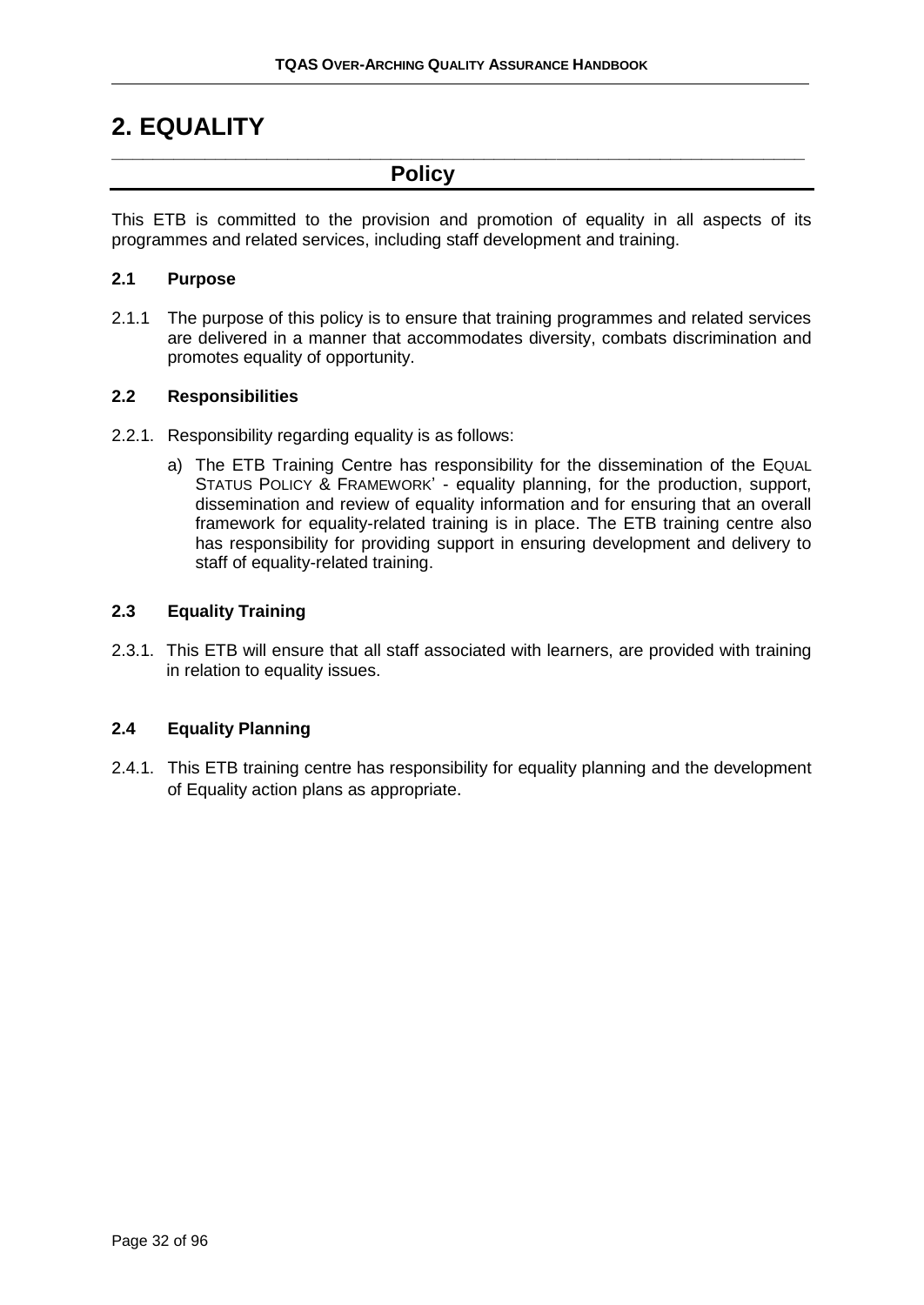## **Procedures – Equality**

<span id="page-32-0"></span>Quality Assurance Equality procedures are available in this Overarching Quality Assurance Manual and on the Intranet /Transition Quality Assurance System (TQAS) as follows:-

#### **TQAS Section Two Process Maps**

▪ TQAS – 2 Equality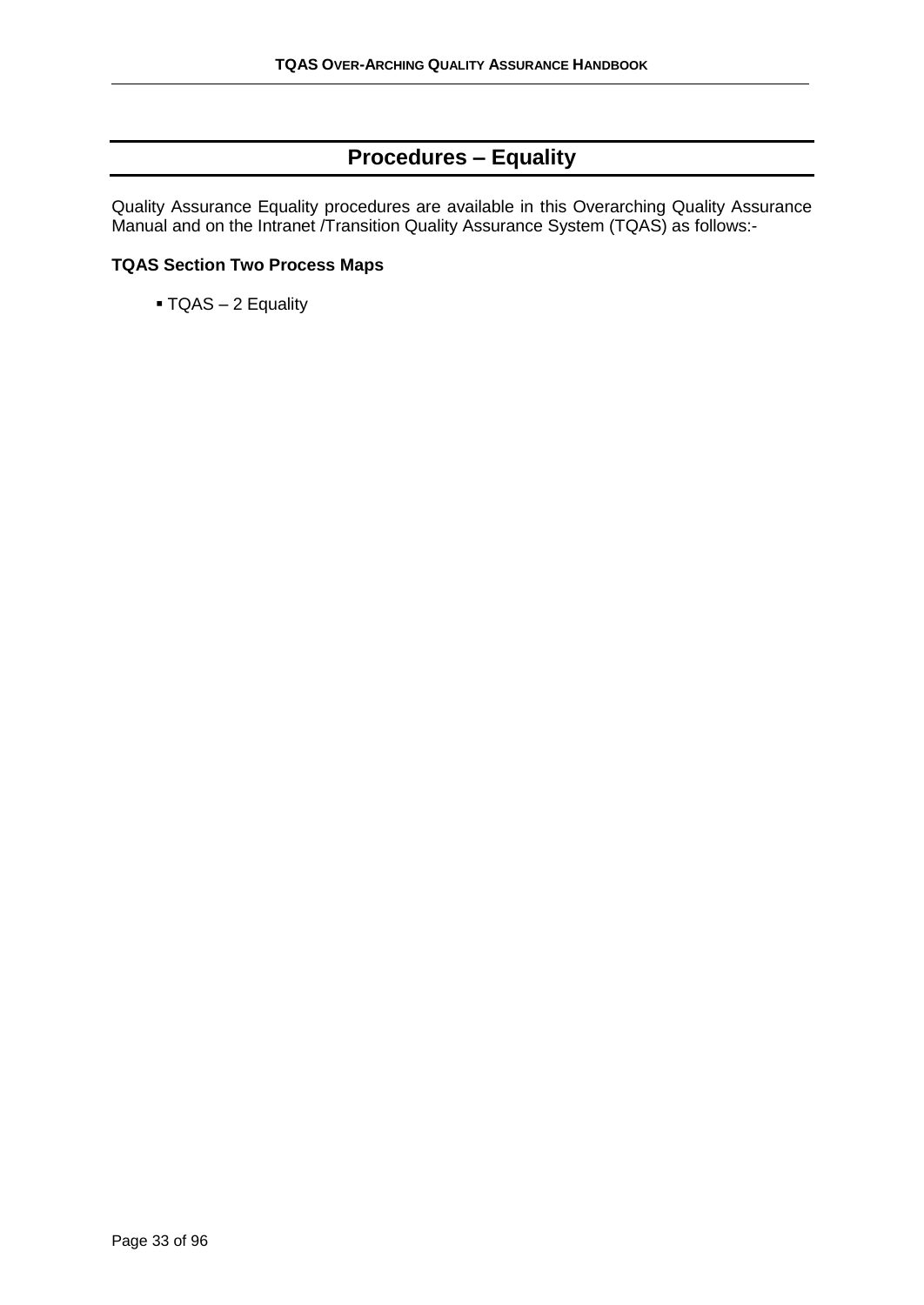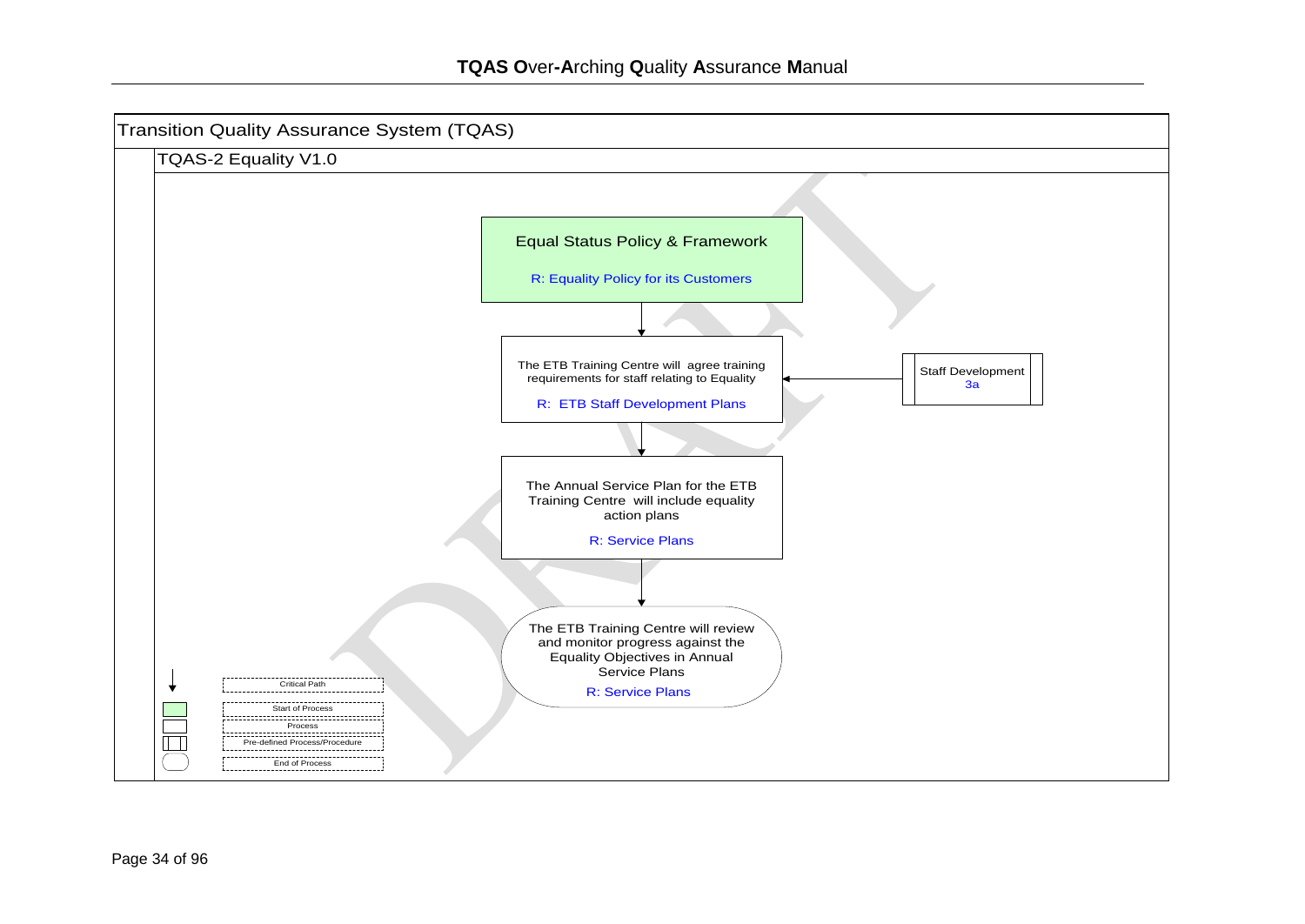#### **2.5 Monitoring Evidence of Implementation**

- 2.5.1 This ETB training centre monitors the implementation of this Equality policy.
- 2.5.2 Evidence to confirm implementation of the ETB Equality policy and procedure will at a minimum, include:
	- o Meeting Minutes related to equality
	- o Equality Action Plans.
	- o Equality action plan results
	- o Staff records re Equality training
	- o Learner and staff feedback results.
	- o Equality related publications
	- o Transition Quality Assurance System (TQAS) Documents and Forms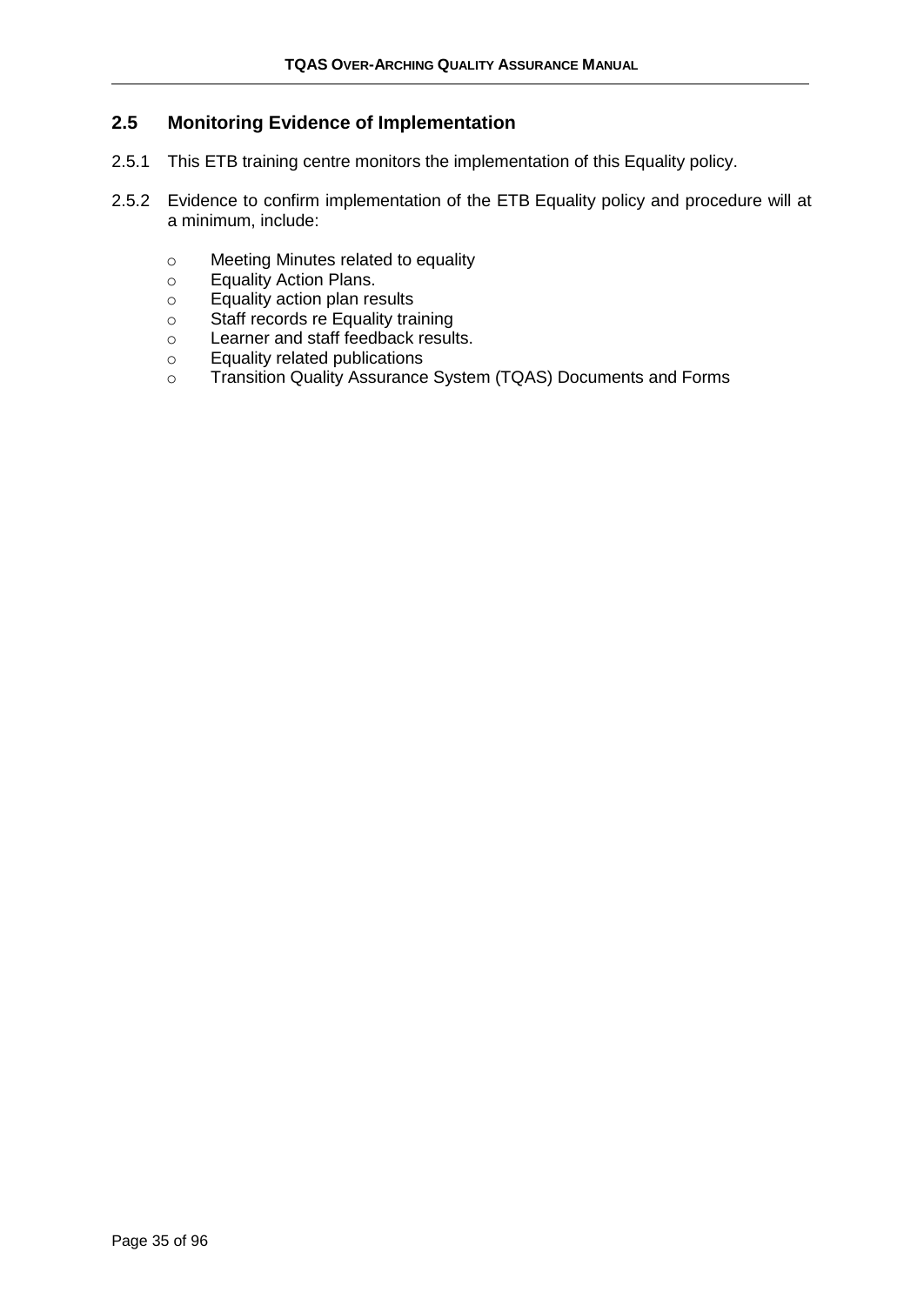## <span id="page-35-0"></span>**3. STAFF RECRUITMENT AND DEVELOPMENT**

#### **POLICY<sup>1</sup>**

This ETB recognises that the competencies of its staff are a key determinant in the provision of the quality of its training programmes and related services and is committed to a systematic approach to staff recruitment and further professional development.

#### **3.1 Purpose**

3.1.1 The purpose of this policy is to ensure that ETB staff have up-to-date competencies to provide quality training programmes and related services that address labour market requirements, social cohesion and economic competitiveness at a national, geographical, sectoral, organisational and individual level.

#### **3.2 Responsibilities**

- 3.2.1 This ETB has responsibility to ensure that the recruitment and development of staff involved in the ETB training centre delivered programmes and related services are in accordance with HR policies and procedures.
- 3.2.2 This ETB has responsibility to ensure that staff are recruited and developed in accordance with ETB requirements and HR policies and procedures.

#### **3.3 Staff Recruitment and Allocation**

- 3.3.1 ETB HR facilitates the identification of the knowledge, skills, competencies and experience levels required of staff involved in ETB provided training programmes and related services. This is achieved through the implementation of recruitment and allocation of staff to the appropriate posts.
- 3.3.2 This ETB ensures that staff recruitment and allocation criteria are transparent and equitable.

 $\overline{\phantom{a}}$  , which is a set of the set of the set of the set of the set of the set of the set of the set of the set of the set of the set of the set of the set of the set of the set of the set of the set of the set of th

<sup>&</sup>lt;sup>1</sup> It should be noted that the 'Staff Recruitment and Development Policy' relates only to ETB Training Centre employees. Policy relating to the recruitment and development of ETB Training Centre employees, i.e. staff involved in ETB organised and/or procured training provision, is included in the section on 'Procuring Programme Delivery through Utilisation of Second Providers'.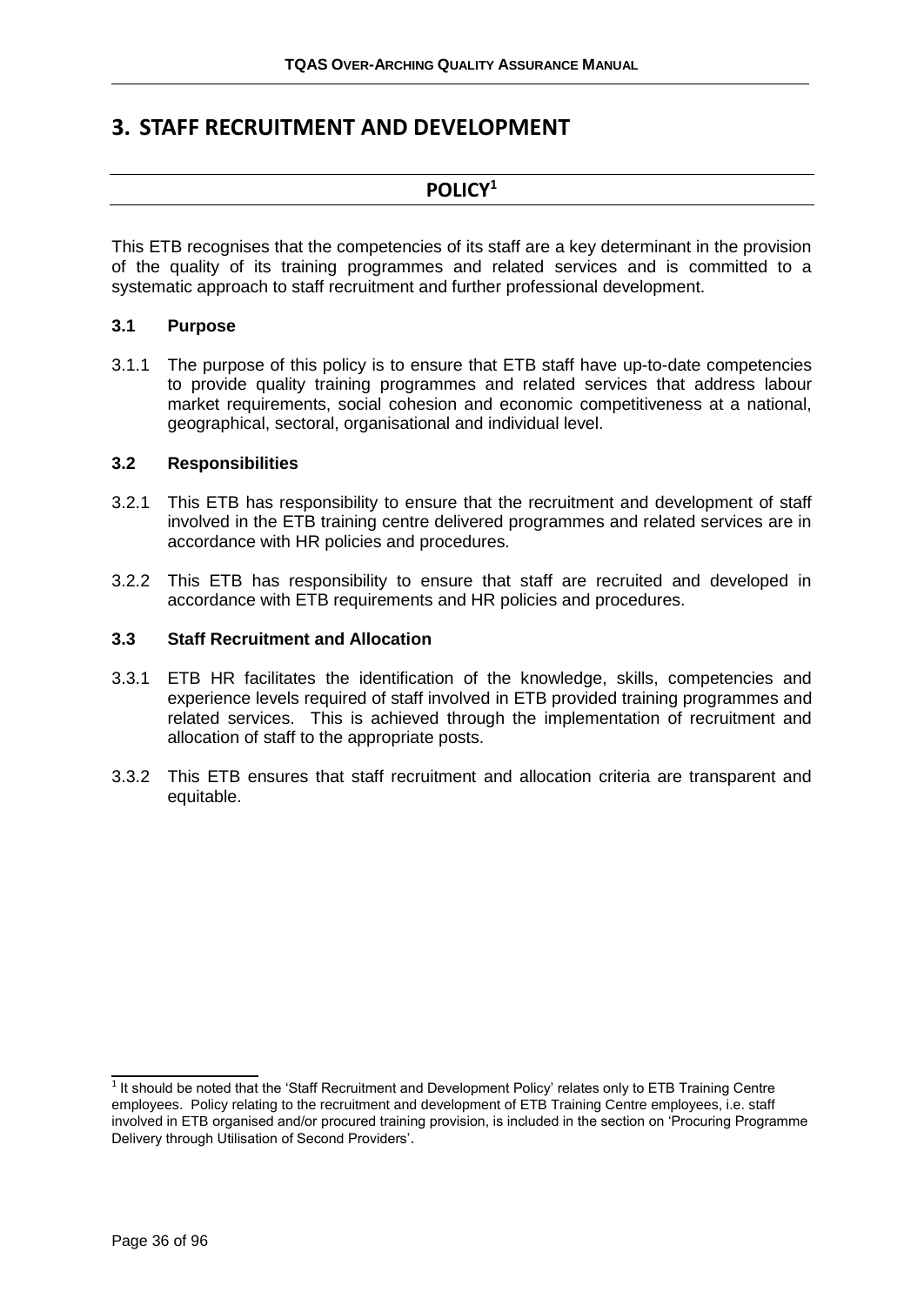# **Procedures - Staff Recruitment and Development**

Quality Assurance Staff Recruitment and Development procedures are available in this Overarching Quality Assurance Manual and on the Intranet / Transition Quality Assurance System (TQAS) as follows:-

#### **TQAS Section Three Process Maps**

- TQAS -3 Staff Recruitment
- TQAS 3a Staff Development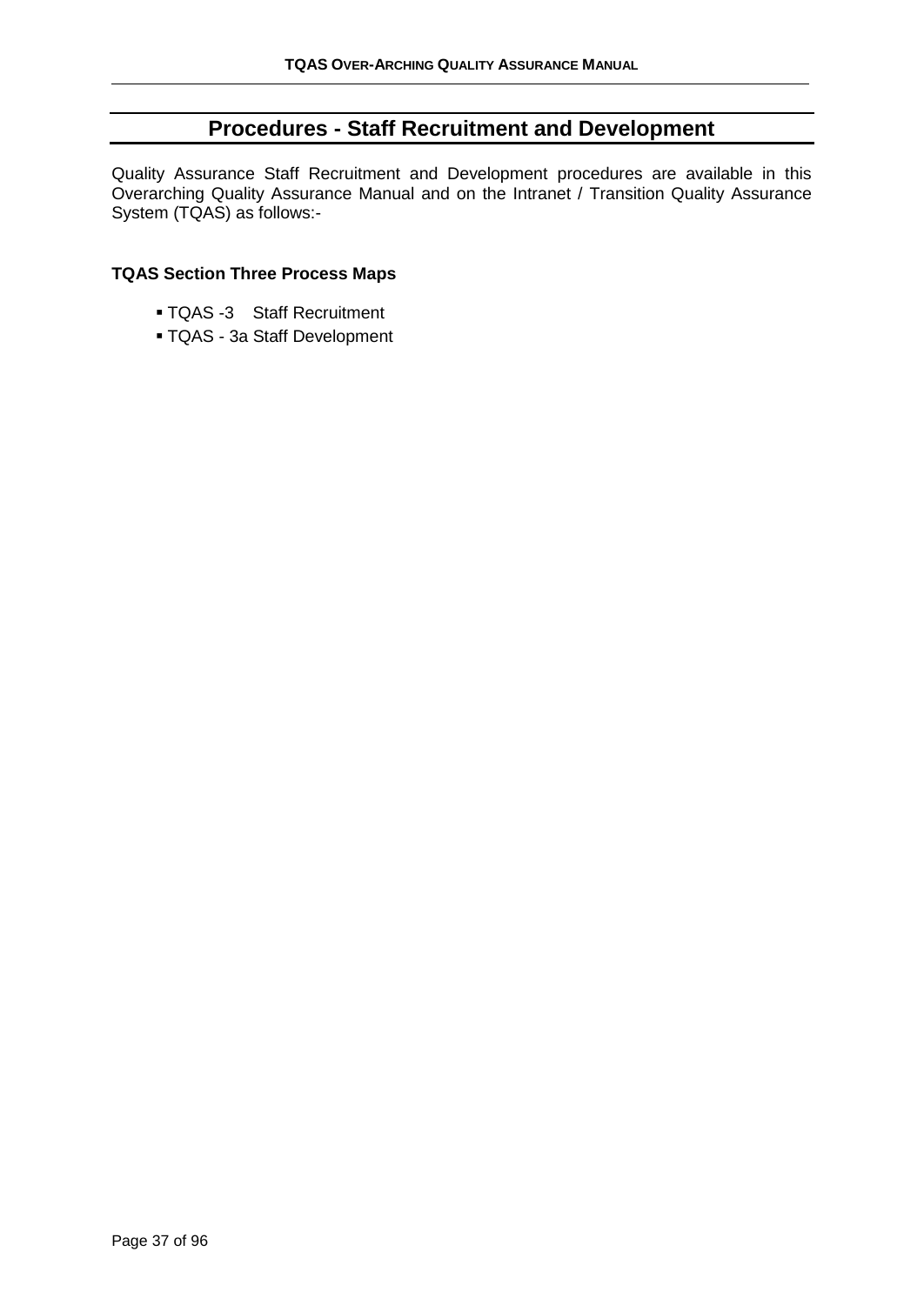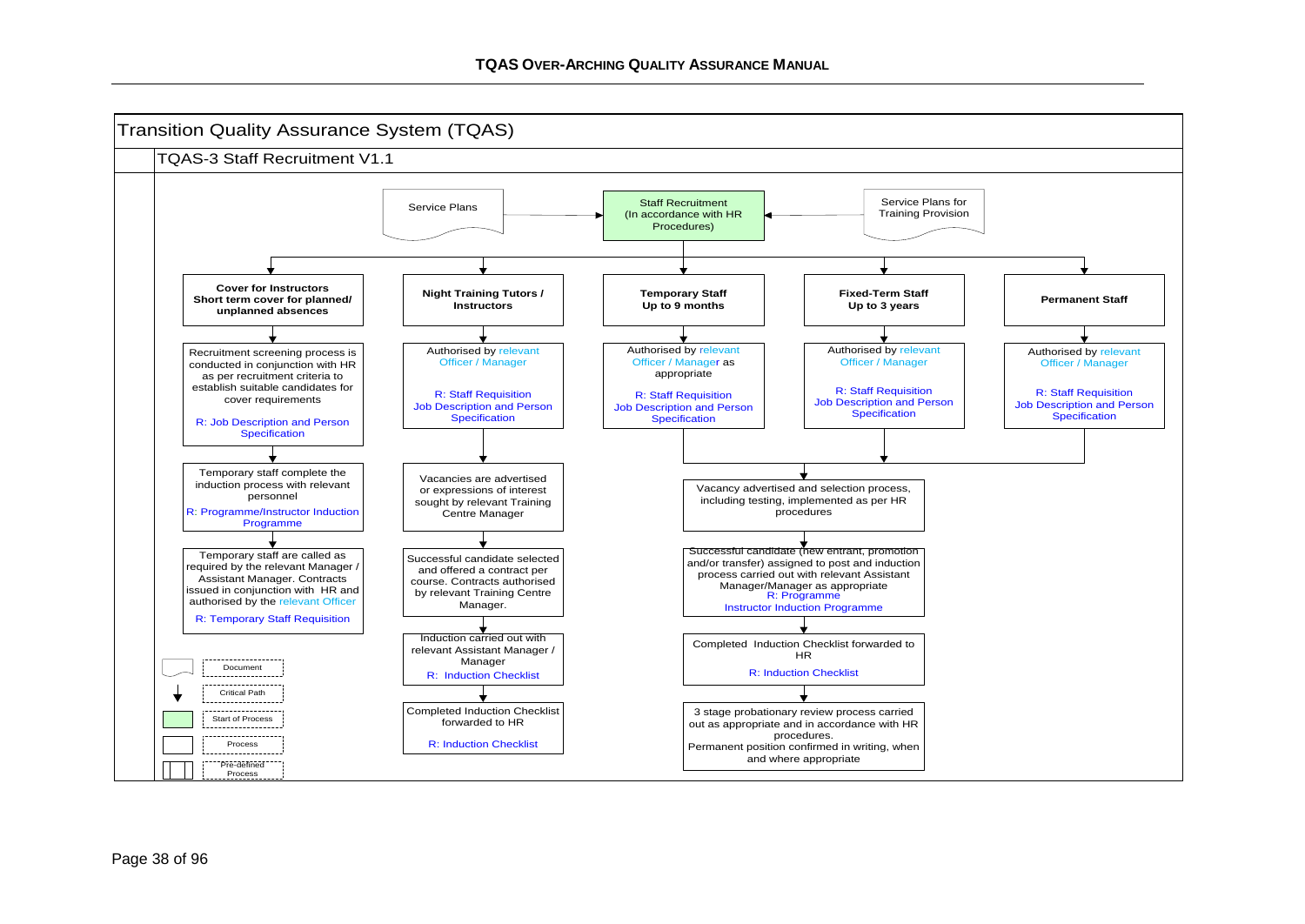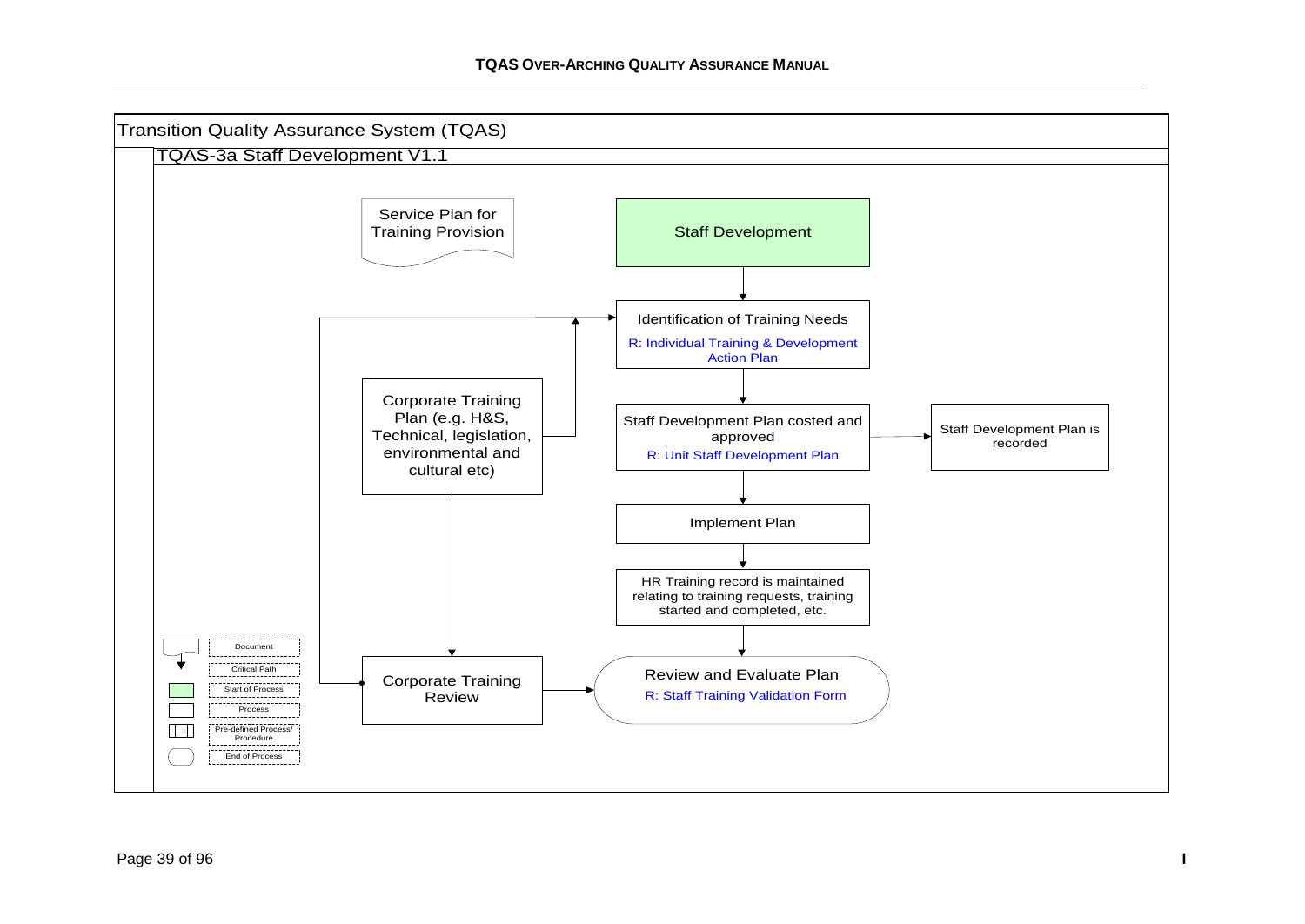#### **3.4 Monitoring Evidence of Implementation**

- 3.4.1 This ETB training centre monitors the implementation of this Staff Recruitment and Development Policy
- 3.4.2 Evidence to confirm implementation of this Staff Recruitment and Development policy and procedure will at a minimum, include:
	- o Job advertisements
	- o Job descriptions and personal specifications
	- o Staff Handbook
	- o HR records
	- o Staff training feedback forms
	- o Induction Checklists
	- o Individual Training and Development Plans
	- o Transition Quality Assurance System (TQAS) Documents and Forms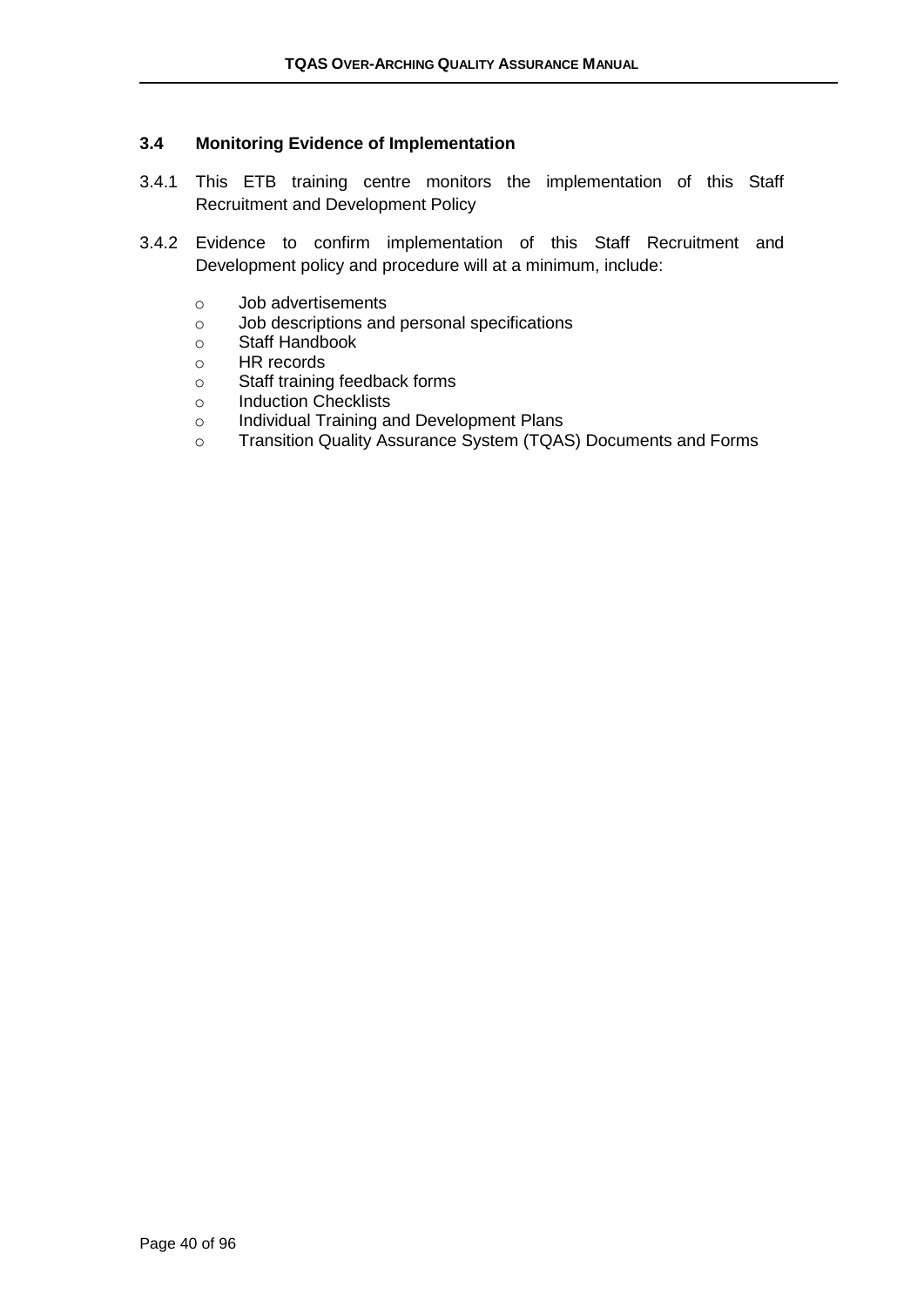In addition to the TQAS National Quality Assurance Staff Recruitment and Development Policy, there is a comprehensive set of generic organisational policies and procedures relating to Staff Recruitment and Development.

The ETB should insert details of HR related policies and procedures here which could include details of:-

- HR policies and where they can be located
- Staff Handbook where available
- Staff Development detail
- How staff development needs are identified e.g. Performance Management Development System (PMDS)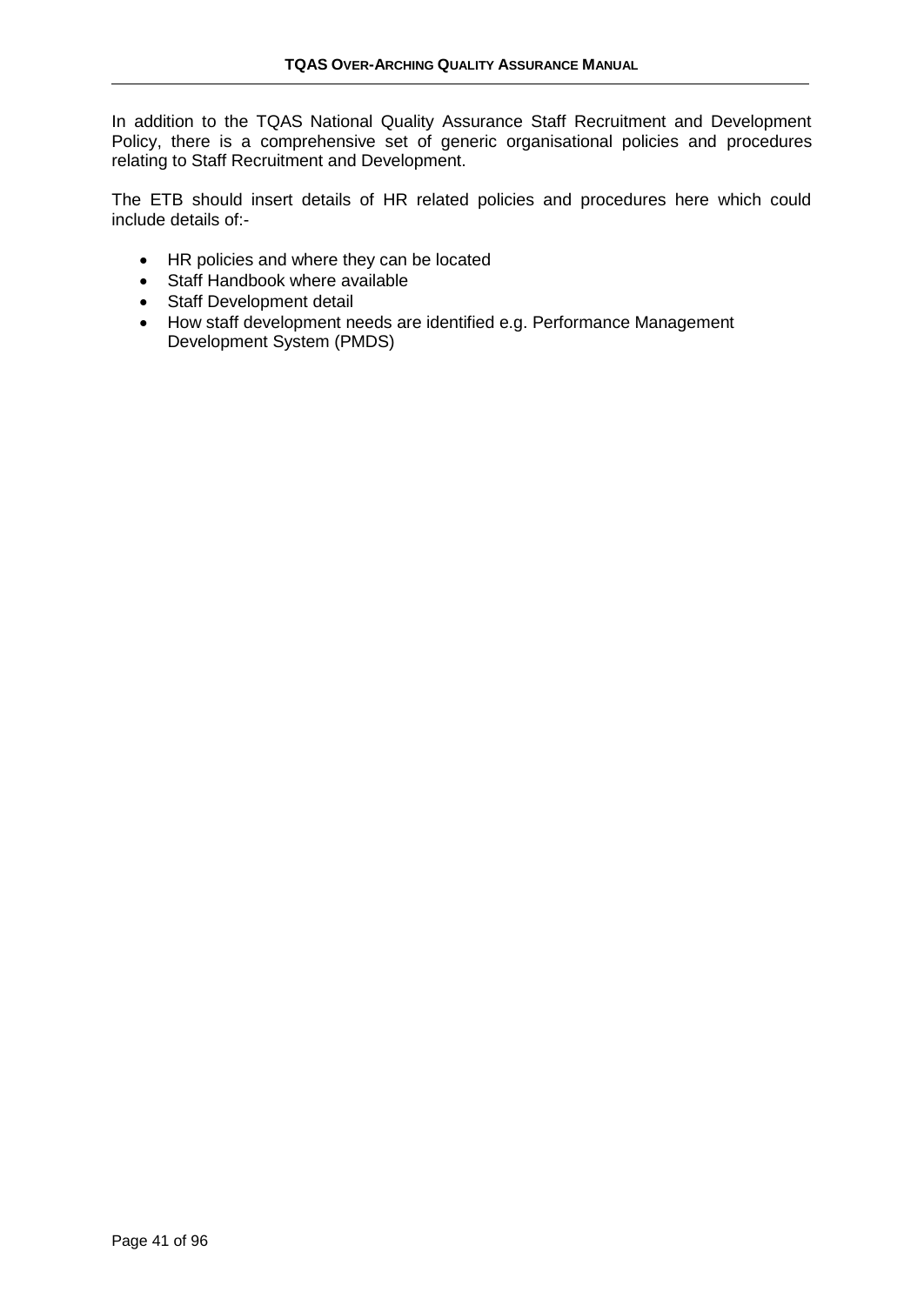# **4. ACCESS TRANSFER AND PROGRESSION**

### **Policy**

This ETB is committed to the provision of training programmes that meet the needs of all current and prospective learners and recognises that lifelong learning promotes and facilitates, access, transfer and progression. This ETB will ensure that learners have access to information in relation to the training programme, entry requirements for the programme, arrangements for recognition of prior learning, transfer and progression opportunities, programme adaptations and learner supports.

#### **4.1 Purpose**

4.1.1 The purpose of this policy is to ensure that this ETB provides information and arrangements to learners in relation to access, transfer and progression opportunities related to training provided, and/or organised and/or procured programmes.

#### **4.2 Responsibilities**

The ETB training and ETB Training Centre Manager will have responsibility for: -

- 4.2.1 Managing the implementation of this Access, Transfer and Progression policy and to ensure the availability of relevant information to learners
- 4.2.2 Development and Review of information and advice, where appropriate, to assist current and prospective learners to make informed choices in accordance with the following:- *QA 58/01 Training Specification, Appraisal of ETB Programmes Leading to QQI FETAC Awards, (Pre Validation) or Development of and Validation of ETB Training Programmes and Related Services Leading to Awards*
- 4.2.3 This ETB will support the ETB training centre in the provision, review and/or dissemination of information that facilitates learners with particular needs.
- 4.2.4 This ETB will support the ETB training centre in provision of Access, Transfer and Progression information
- 4.2.5 This ETB recognises that, regarding access to an award, the statement advises the learner to contact the relevant Awards Council when s/he may already have achieved, through prior learning, the knowledge, skill and competence required for a Major, Minor, Supplemental or Special Purpose award. It is the responsibility of the Awards Councils to provide support to such learners.
- 4.2.6 Provision of all relevant information in a format appropriate to their learners and in line with Quality Assurance procedures related to Access, Transfer and Progression.

#### **Recognition of Prior Learning**

4.3 Every programme contains a statement of commitment to developing arrangements for Recognition of Prior Learning (RPL). Where a programme does not provide for RPL, the statement of arrangements makes this clear.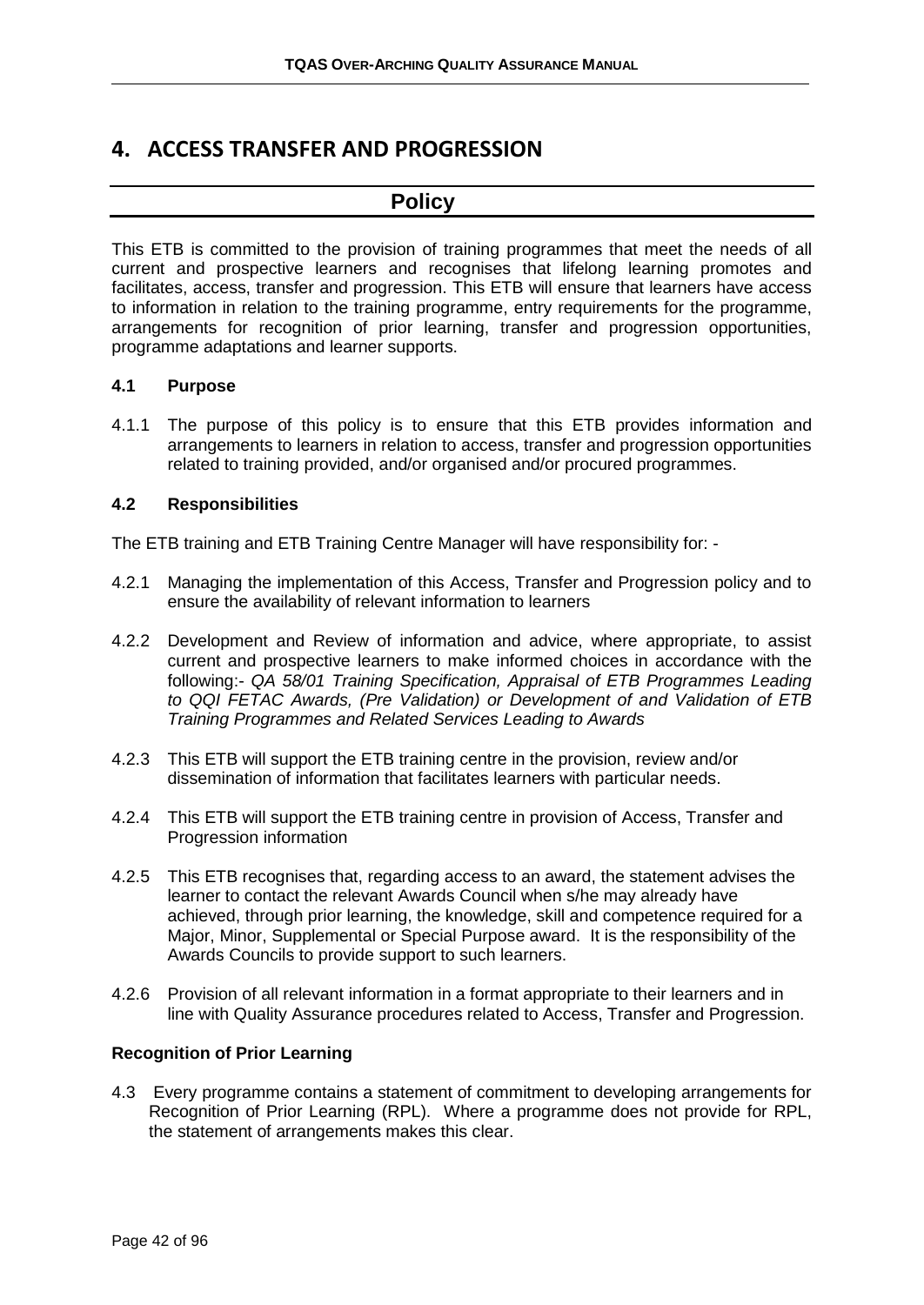#### **4.4 Facilitating Diversity**

- 4.4.1 This ETB will facilitate, where practicable, learners with particular needs to have access, transfer and progression options in ETB programmes.
- 4.4.2 Adaptations and supports, which ETB training centres can be reasonably expected to offer, are examined and provided, in keeping with programme objectives and the ETB training centres capacity to deliver.
- 4.4.3 Supports to facilitate learner diversity and to promote equality include the following:
	- a) Information supplied to the learner in an appropriate and accessible format
	- b) Provision of information on supports available for learners with particular needs
	- c) Positive action in relation to entry and selection procedures
	- d) Advice to assist the learner in selecting a programme
	- e) Learner and staff feedback mechanisms on formative assessment
	- f) Assessment modifications/accommodations available.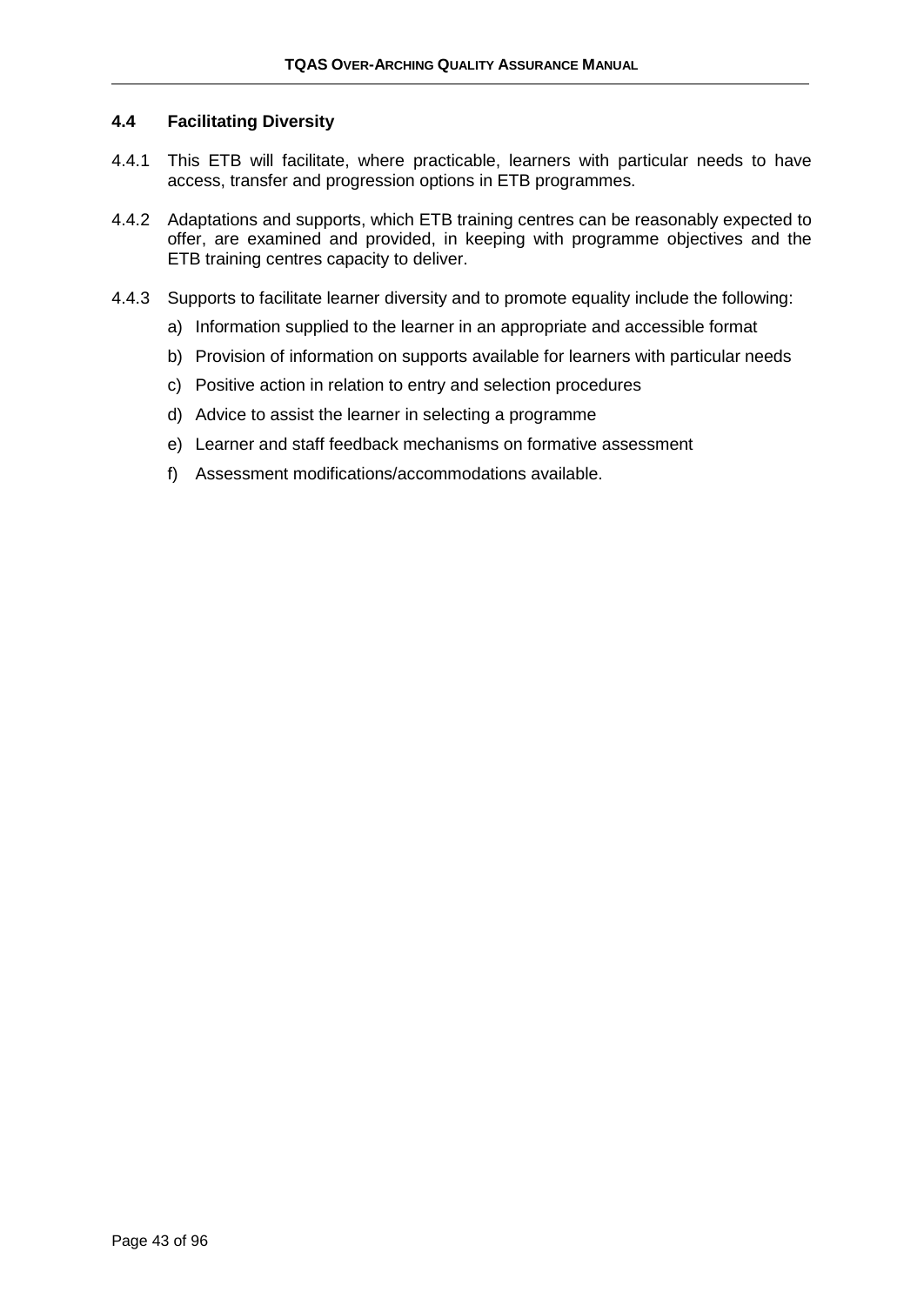### **Procedures – Access, Transfer and Progression**

Quality Assurance Access, Transfer and Progression Procedures are available in this Overarching Quality Assurance Manual and on the Intranet /Transition Quality Assurance System (TQAS) as follows:-

#### **TQAS - Section Four Process Maps**

■ TQAS- 4 Access, Transfer and Progression

The procedures related to Access, Transfer and Progression are also integrated into a number of additional procedures which can be located in the following: -

- Communications
- Programme Development Delivery and Review
- Equality
- Assessment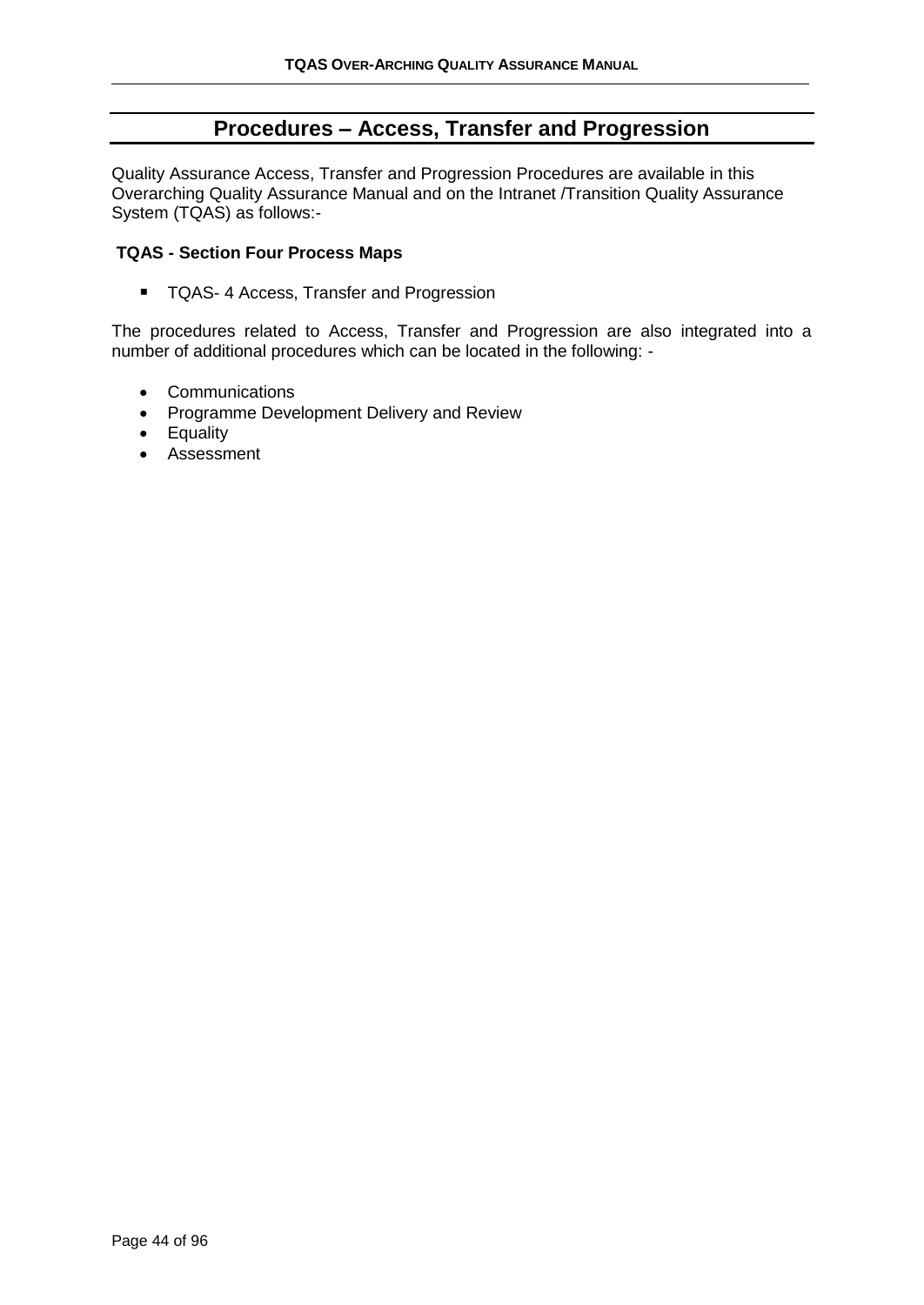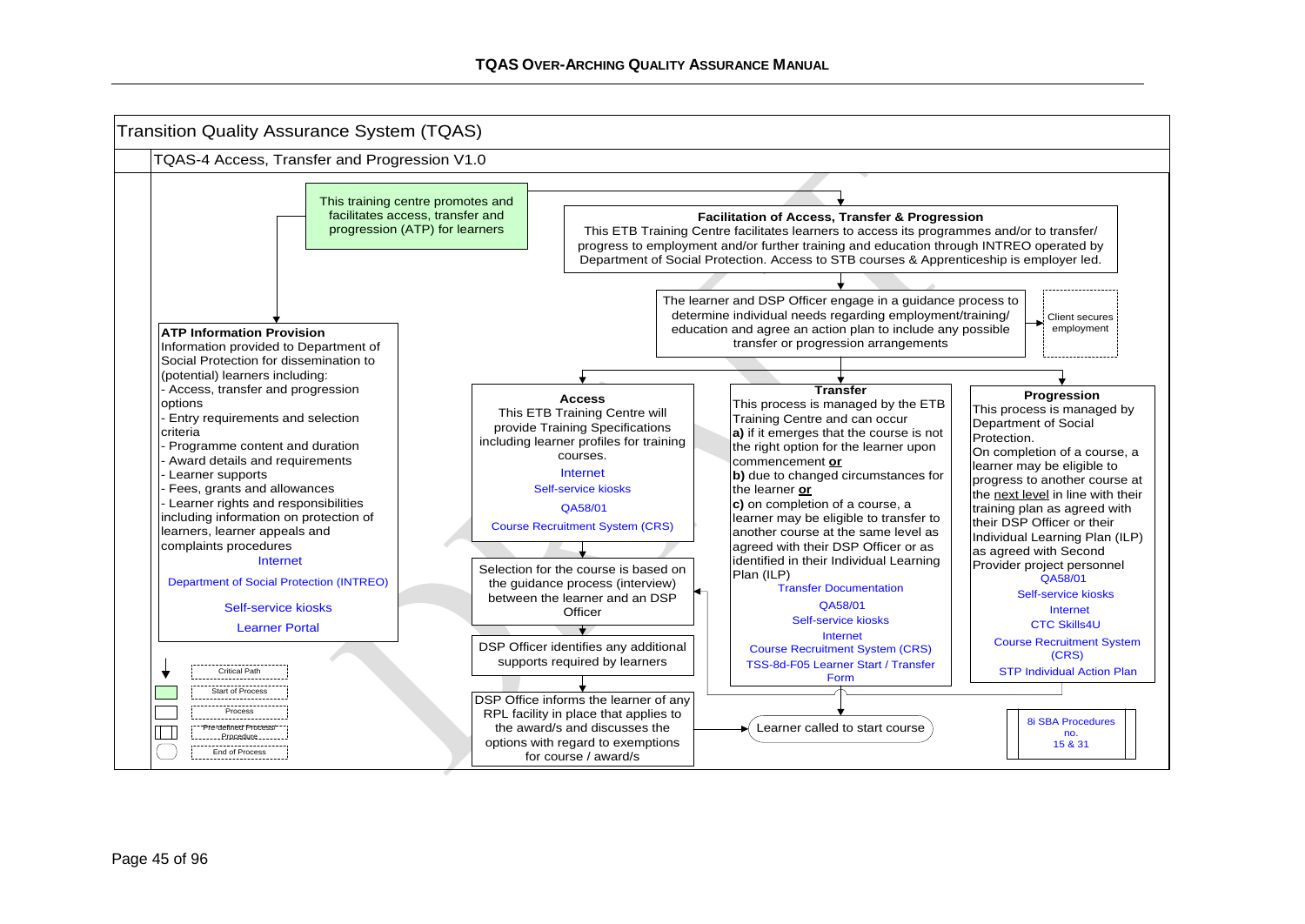#### **4.5 Monitoring Evidence of Implementation**

- 4.5.1 This ETB training centre monitors the implementation of this Access Transfer and Progression Policy
- 4.5.2 Evidence to confirm implementation of this Access Transfer and Progression policy and procedure will at a minimum, include:
	- o TQAS portal
	- o The Learner Portal
	- o Self Service Kiosks
	- o Assessment Regulations
	- o Transfer Documentation
	- o Learner support requests and approvals
	- o Section 4, Access, Transfer and Progression, Documents)
	- o Transition Quality Assurance System (TQAS) Documents and Forms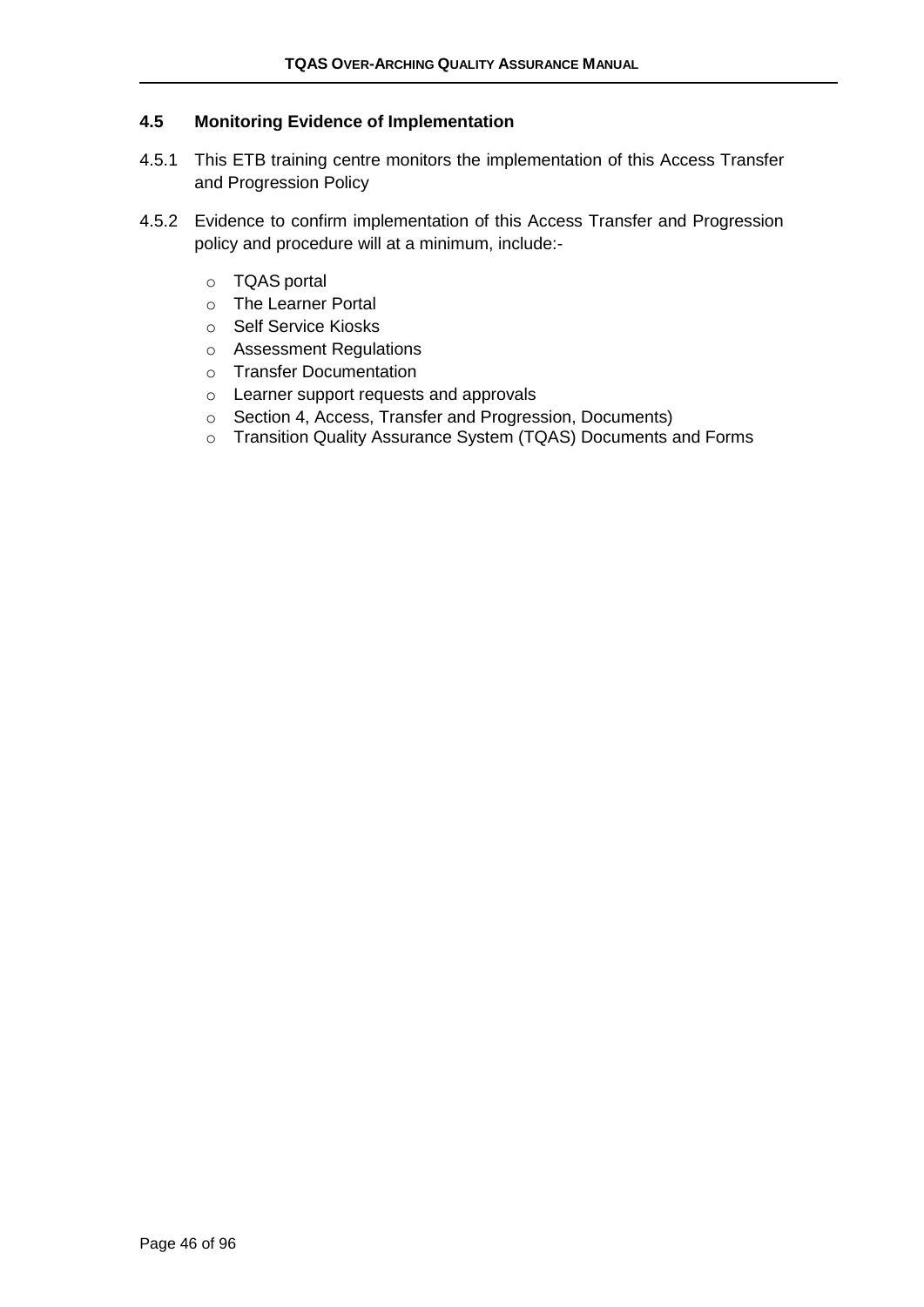### **5. Programme Development, Delivery and Review**

# **Policy**

This ETB is committed to a systematic approach to the development, delivery and review of its training provision. The purpose of ETB training is to address labour market requirements, social cohesion and economic competitiveness at a national, geographical, sectoral, organisational and individual level.

THIS ETB considers and accommodates, as appropriate, all aspects of training provision at programme design stage, i.e. organisation mission, labour market requirements, target population, programme design, delivery, assessment, learner access, transfer and<br>progression, programme review and, where appropriate, relevant work progression, programme review and, where appropriate, relevant work experience/placement. **THIS ETB training centre will also provide other ETB validated programmes under this TQAS QA system.**

#### **5.1 Purpose**

5.1.1 The purpose of this policy is to ensure that ETB provided, organised or procured training programmes and related services are developed, delivered and reviewed in accordance with ETB quality assurance Programme, Development, Delivery and Review policy.

#### **5.2 Responsibilities**

- 5.2.1 This ETB has responsibility to support the ETB Training Centre in engaging in a systematic approach to programme development, delivery and review in the following areas:
	- a) Curriculum development
	- b) Assessment design and review
	- c) Management of the validation application process
	- d) Evaluation of training programmes and related services
- 5.2.2. This ETB training centre will manage the implementation of this Programme Development, Delivery and Review policy.

#### **5.3 Identification of Economic and Social Learning Needs**

- 5.3.1 THIS ETB ensures that learning needs for ETB provided, and/or organised and/or procured programmes are developed:
	- a) with particular reference to publications such as, 'APPRAISAL OF PROGRAMMES LEADING TO QQI FETAC COMMON AWARDS (PRE-VALIDATION)' to address labour market requirements, social cohesion and economic competitiveness at a national, geographical, sectoral, organisational and individual level
	- b) In accordance with agreed industry standards and in consultation with relevant stakeholders.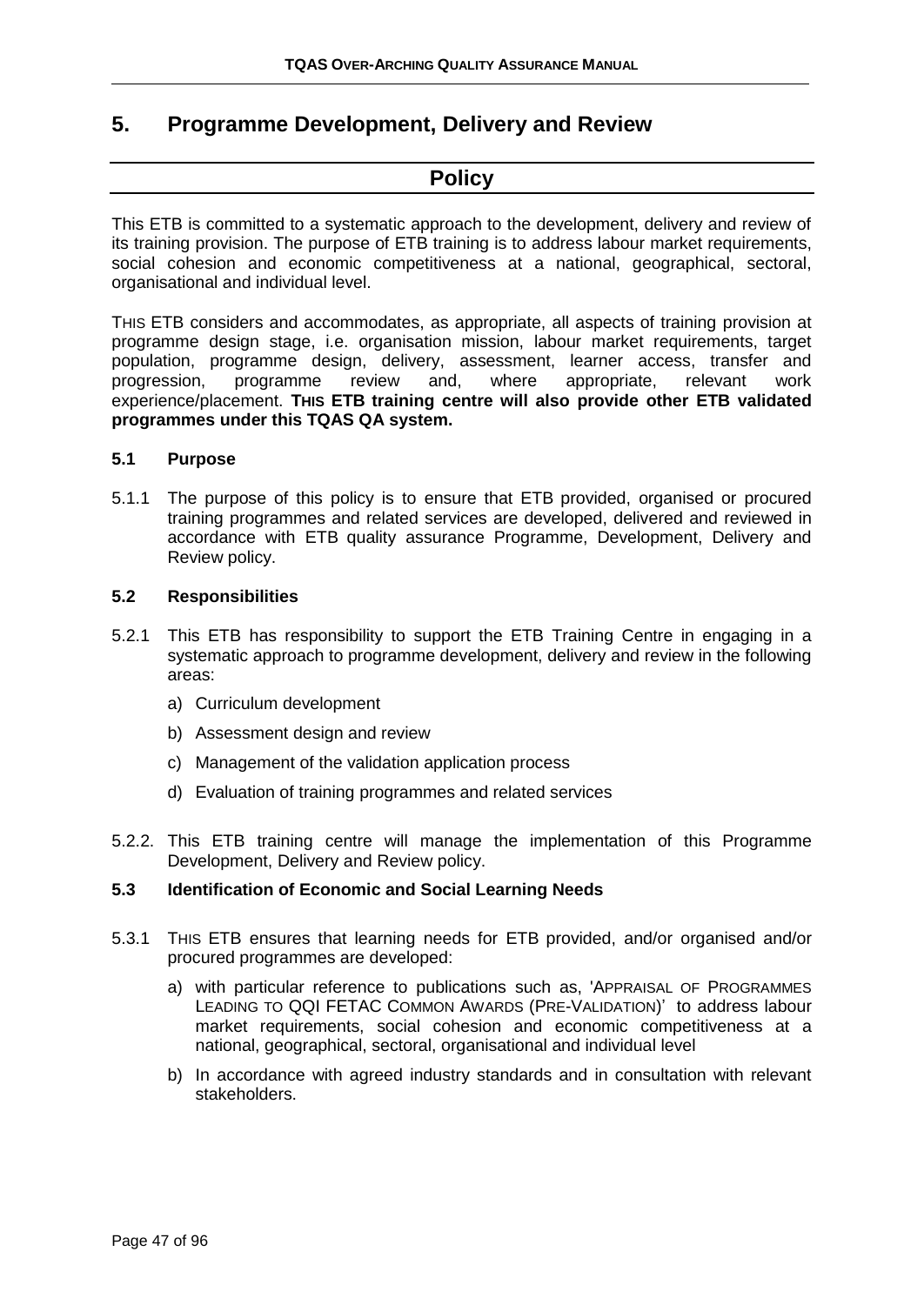#### **5.4 Programme Development**

5.4.1 This ETB ensures that the systems for developing its provided, and/or organised and/or procured training programmes and assessments are agreed with QQI.

Programmes and assessments can be developed utilising the following:-

- a) The QA policies and Training and Assessment Design series:
	- 'IDENTIFICATION OF TRAINING NEEDS', QA58/01 'TRAINING SPECIFICATION', and/or other tools for planning training
	- 'APPRAISAL OF PROGRAMMES LEADING TO QQI FETAC COMMON AWARDS (PRE-VALIDATION)' or 'DEVELOPMENT AND VALIDATION OF TRAINING PROGRAMMES AND RELATED SERVICES LEADING TO AWARDS'
	- Assessment design series QA98/01 'PRINCIPLES OF ASSESSMENT', QA98/02 'FEATURES OF ASSESSMENT', QA98/03 'DESIGNING AN ASSESSMENT SYSTEM'
	- 'QUALITY ASSURANCE ASSESSMENT OPERATING PROCEDURES'
	- 'QUALITY ASSURANCE OPERATIONAL PROCEDURES FOR EVALUATION OF PROGRAMMES AND SERVICES'.
- b) Other tools for planning training.

#### **Alternatively**

Programmes and assessments can be developed utilising the current ETB/QQI agreed methodology for programme and assessment development.

#### **(Individual ETBs can insert their agreed methodology here)**

5.4.2 Workplace training or work experience placements may be provided for learners, as part of their training programme, where appropriate.

#### **5.5 Programme Validation**

- 5.5.1 This ETB will:-
	- Process all validation applications in line with the relevant Programme Approval Agreement.
	- Submit for validation to the relevant Awarding body all programmes that lead to awards
	- In ETB organised and procured training, where programmes involve second providers known to THIS ETB, before programme validation, this ETB will consult with such providers and show evidence of such consultation before the ETB application for validation is made.
- 5.5.4 In ETB organised and procured training, quality assurance responsibilities of THE ETB as first training provider and any second provider involved form part of a written statement of arrangements as specified in the Quality Assurance Policy section re Procuring Programme Delivery through Utilisation of Second Training Providers.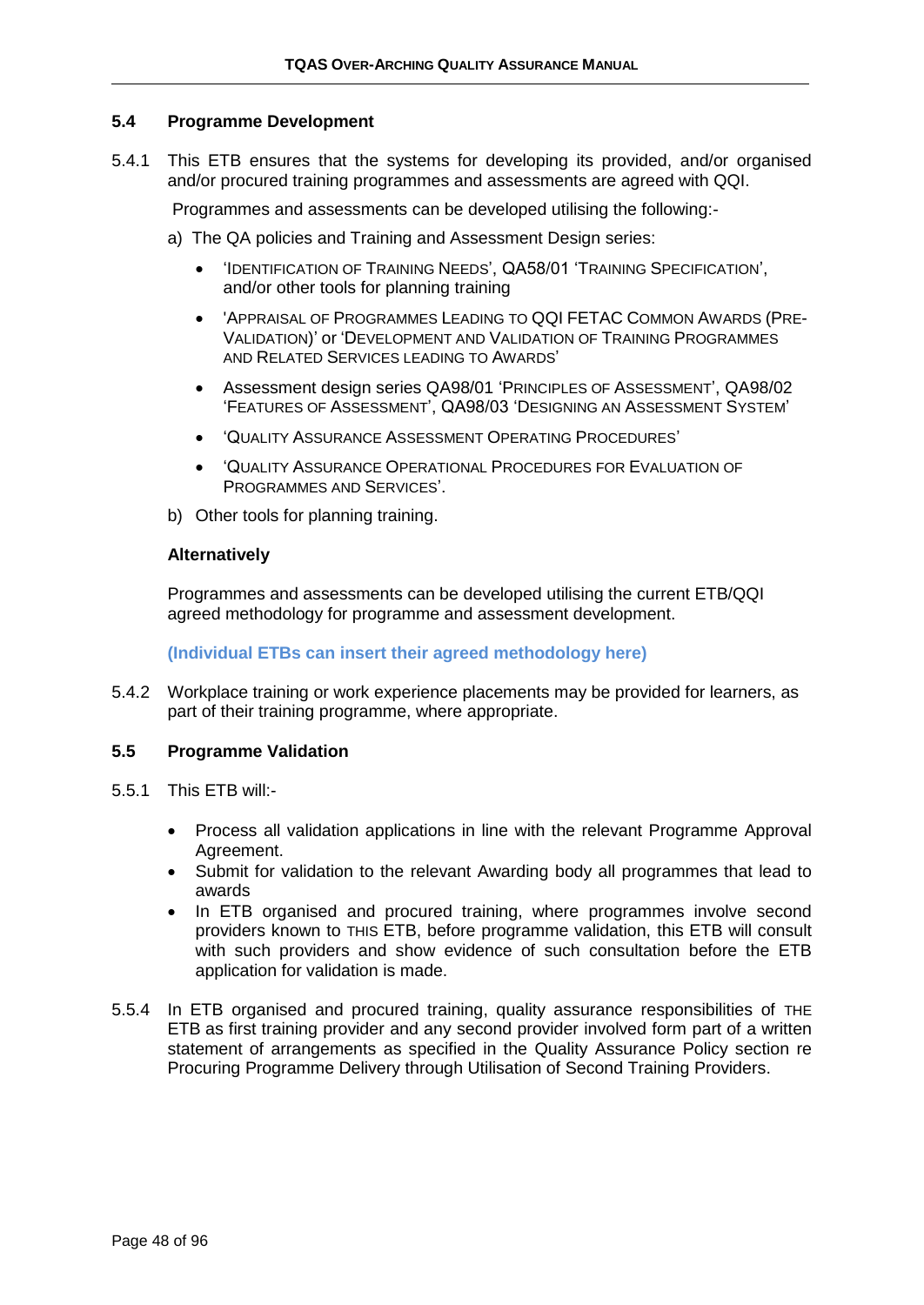#### **5.6 Programme Delivery**

- 5.6.1 Programmes delivered by this ETB will be selected from former FÁS, SOLAS, former VEC and ETB QQI, validated programmes.
- 5.6.2 This ETB training centre will ensure that training provision is in compliance with relevant legislation including access to premises, facilities and resources in order to achieve programme objectives.
- 5.6.3 This ETB training centre will ensure the maintenance of learner records of attendance, progress, assessment and certification in relation to ETB provided training and in relation to organised and procured training.
- 5.6.4 This ETB training centre will ensure that all personnel who deliver training and assessment have relevant skills and sufficient materials to adapt and deliver training appropriate to the needs of learners, in line with training schedules.

#### **5.7 Programme Review**

- 5.7.1 This ETB and ETB training centre ensures that regular reviews, in accordance with quality management systems for the ETB training programmes and related services, take place to assess their continued relevance to learning needs and programme objectives and to ensure their alignment to a changing labour market.
- 5.7.2 Programmes are reviewed regularly (e.g. programme cycle, annually, biennially) and improvement actions, noted in the programme review report, are implemented.
- 5.7.3 Programme reviews include a comparison of training provision against the learning needs analysis. This includes identified performance criteria such as feedback from learners, feedback from other relevant stakeholders, labour market research, efficient management of resources, course waiting-list data, placement and assessment and certification results.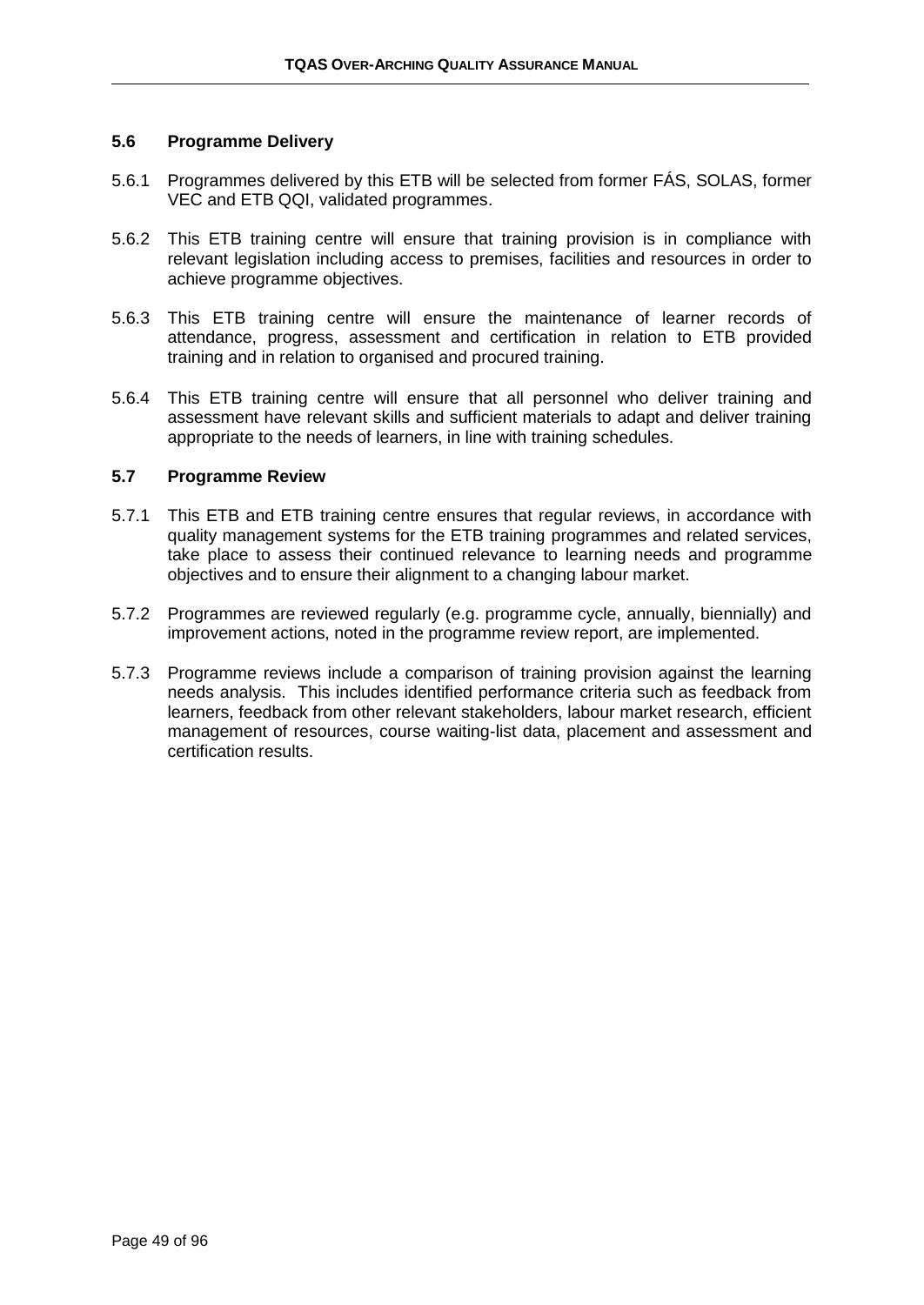# **PROCEDURES – PROGRAMME DEVELOPMENT, DELIVERY AND REVIEW**

Quality Assurance Programme Development, Delivery and Review Procedures are available in this Overarching Quality Assurance Manual and on the Intranet /Transition Quality Assurance System (TQAS) as follows:-

#### **TQAS - Section Five Process Maps**

- TQAS-5 Programme/Course Development
- **TQAS-5a-01 New Programme/Course Development**
- TQAS-5a-02 Validated Programmes
- **TQAS-5a-03 Community Training Second Provider Request for Programme** Validation
- **TQAS-5b Training Delivery Overview**
- **TQAS-5c Direct Training Delivery**
- **TQAS-5d Programme/Course Review Overview (Local & Organisational Review)**
- TQAS-5e Local Programme/Course Review (Delivery and Curriculum & Assessment)
- TQAS-5f Organisational Training Programme/Course Review

The core requirements for the development of a programme and for its validation by QQI FETAC are set out in: -

- TQAS-5 Programme/Course Development
- **TQAS-5a-01 New Programme/Course Development**
- TQAS-5a-02 Validated Programme

All staff involved in programme design, development, delivery and review must adhere to the requirements.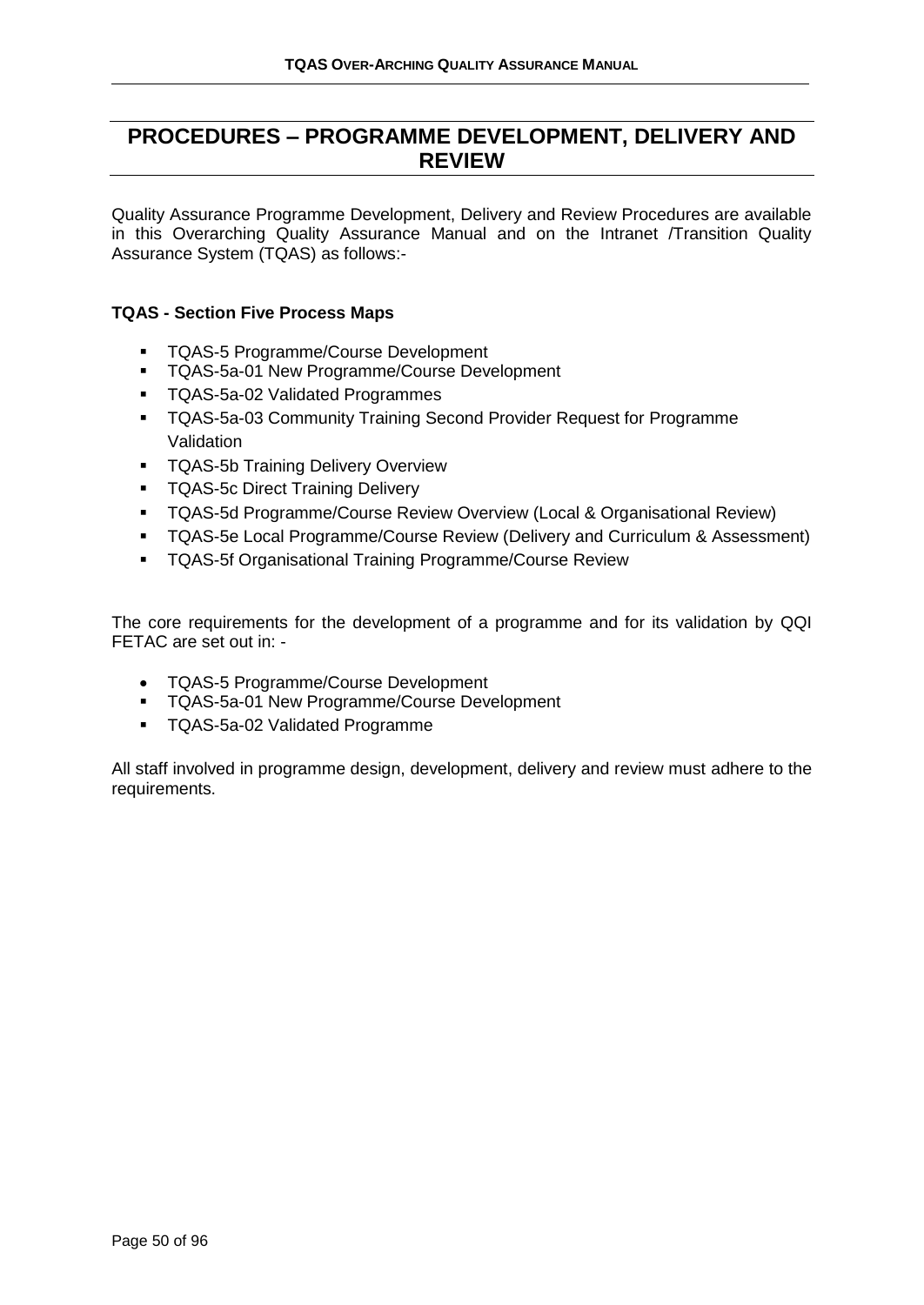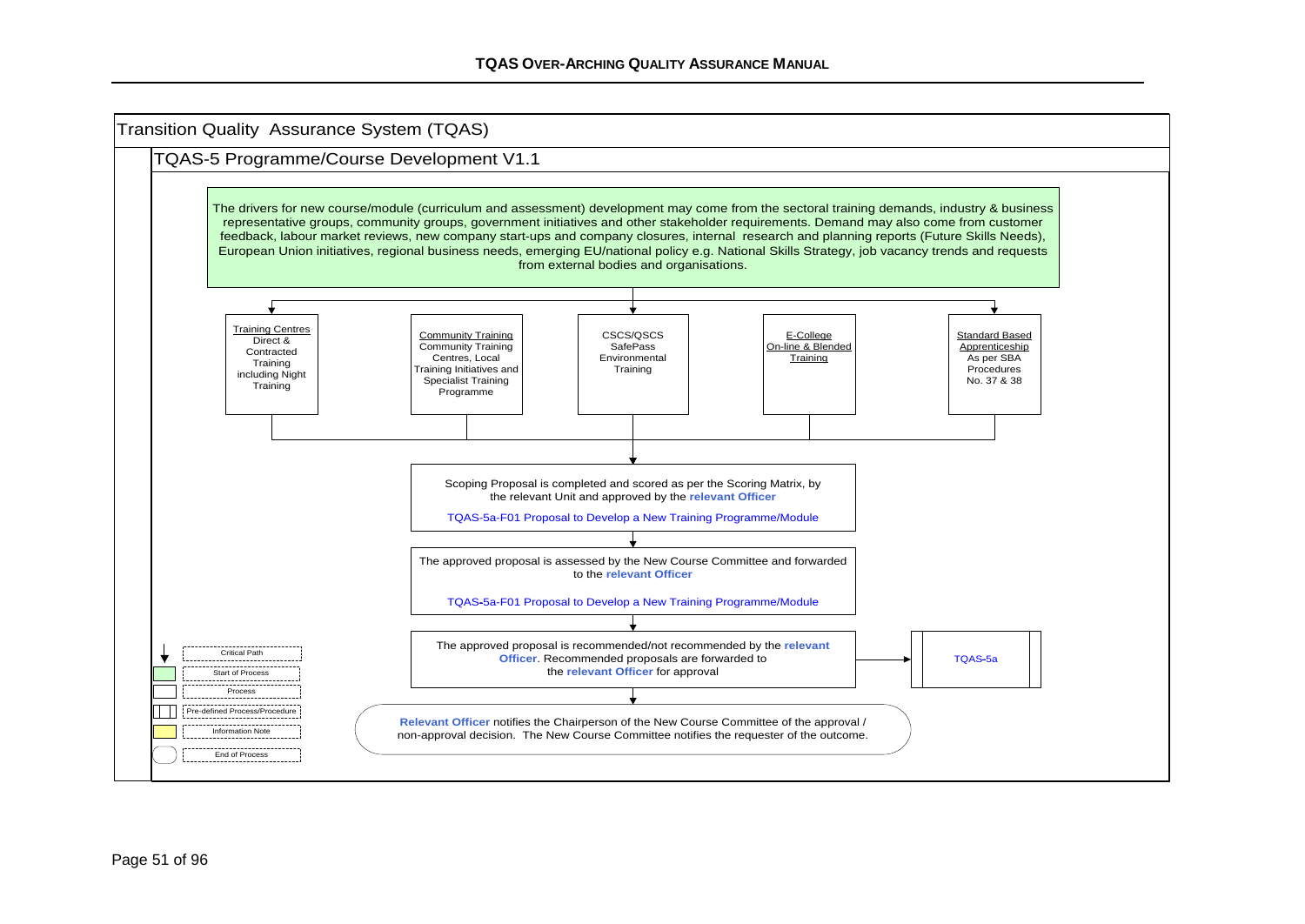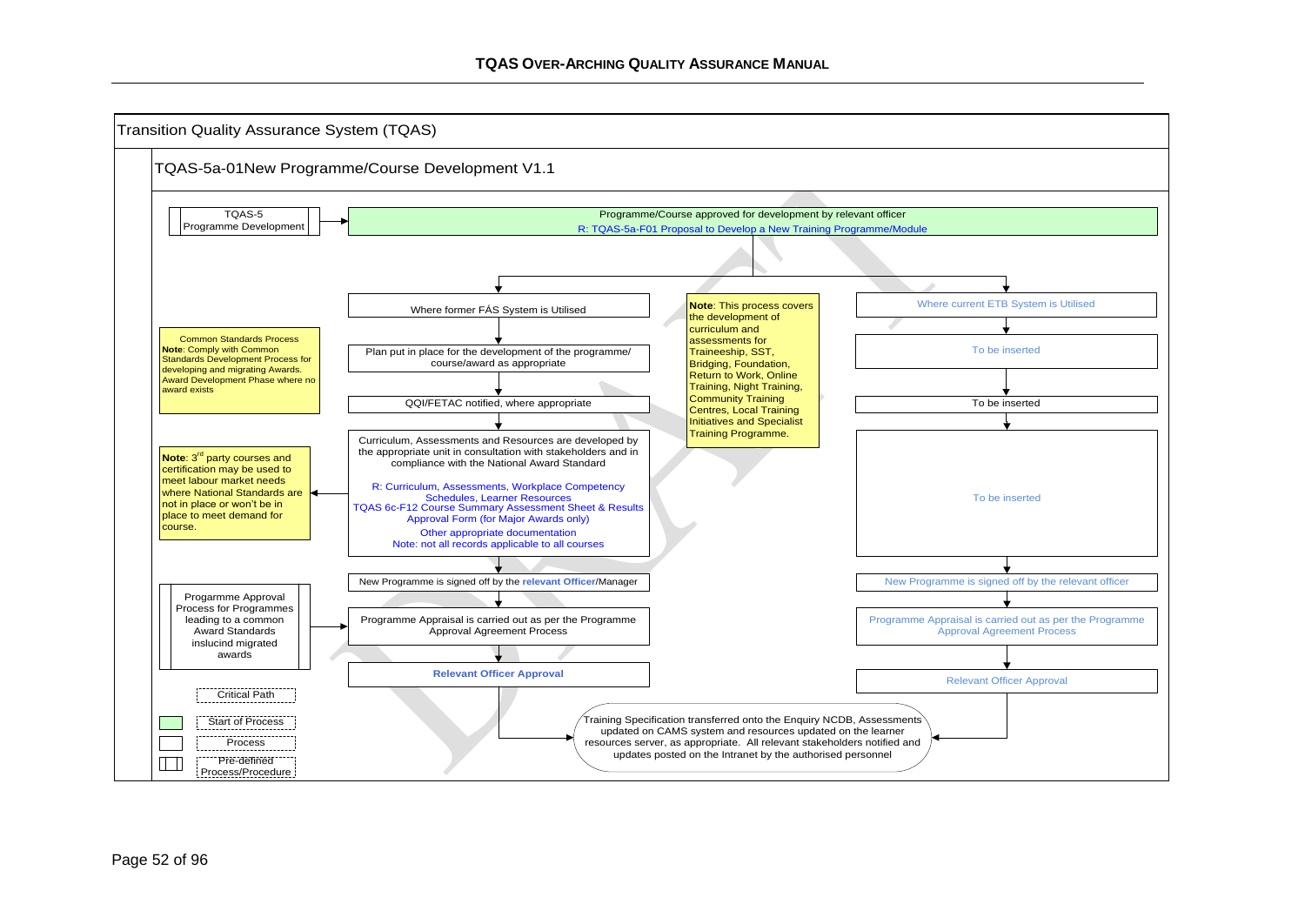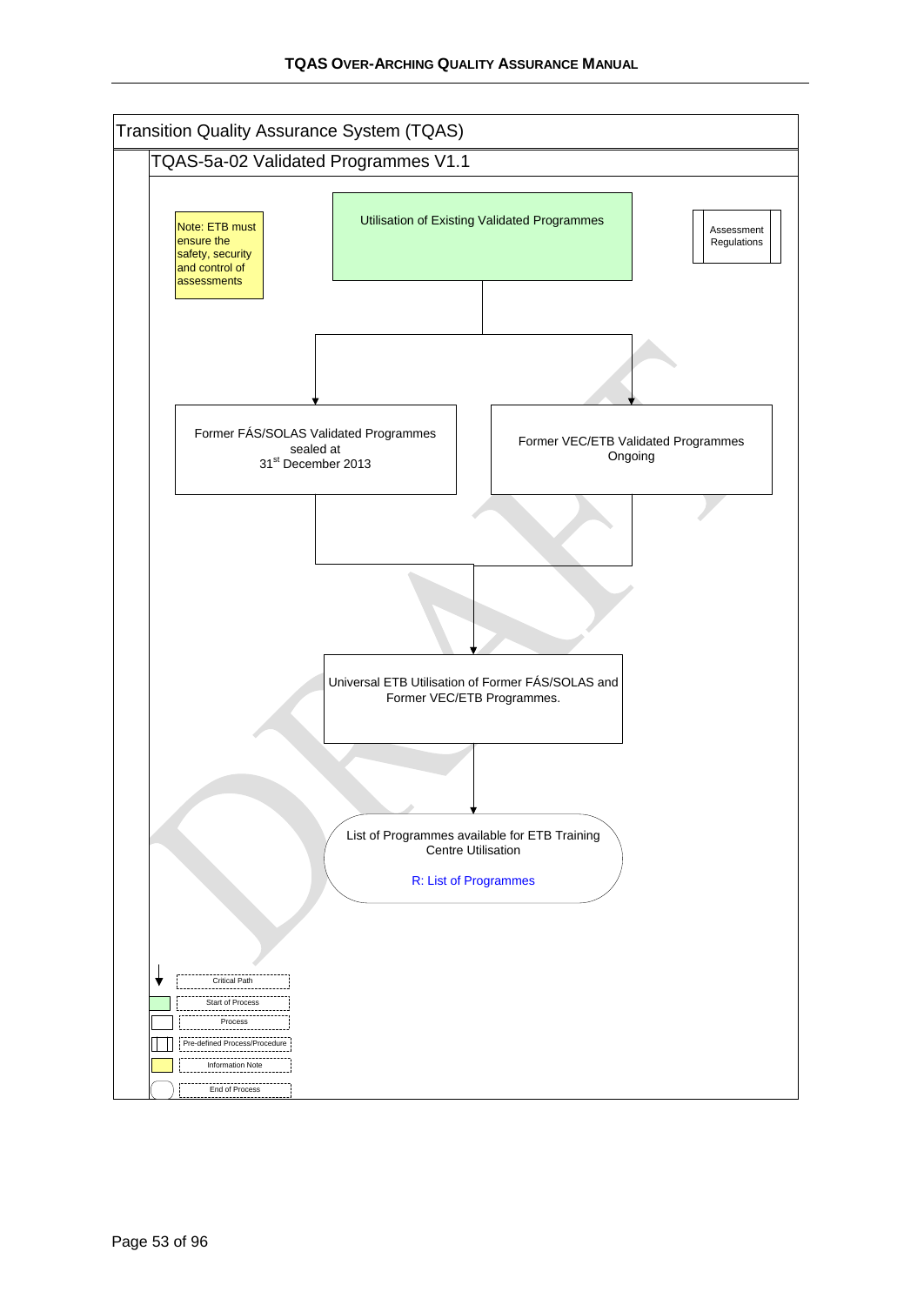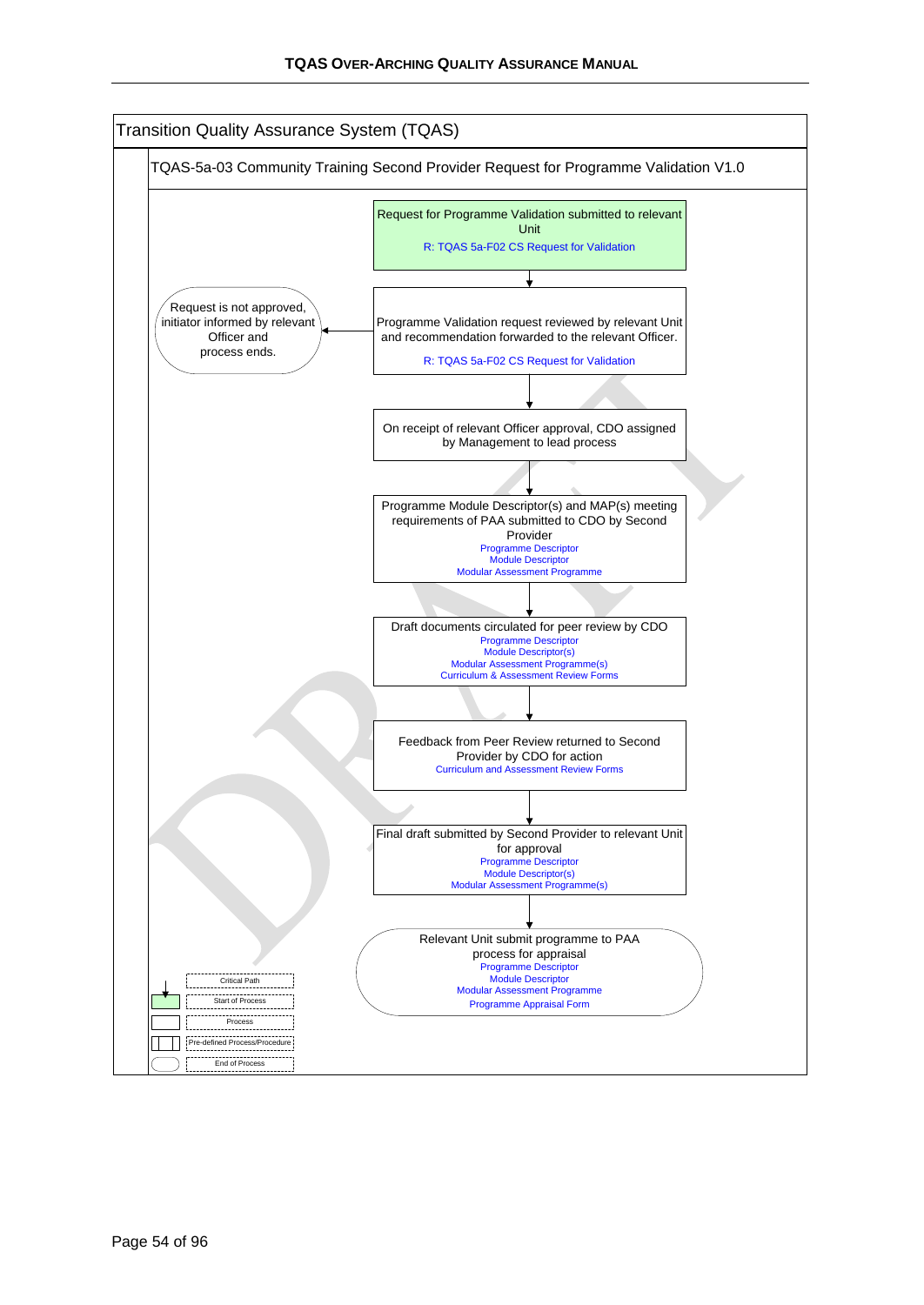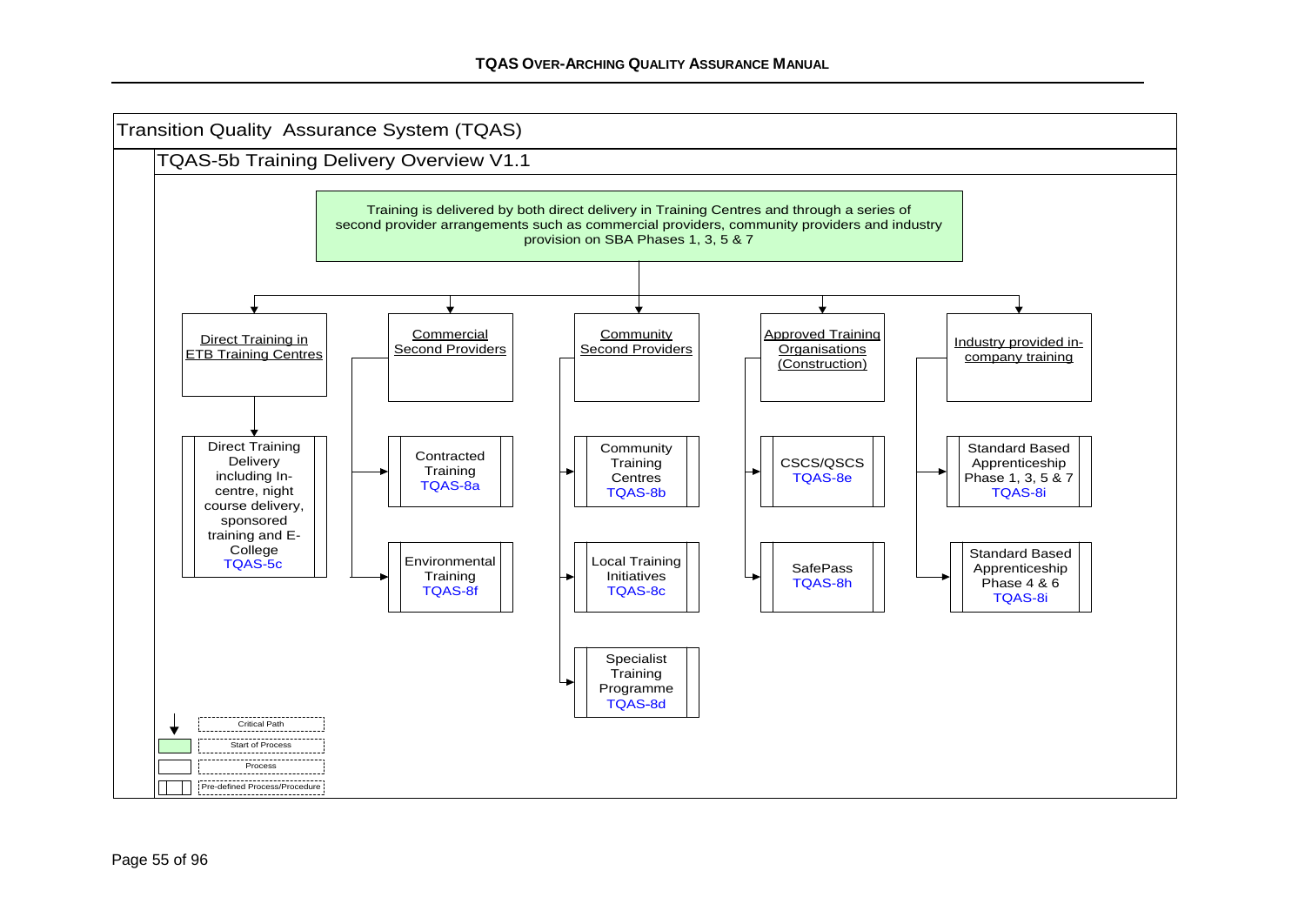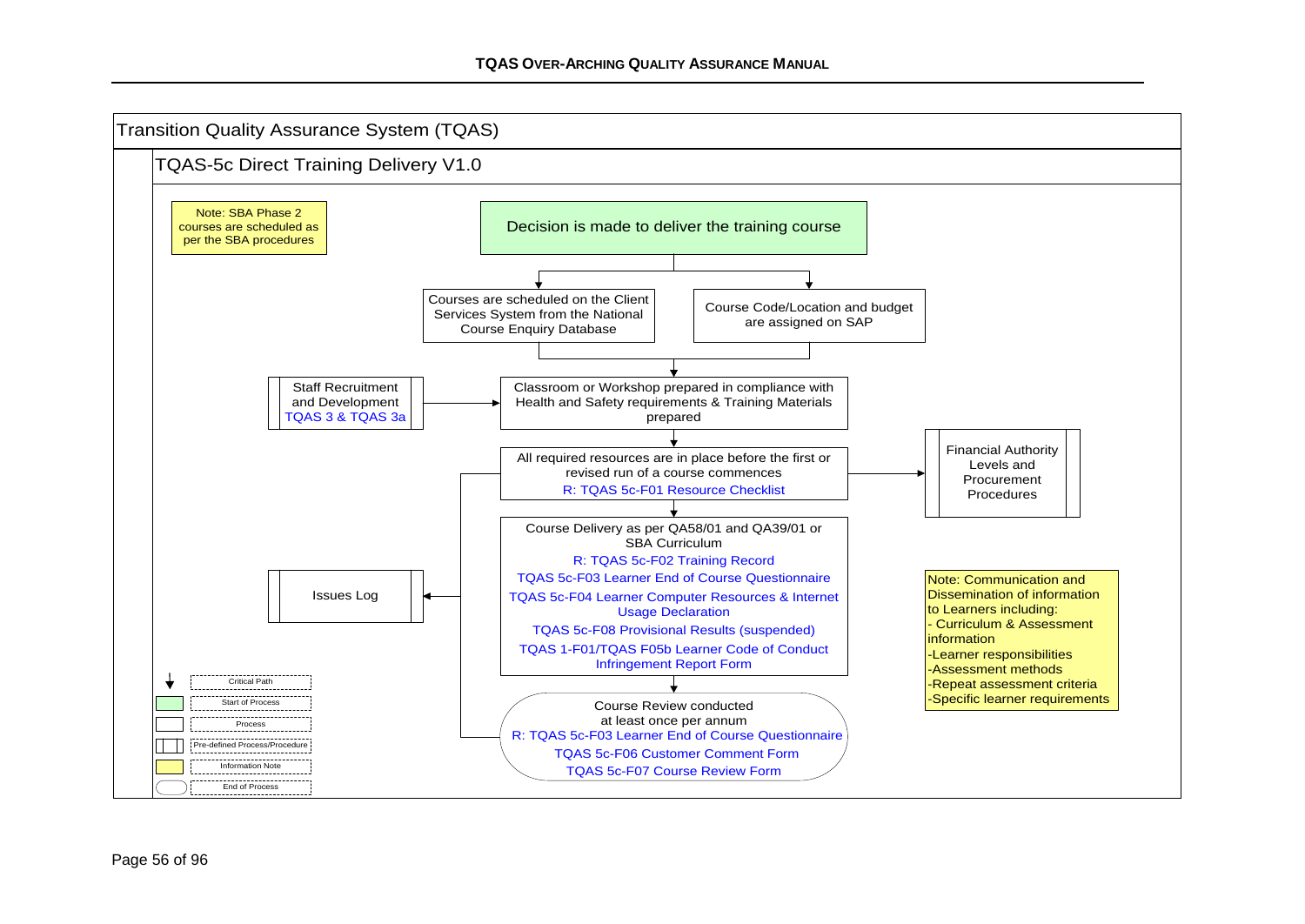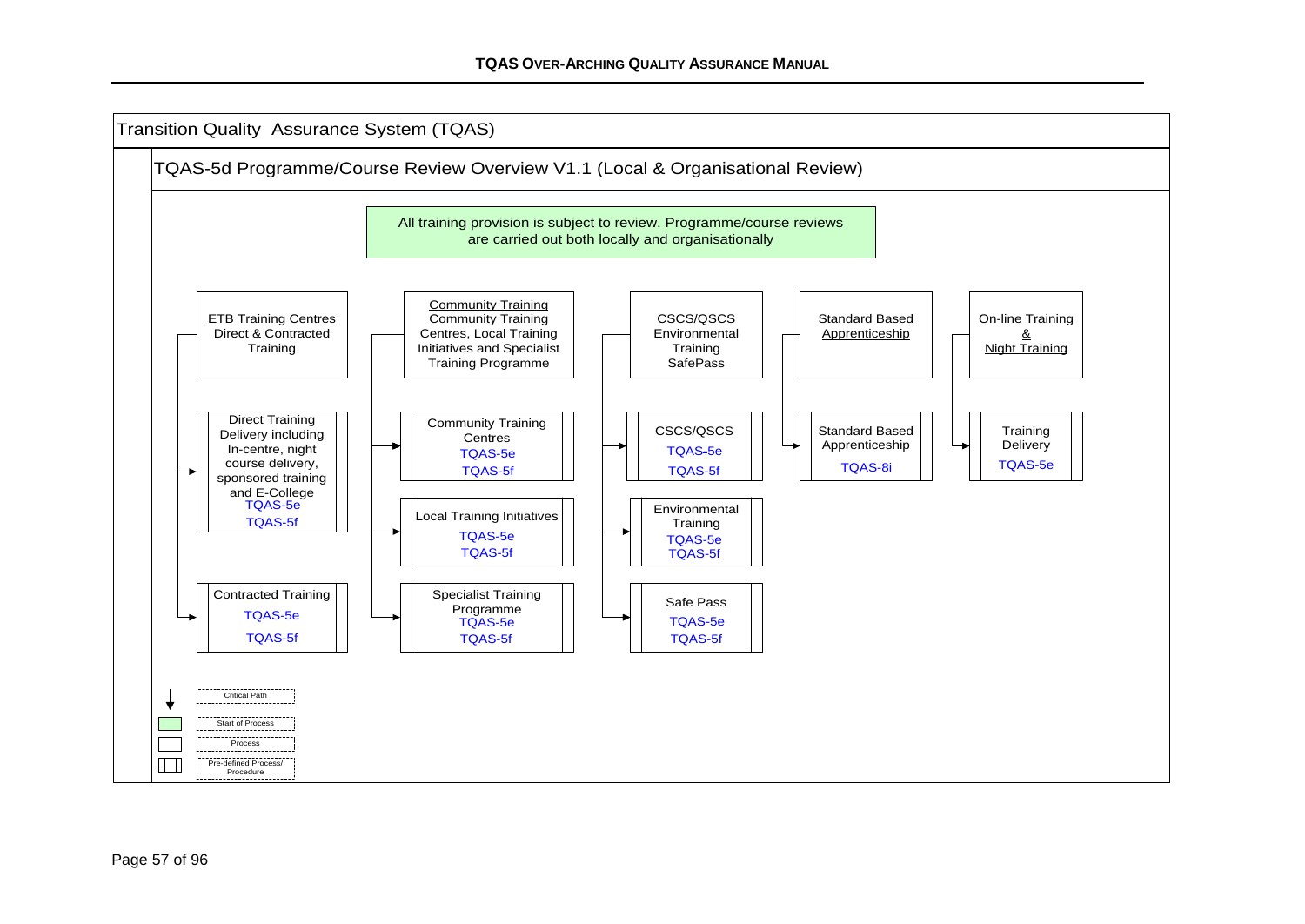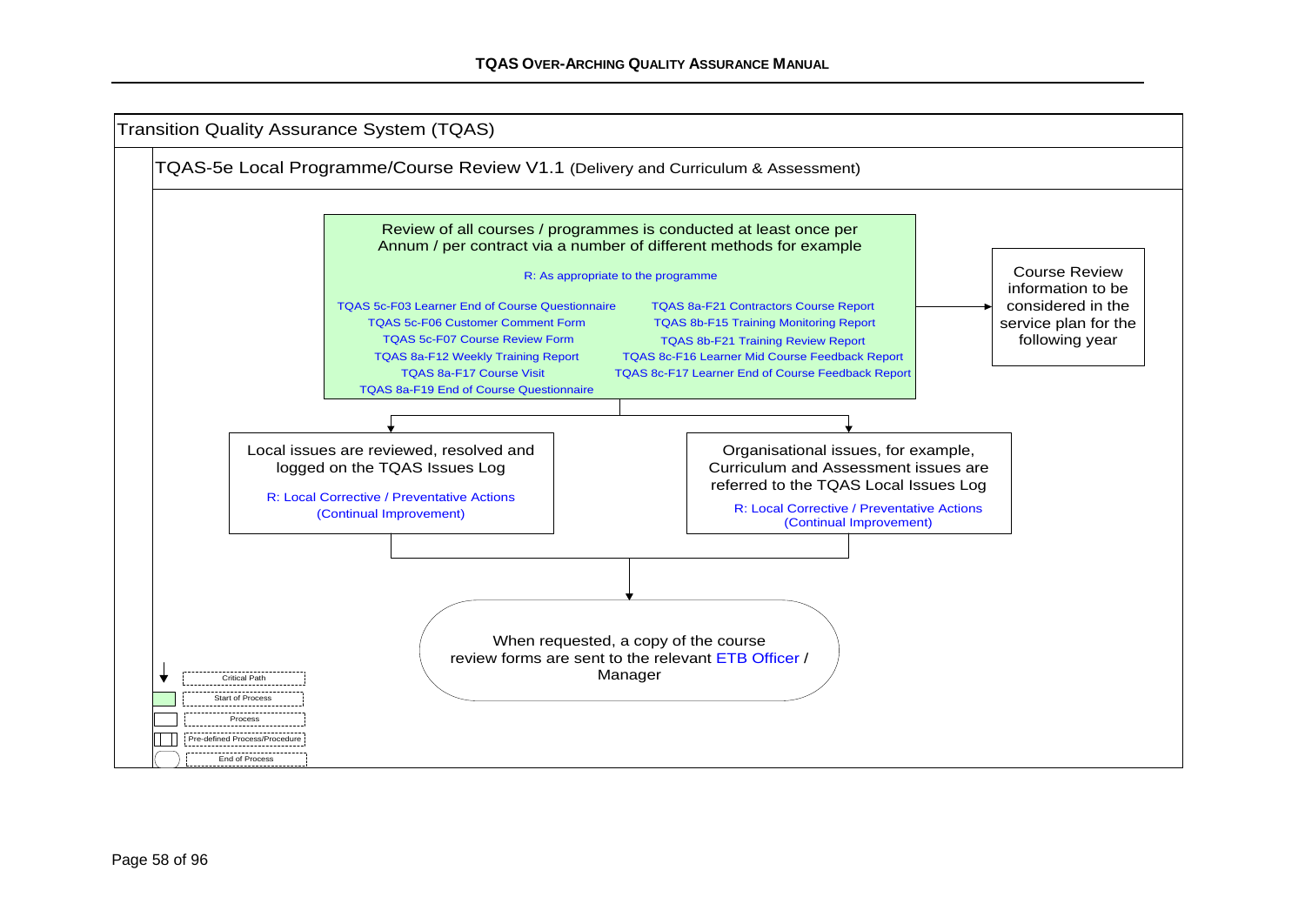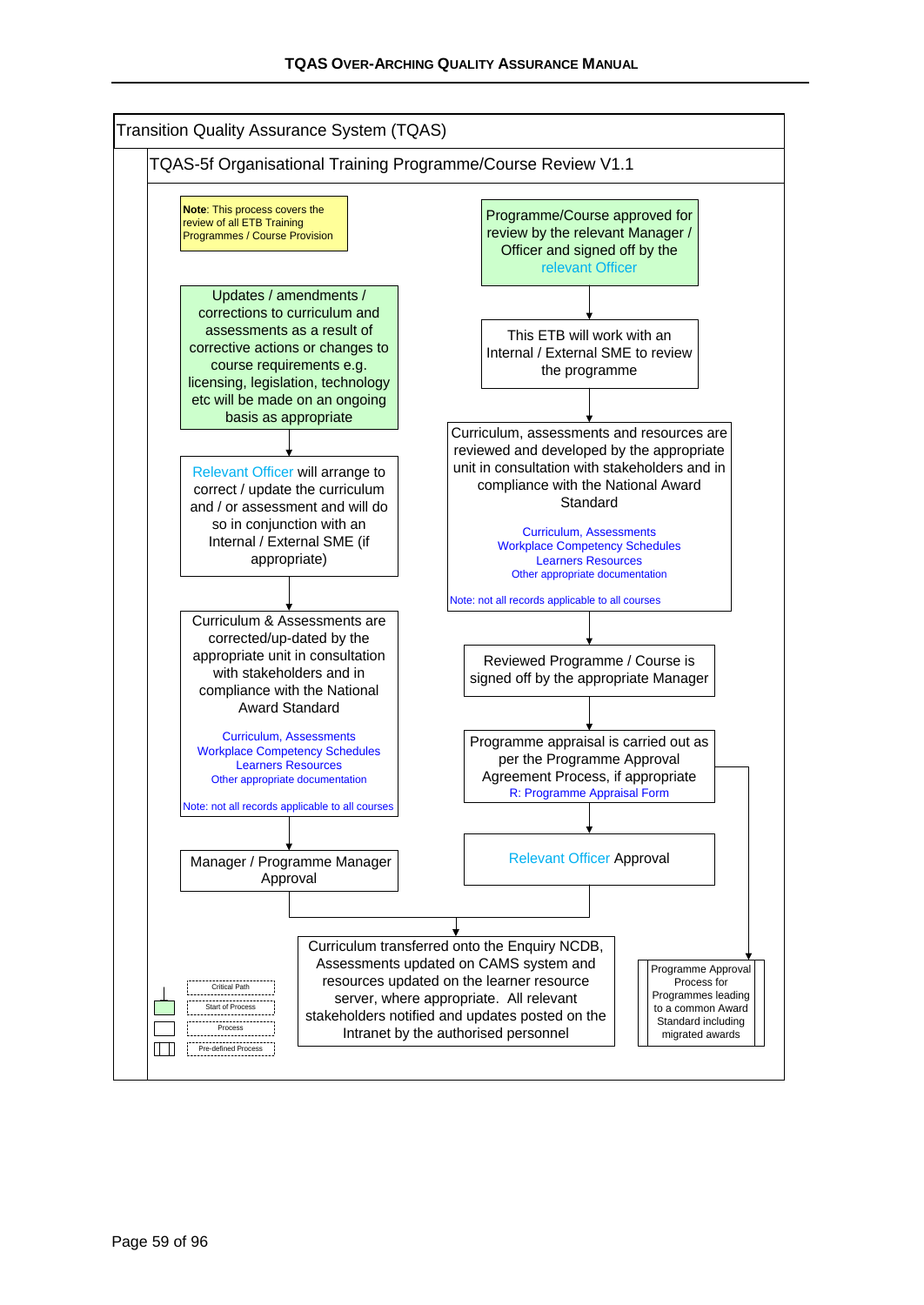#### **5.8 Monitoring Evidence of Implementation**

- 5.8.1 This ETB training centre monitors the implementation of this Programme Development Delivery and Review policy
- 5.8.2 Evidence to confirm implementation of this Programme Development, Delivery and Review policy and procedure will at a minimum, include:-
	- Identification of Training Needs research results
	- Programme schedules
	- Training and assessment specifications
	- Minutes of meetings relevant to programme development, delivery and review
	- Awards Council programme validation application results
	- Improvement actions
	- Programme Appraiser Handbook
	- Transition Quality Assurance System (TQAS) Documents and Forms
	- Monitoring reports
	- Programme review reports
	- Programme evaluation reports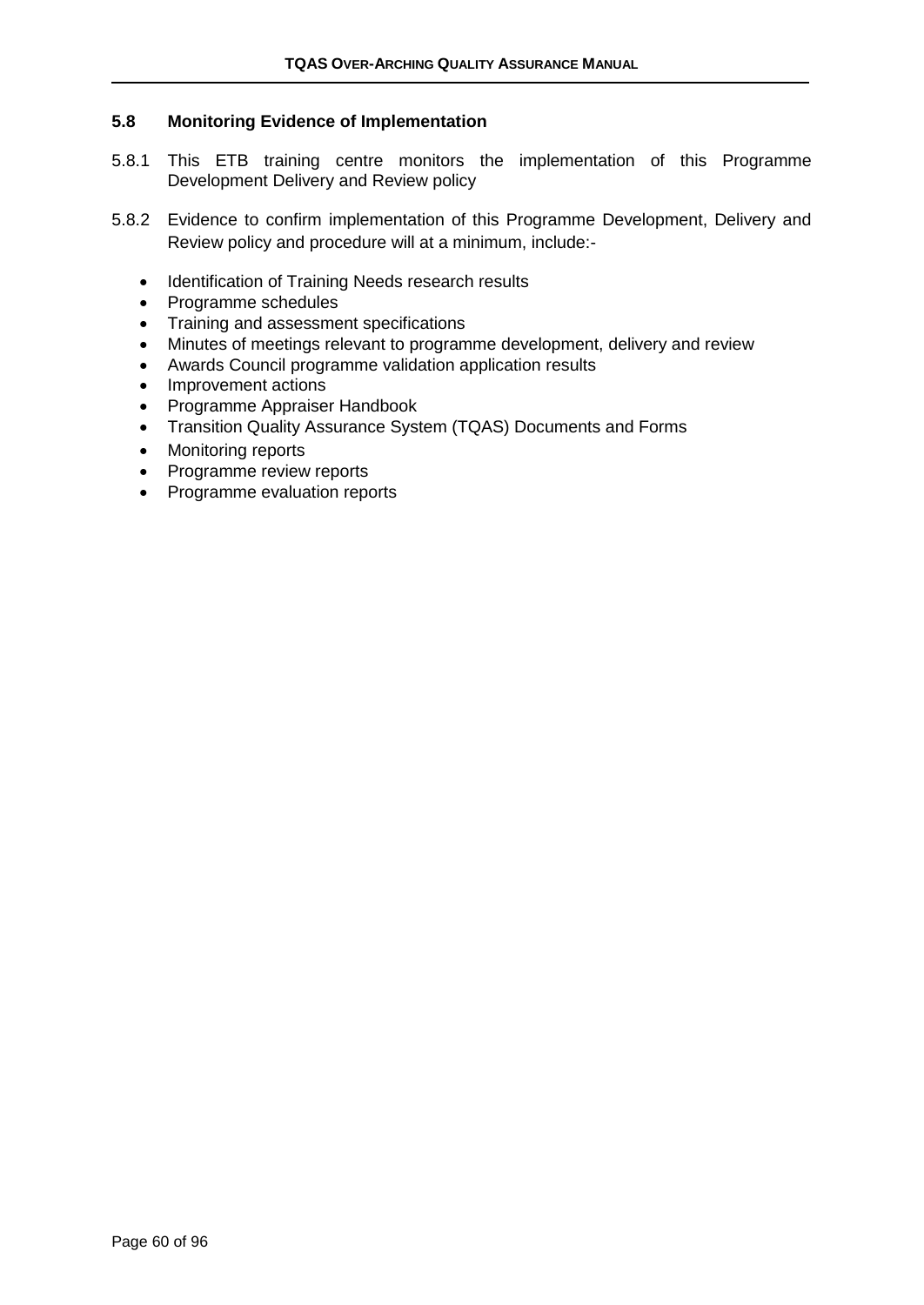### **6. Fair and Consistent Assessment of Learners**

### **Policy**

This ETB is committed to the fair and consistent assessment of learners and to the utilisation of standards-based assessment systems. THIS ETB considers assessment an essential element of the learning process, as a mechanism to facilitate learner access, transfer and progression in terms of labour market needs and the National Framework of Qualifications.

In order to provide fair and consistent assessment of learners this ETB co-ordinates, designs and approves a range of assessment instruments which meet National Standards and which utilise four main assessment principles - Standards, Accuracy, Fairness, and Practicality.

#### **6.1 Purpose**

6.1.1 The purpose of this policy is to ensure that fair and consistent assessment of learners is provided in ETB provided and/or organised and/or procured training programmes.

#### **6.2 Responsibilities**

- 6.2.1 This ETB has responsibility for:
	- a) Development and dissemination of 'Quality Assurance Assessment Operating Procedures
	- b) Dissemination of Assessment Regulations
	- c) Ensuring compliance with ETB Assessment Policy and requirements
	- d) Auditing of assessment in ETB provided, organised or procured training programmes.
- 6.2.2 This ETB has responsibility for development and approval of assessment instruments in accordance with approved assessment design mechanisms e.g. :
	- a) ETB approved assessment design methodologies **(ETB methodologies can be inserted here)**
	- b) Assessment Design Series, (QA98/01, QA98/02, QA98/03)
	- c) Assessment Regulations
	- d) Policy on Assessment Development and Marking and Grading for Adult Courses
- 6.2.3 This ETB training centre has responsibility to:
	- a) Implement assessment instruments, maintaining an ethical approach and ensuring the integrity of the assessment process

#### **6.2 Assessment Design**

- 6.3.1 This ETB has responsibility to:
	- a) Maintain 'QUALITY ASSURANCE ASSESSMENT OPERATING PROCEDURES' to ensure fair and consistent administration, delivery and review of assessments
	- b) Reflect the 'QQI FETAC POLICY ON ASSESSMENT' and/or 'MARKS AND STANDARDS' policy and procedures document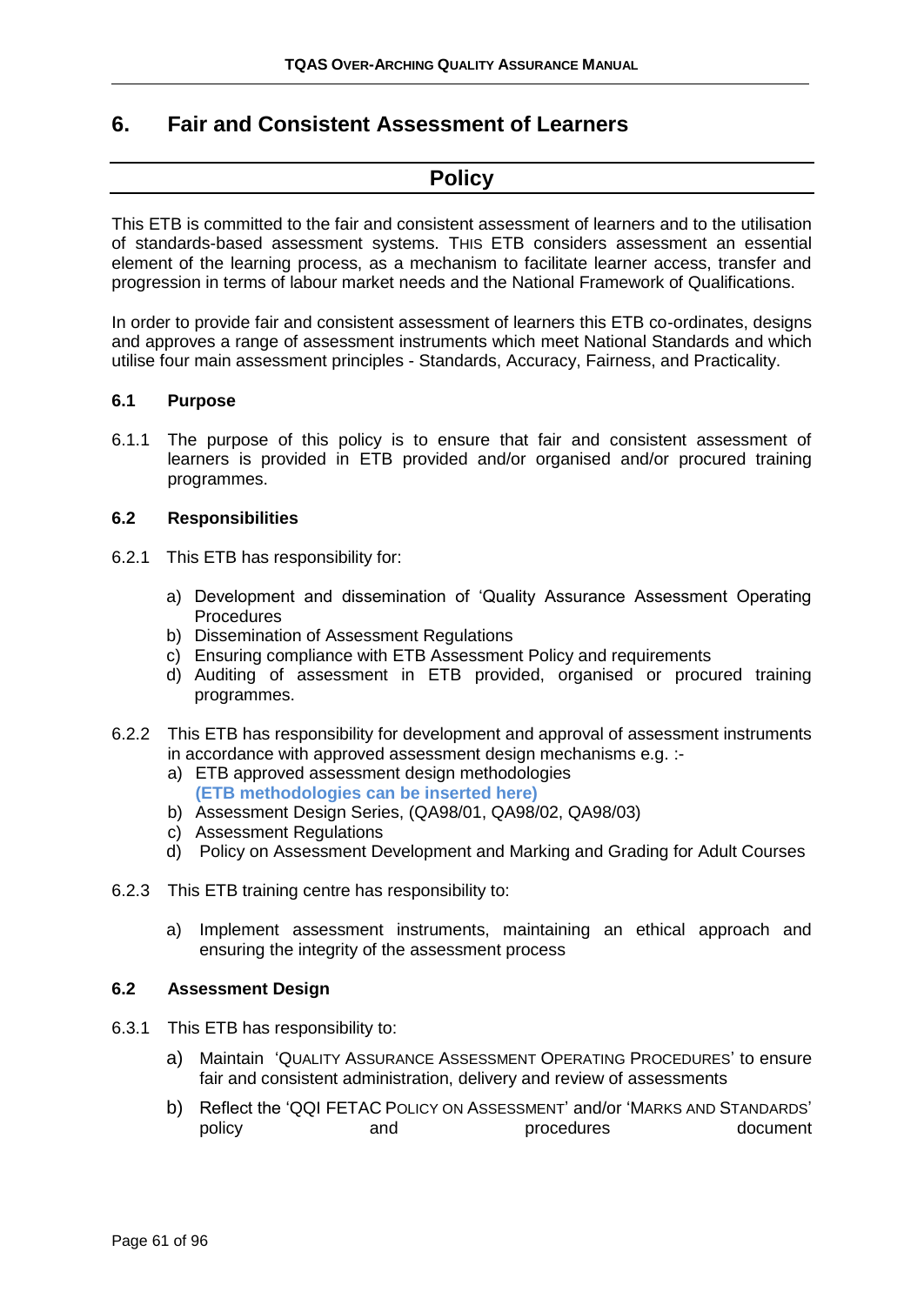- 6.3.2 THIS ETB has responsibility to:
	- a) Ensure that the design of assessment instruments is in accordance with best practice, ETB Assessment Policy and requirements.
	- b) Provide an assessment design validation process to ensure technical and pedagogical validity and compliance with ETB assessment policy and procedures
	- c) Meet the National Standards as determined by the relevant Awards Council.

#### **6.4 Coordinated Planning of Assessments**

6.4.1 THIS ETB coordinates programme design, delivery and assessment to identify and clearly state the stages in the training programme when assessment should occur. This ensures that assessment is integrated in the programme and addresses the needs of learners.

#### **6.5 Information to Learners**

- 6.5.1 This ETB and the ETB training centre ensure that appropriate, relevant and accurate assessment information is available to for dissemination to learners. This information includes:
	- a) Learner responsibilities regarding assessment
	- b) Assessment methods, stages and appropriate sequencing
	- c) Repeat assessment criteria and learner appeals mechanisms
	- d) Guidelines regarding assessment modifications and accommodations, where appropriate, to facilitate specific learner needs.
- 6.5.2 Pre-course programme information reflects an outline of the award and an overview of assessments.

#### **6.6 Assessment Security and Accommodation**

- 6.6.1 This ETB and the ETB training centre ensure that systems are in place to protect the security and integrity of the assessment process.
- 6.6.2 The ETB training centre ensures that resources and monitoring are in place to:
	- a) Protect the security and integrity of learner assessment documentation and assessment materials, including learner work where appropriate
	- b) Maintain and secure assessment results and records
	- c) Supervise assessments
	- d) Address any intentional or unintentional acts by learners and staff, which may impact on the validity of the assessment process
	- e) Monitor a representative sample of assessment events at the point of assessment delivery
	- f) Review regularly local assessment security arrangements and update these as appropriate.
- 6.6.3 The ETB training centre operates in accordance with the Results Approval Process to ensure the accuracy of all results data submitted to the Awards Councils.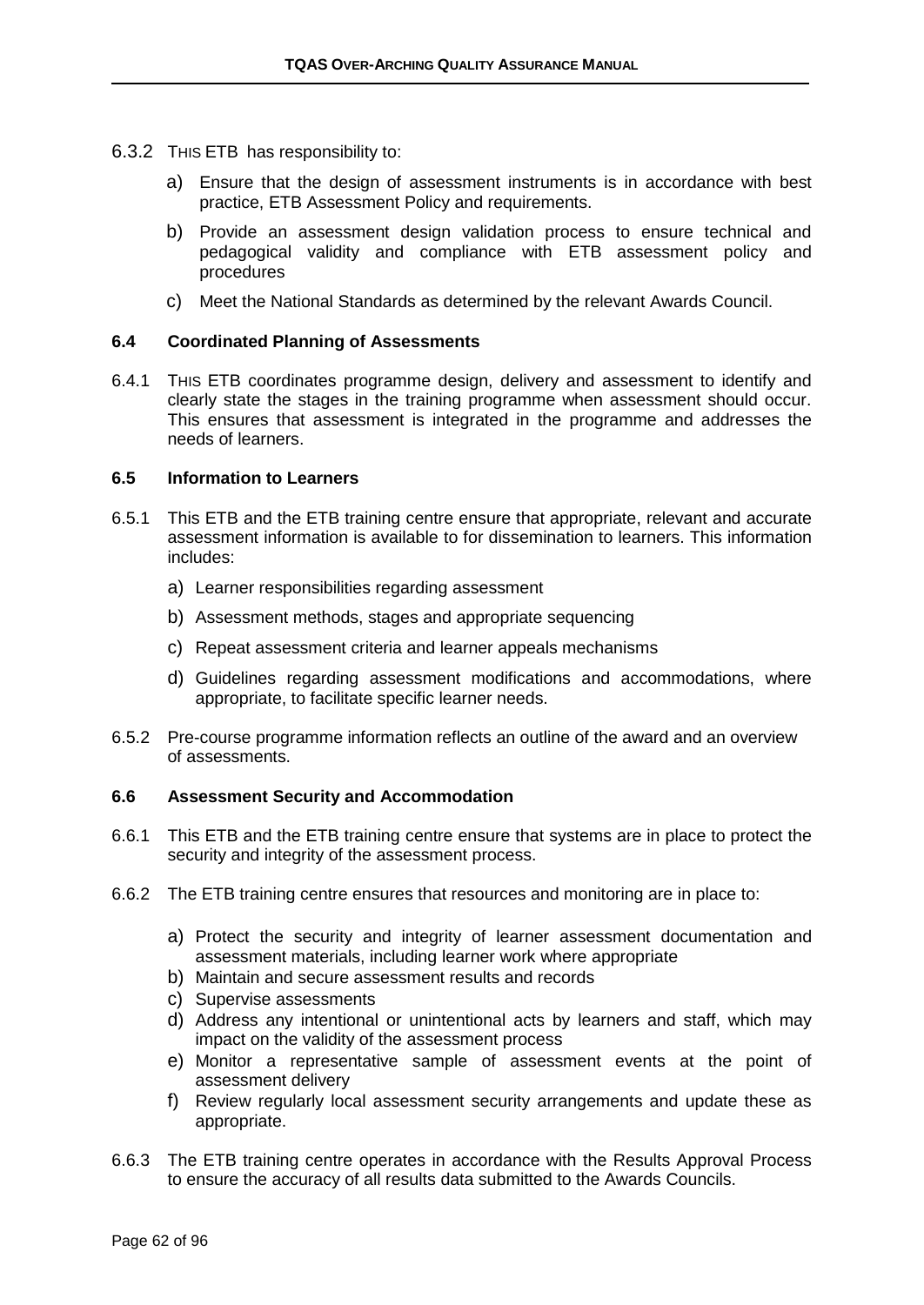- 6.6.4 This ETB training centre provides for the adaptation of assessment processes, as necessary and reasonable, to accommodate learners with particular needs, in compliance with current equality legislation.
- 6.6.5 This ETB implements a process to address identified errors and omissions which impact on the validity of the assessment process.

#### **6.7 Consistency of Marking**

#### 6.7.1 This ETB:-

- a) Specifies the roles and responsibilities of personnel who carry out assessment duties
- b) Develops training programmes, to equip personnel to carry out their assessment responsibilities.
- 6.7.2 This ETB training centre
	- a) Implements the system for fair and consistent marking in accordance with the QUALITY ASSURANCE ASSESSMENT OPERATING PROCEDURES' (or similar procedure developed by the ETB and agreed with QQI) within the assessment criteria specified in the assessment instrument.
	- b) Operate a system for moderating of assessments in accordance with the QUALITY ASSURANCE ASSESSMENT OPERATING PROCEDURES' (or similar procedure developed by the ETB and agreed with QQI) within the assessment criteria specified in the assessment instrument.

#### **6.8 Feedback to Learners**

- 6.8.1 At course level, This ETB training centre ensures that learners:
	- a) receive timely and constructive feedback on their assessments, appropriate to the nature of the assessment, i.e. formative or summative
	- b) are provided with an opportunity to repeat an assessment when appropriate
	- c) are informed about the appeals process in relation to assessment results.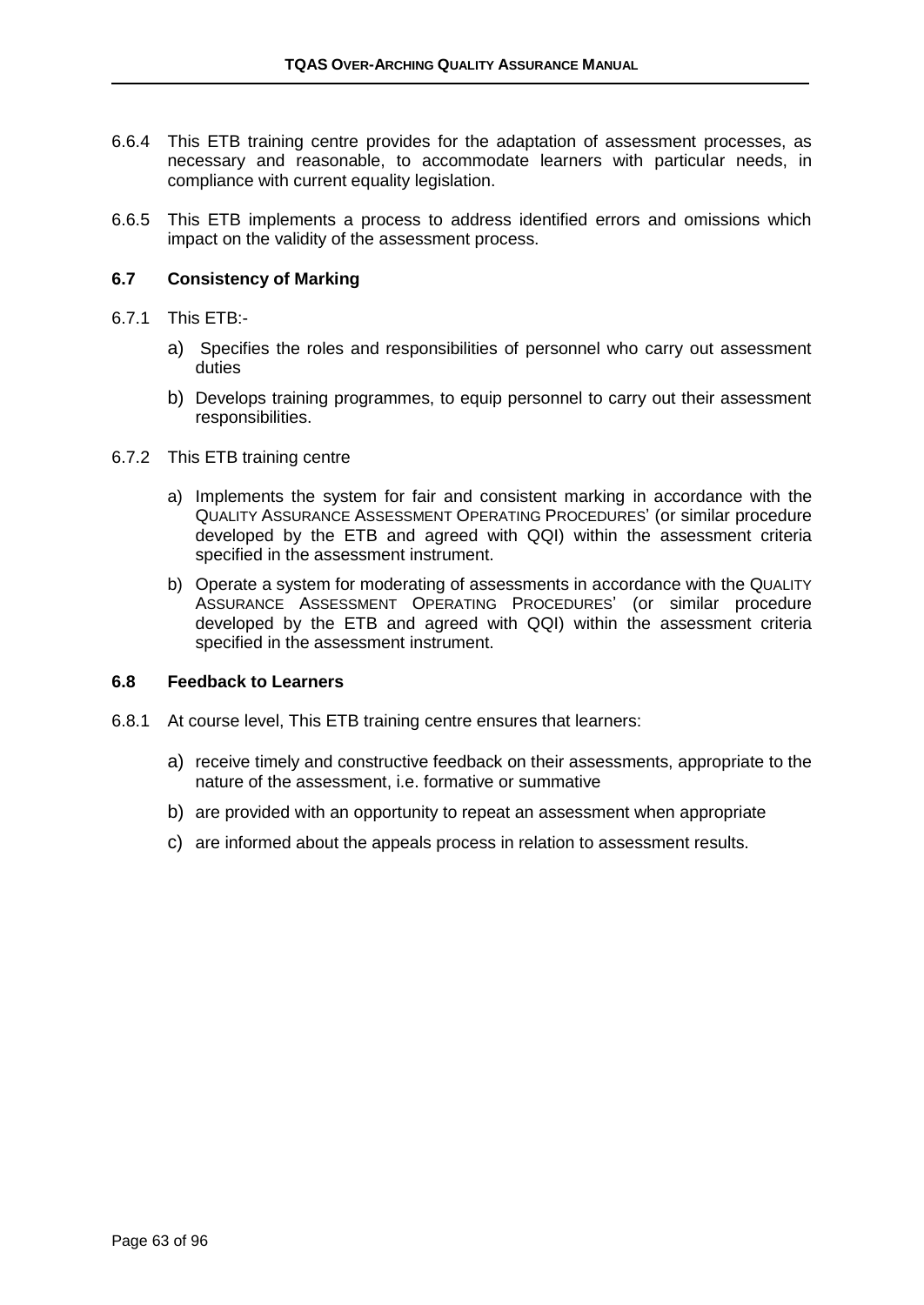# **PROCEDURES – FAIR AND CONSISTENT ASSESSMENT OF LEARNERS**

The QUALITY ASSURANCE ASSESSMENT OPERATING PROCEDURES' were developed through an extensive consultative process. They are designed to set out the assessment quality framework that underpins the planning, setting, operation, marking, recording, approval of results, and verification of all assessments leading to the request of an award certificate from an Irish Awarding Body.

The document containing the procedures has been divided into three sections:

**Section 1 – The Purpose of Assessment.** This section explains the role of assessment in the context of training and outlines the various approaches to assessment.

**Section 2 – The Assessment Process.** This section includes a process map of the assessment process in and outlines the various roles and responsibilities of those involved.

**Section 3 – Quality Assuring the Assessment Process: Assessment Operating Procedures.** This section contains a specific listing of all assessment procedures stating their purpose, associated responsibilities and a detailed description of the steps required to meet the requirements of each procedure. (see TQAS Section 6 Fair and Consistent Assessment of Learners, Documents)

Quality Assurance Fair and Consistent Assessment of Learner procedures are available in this Over-Arching Quality Assurance Manual and on the Intranet /Transition Quality Assurance System (TQAS) as follows:-

#### **TQAS Section Six Process Maps**

- TQAS 6 Fair and Consistent Assessment (Notifications Overview)
- TQAS 6a Fair and Consistent Assessment of Learners Overview
- TQAS 6b AVAA Calendar Process
- TQAS 6c Assessment Process
- TQAS 6d Internal Verification on the Conduct of the Assessment Process
- TQAS 6e Peer Review of Assessment Results
- TQAS 6f Pre Results Approval Process and Internal Results Verification
- TQAS 6g External Authentication
- TQAS 6h Results Approval Process and Meeting
- TQAS 6i Processing of Results Post Results Approval
- TQAS 6j Learner Assessment Appeal Process
- TQAS 6k Certification Audit Process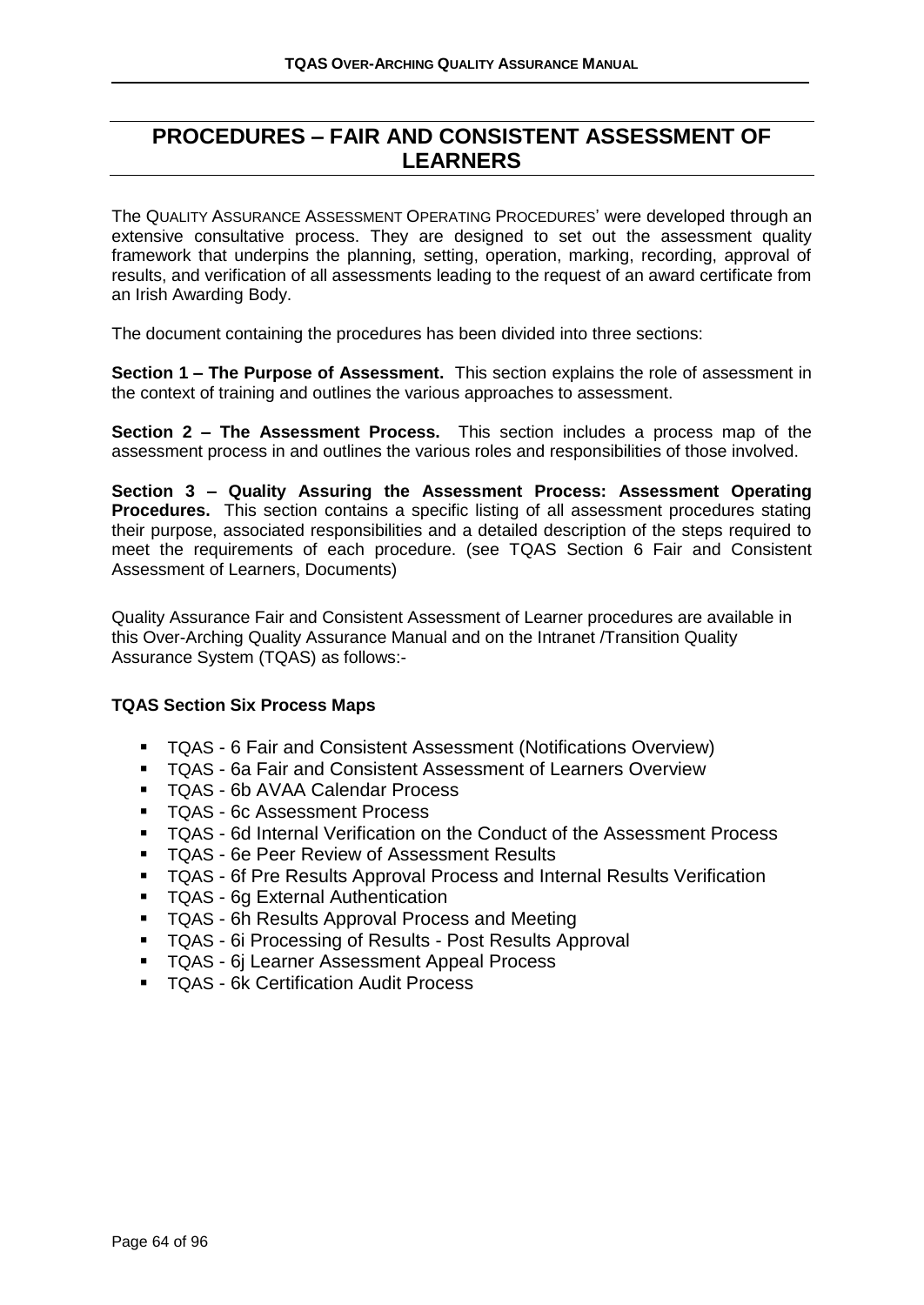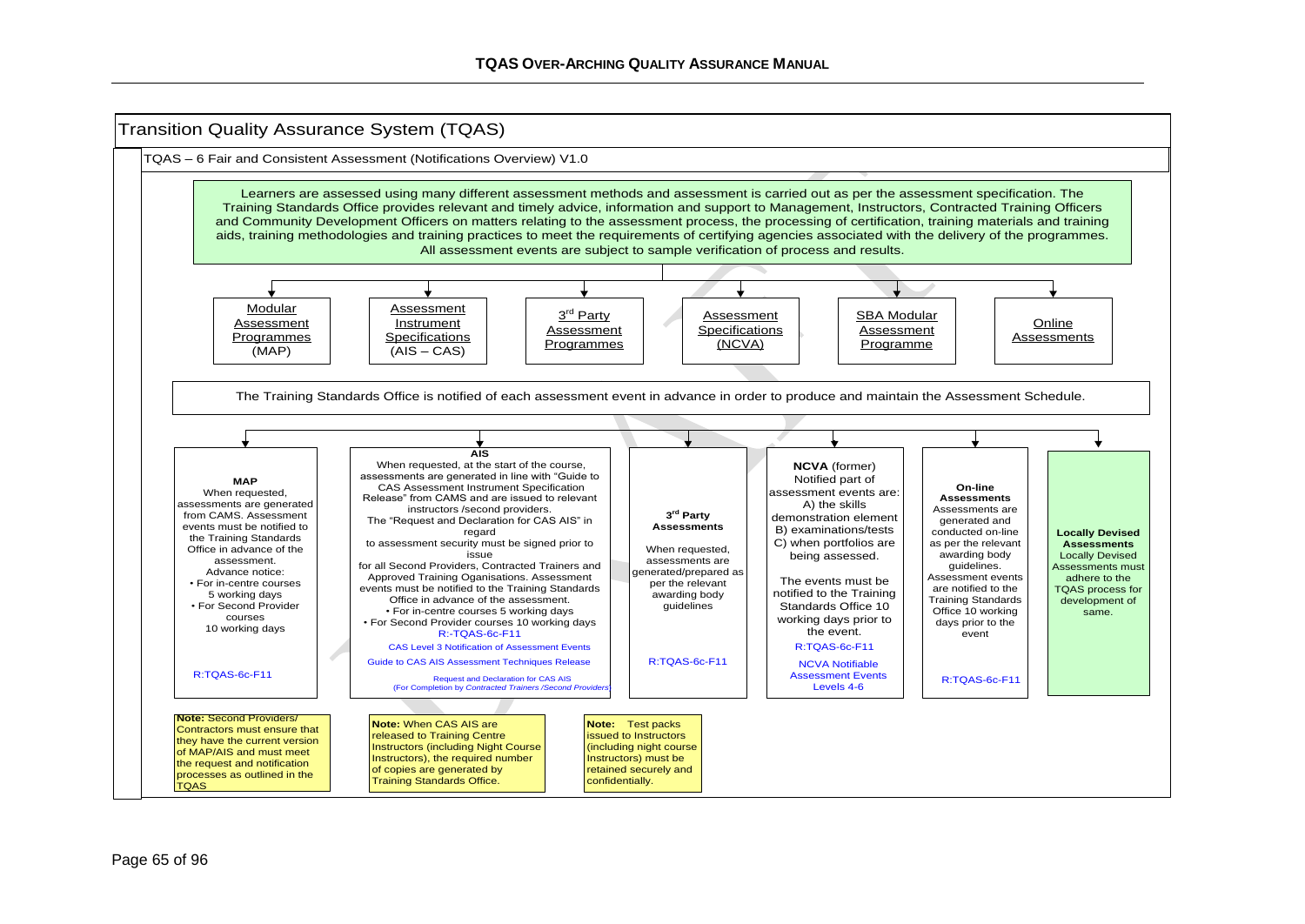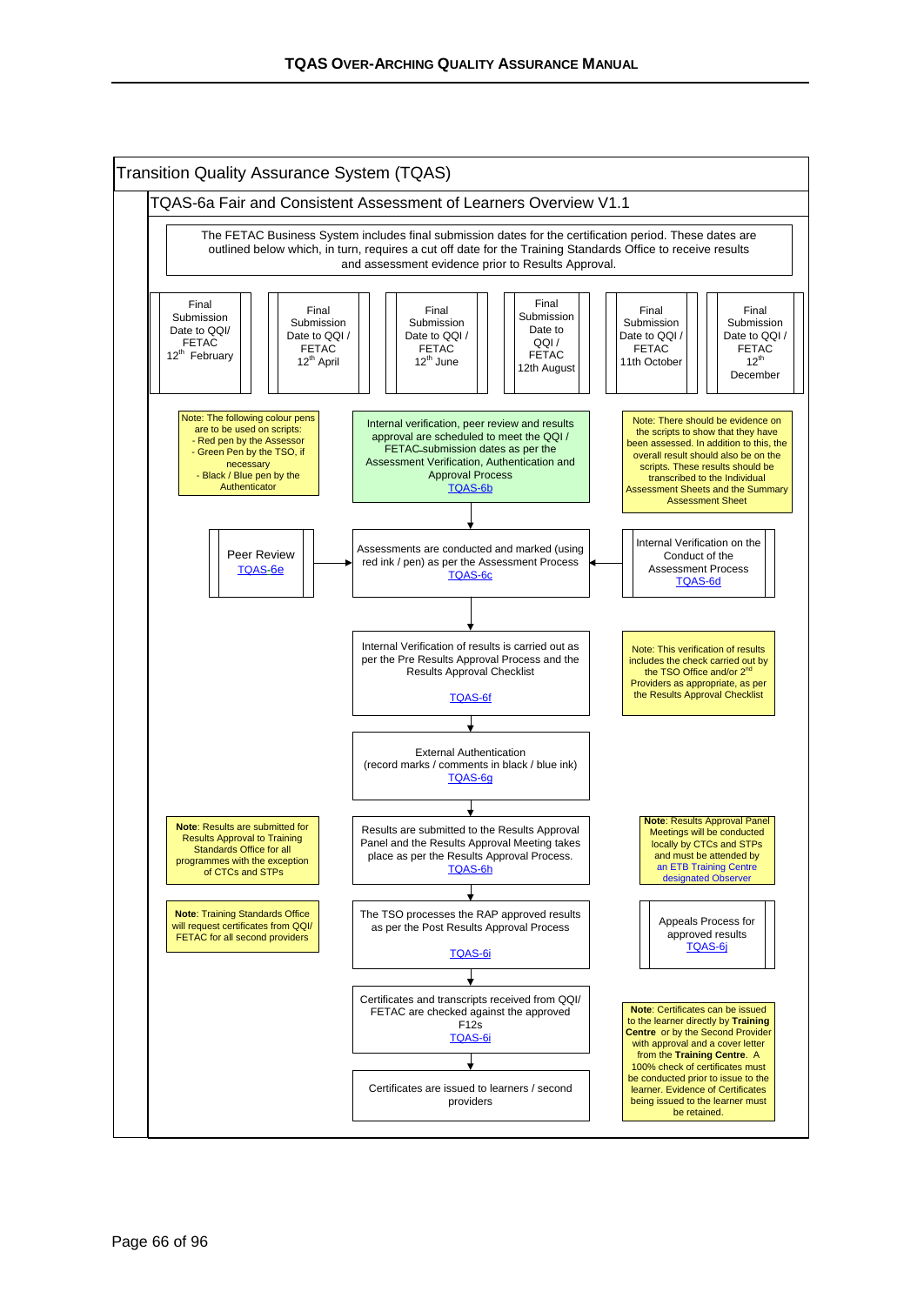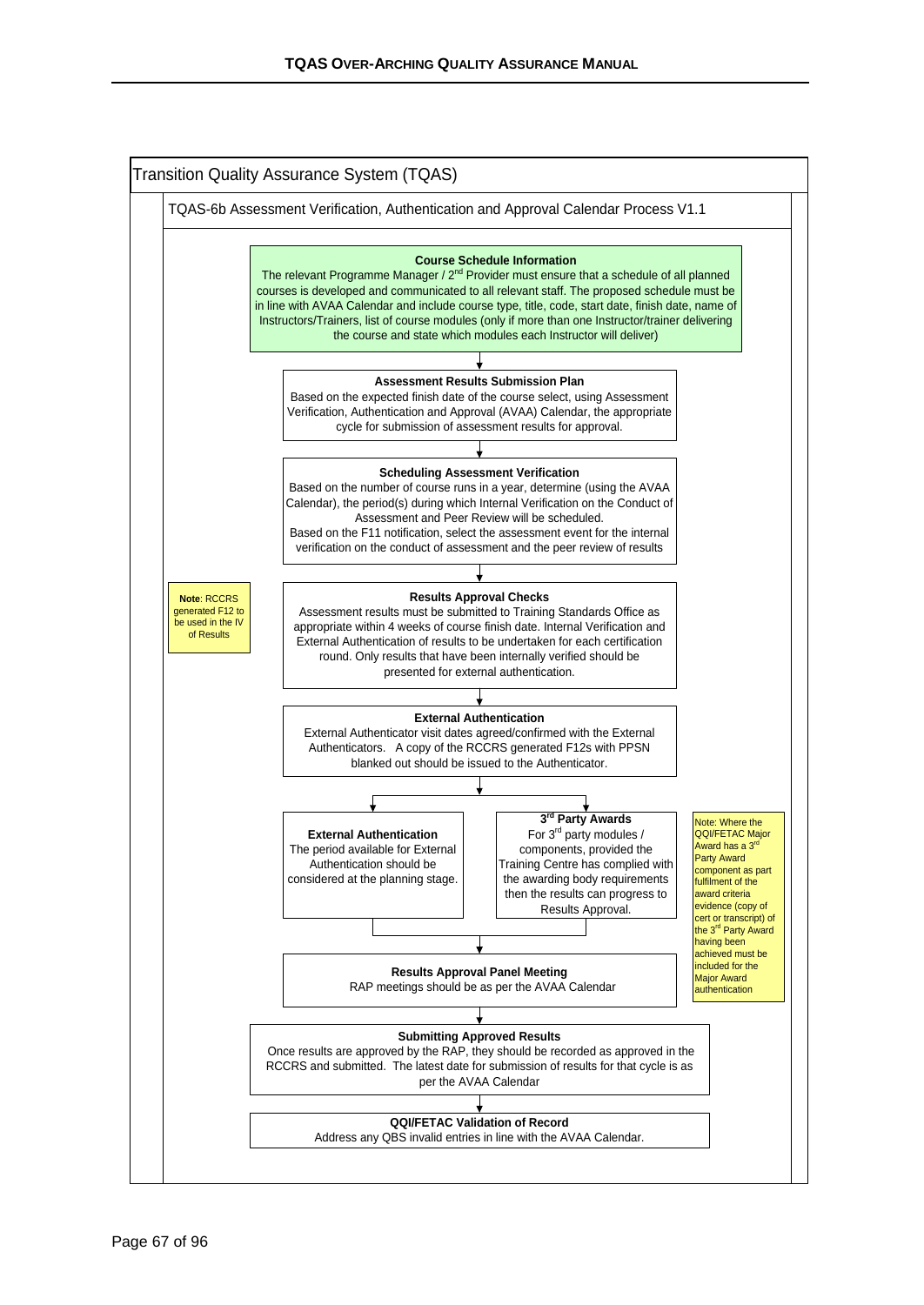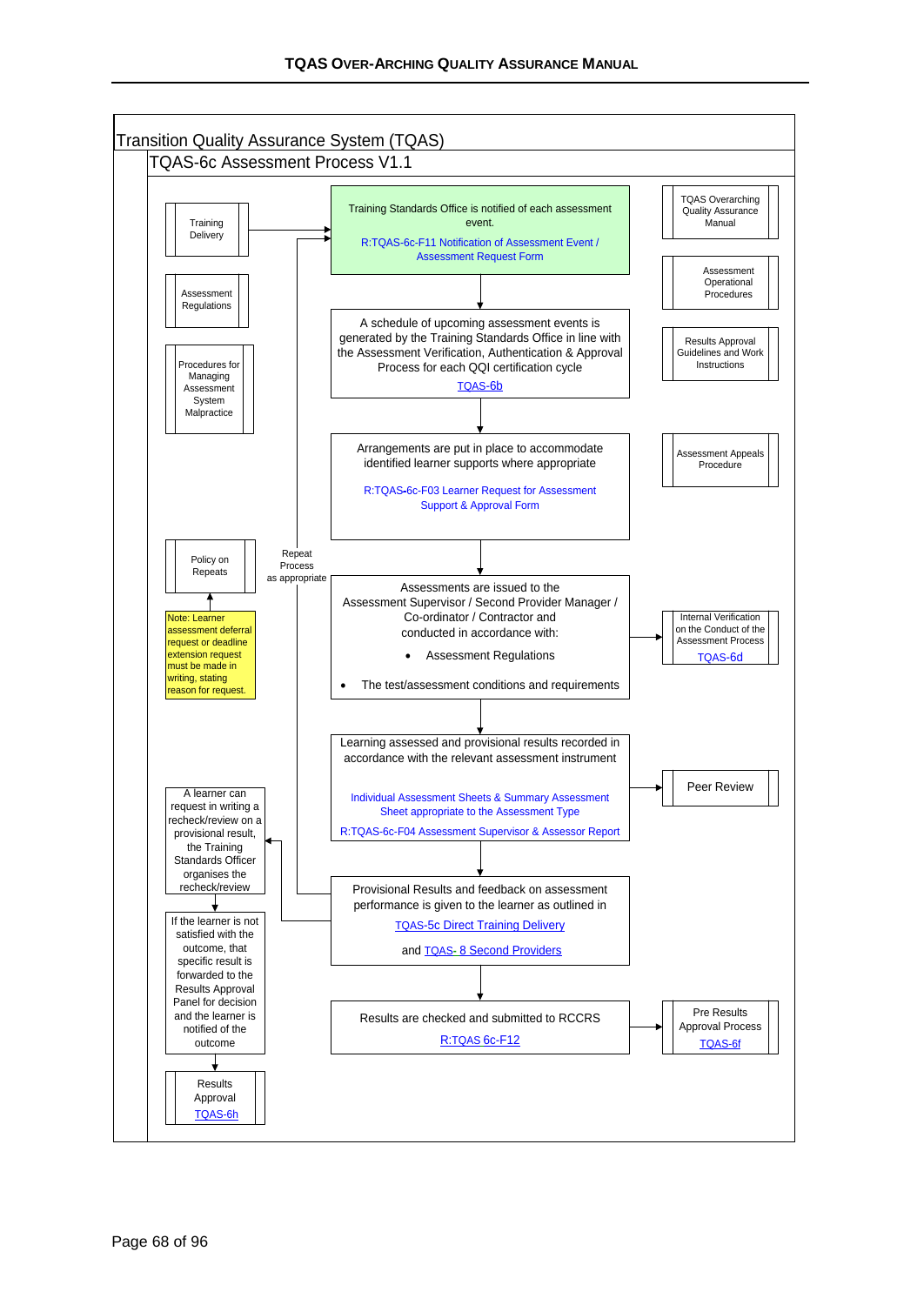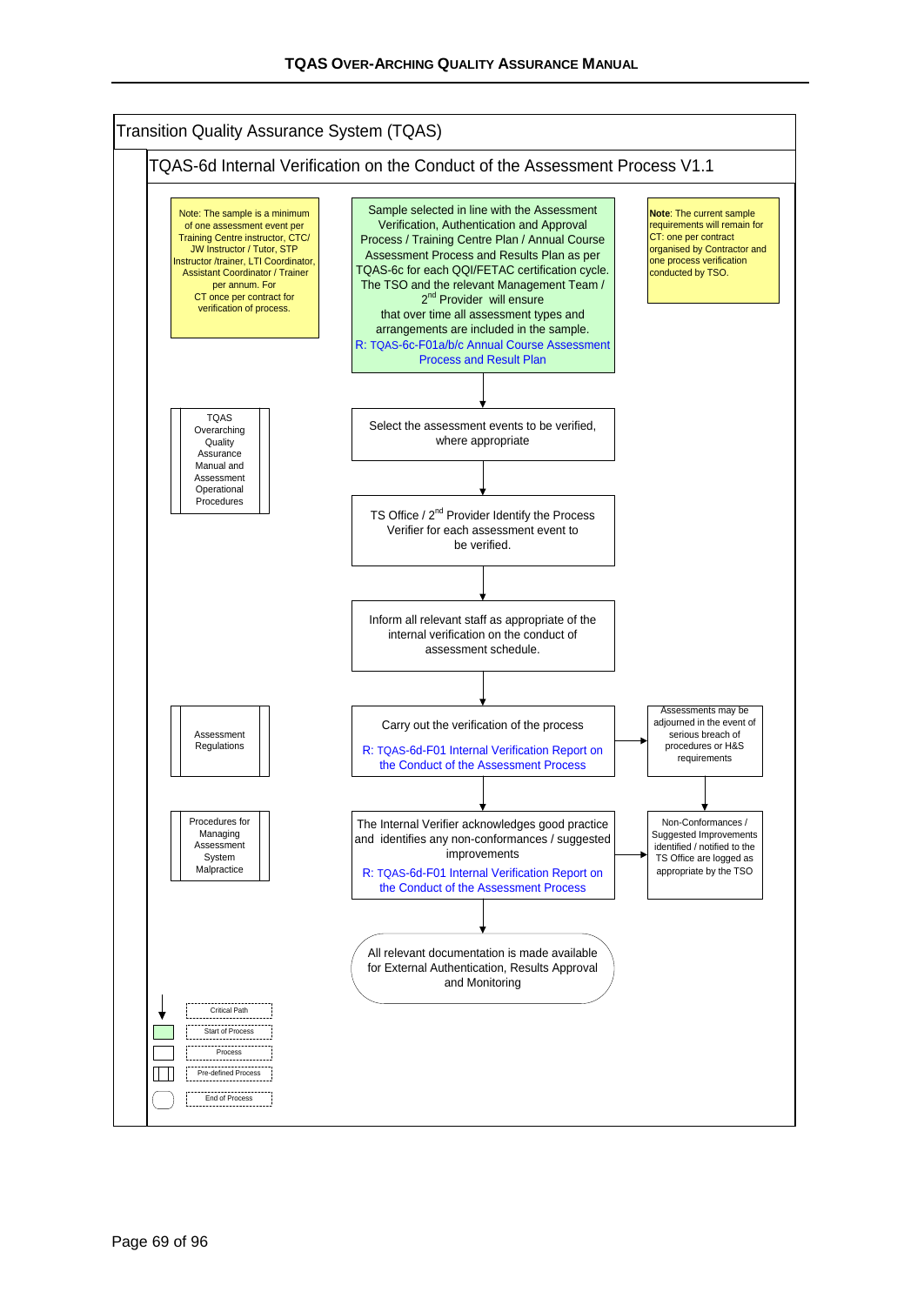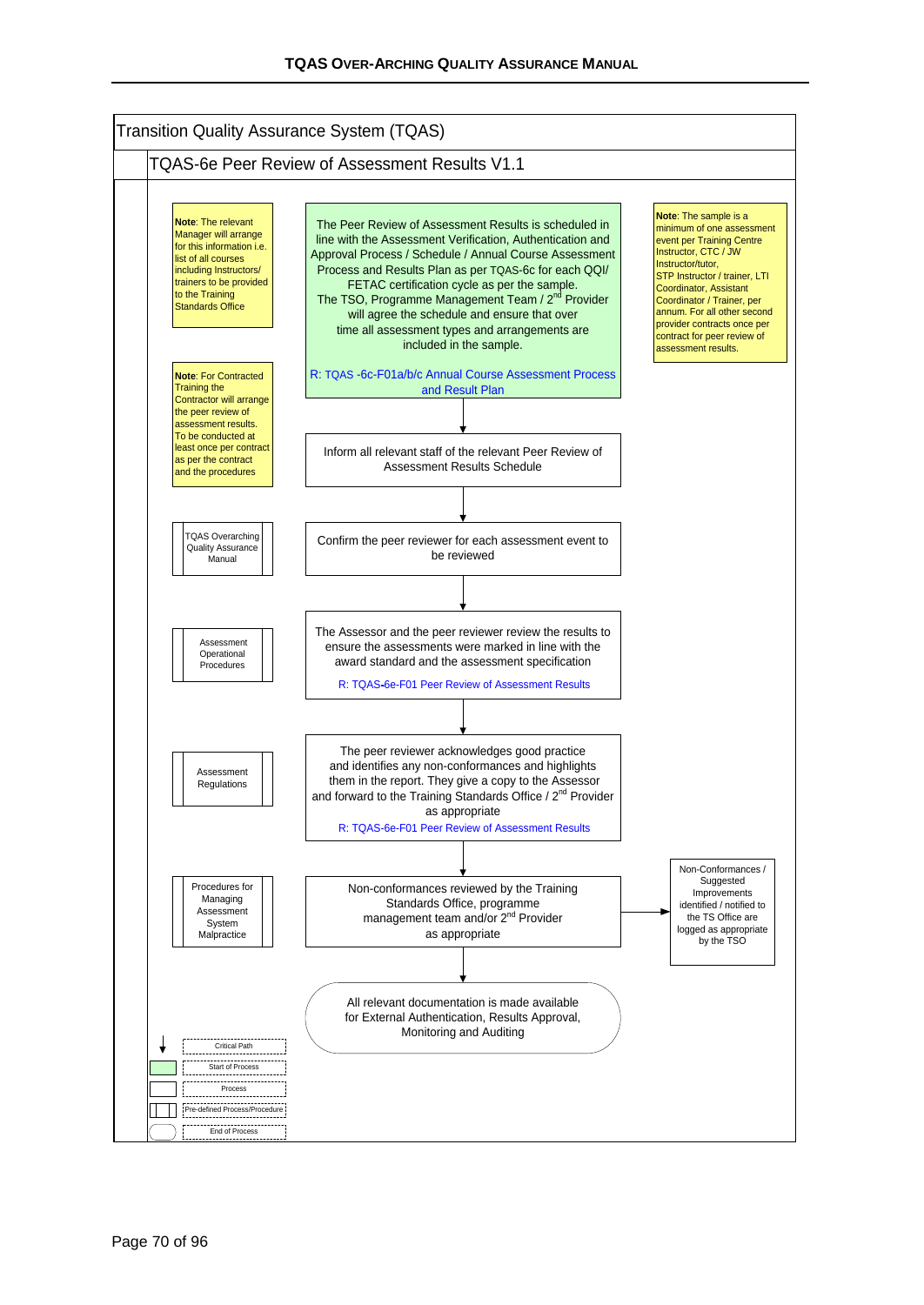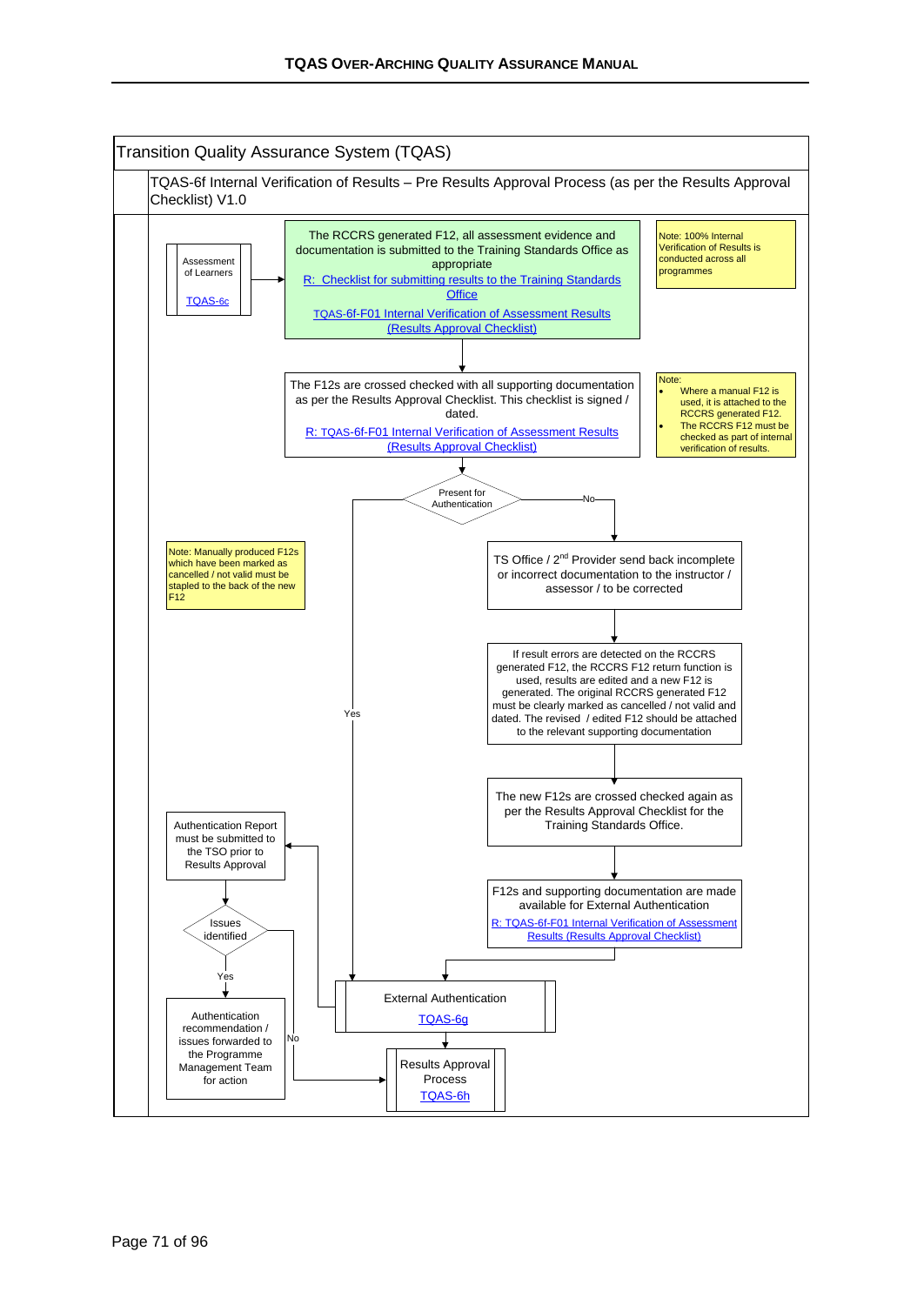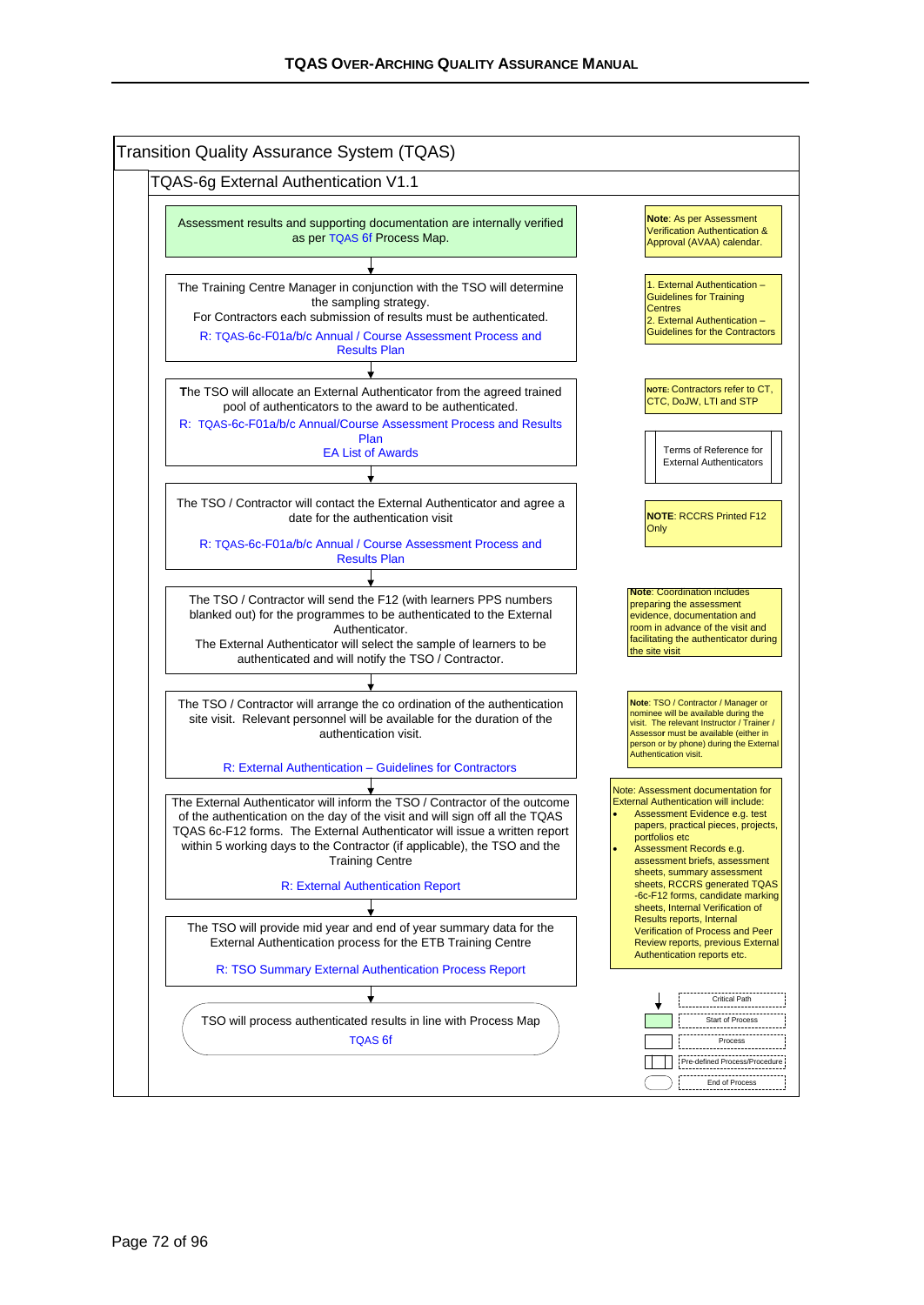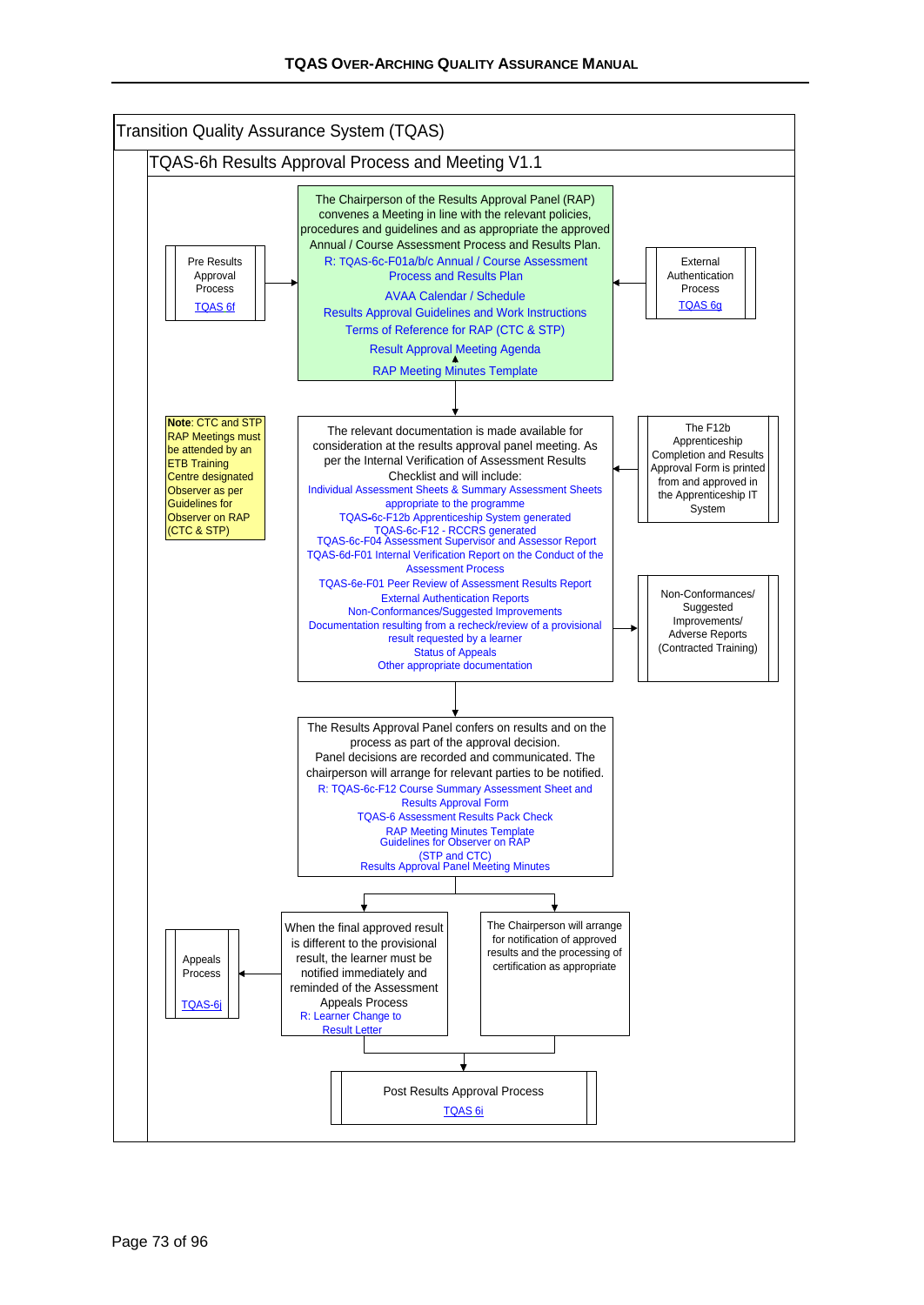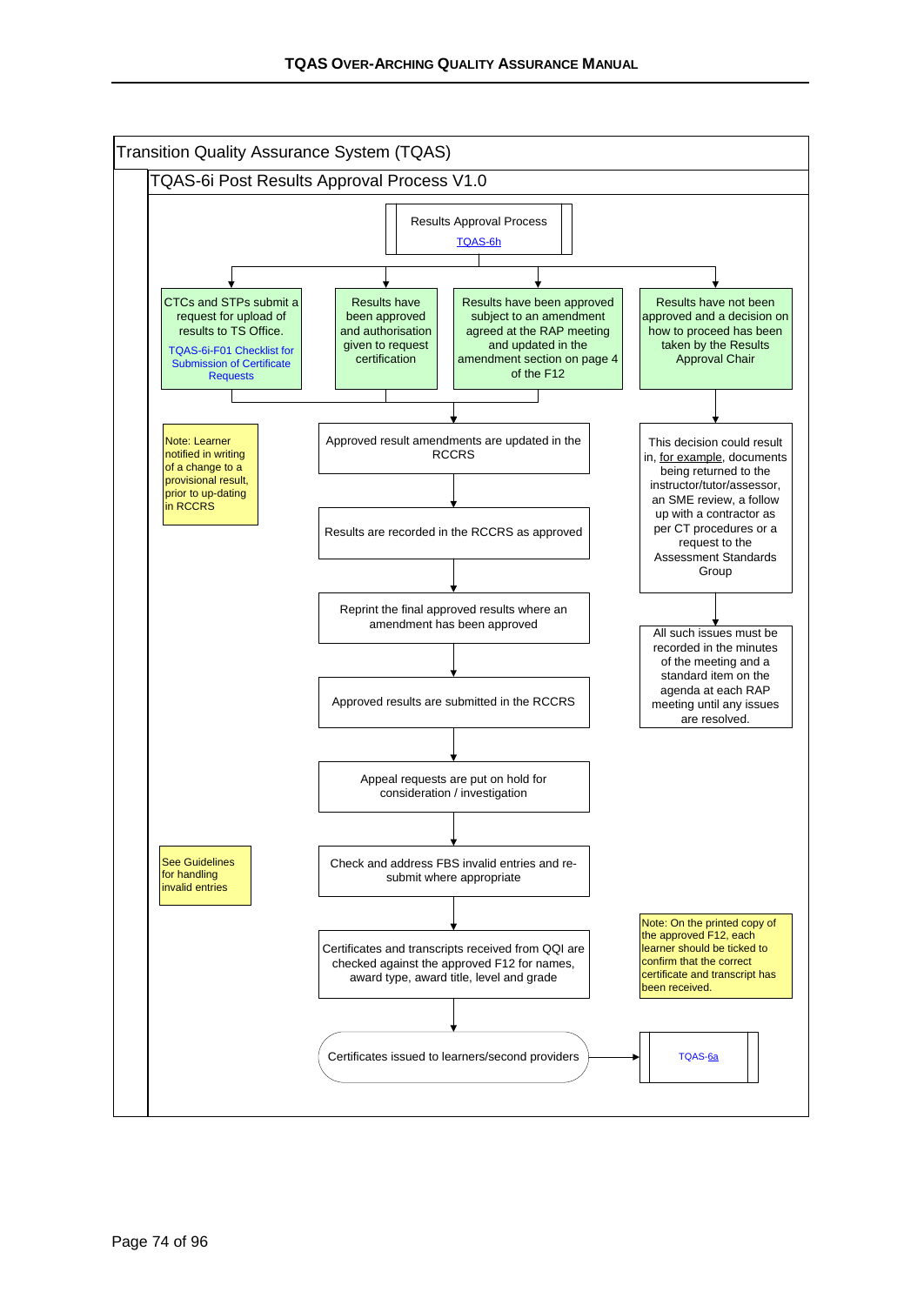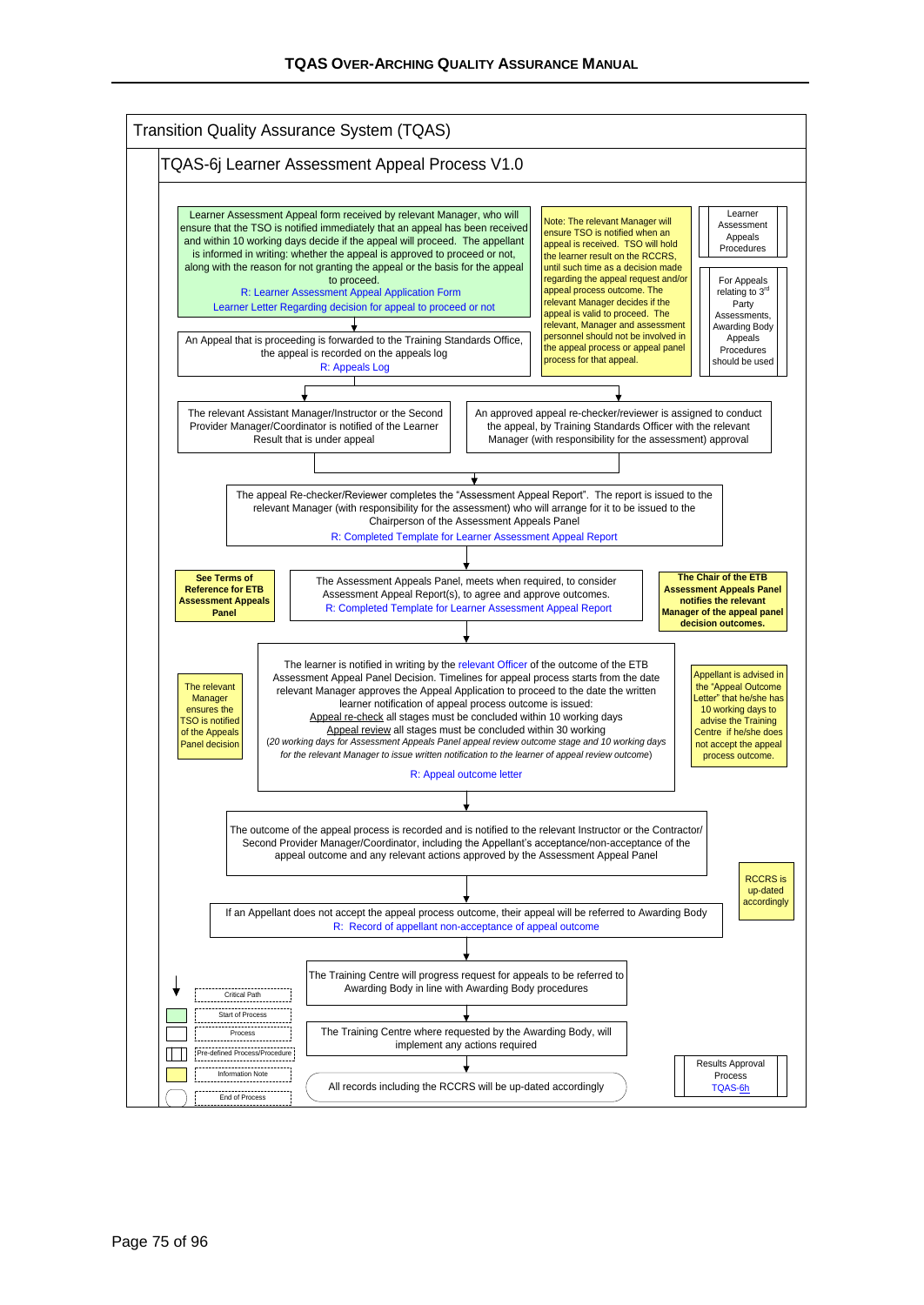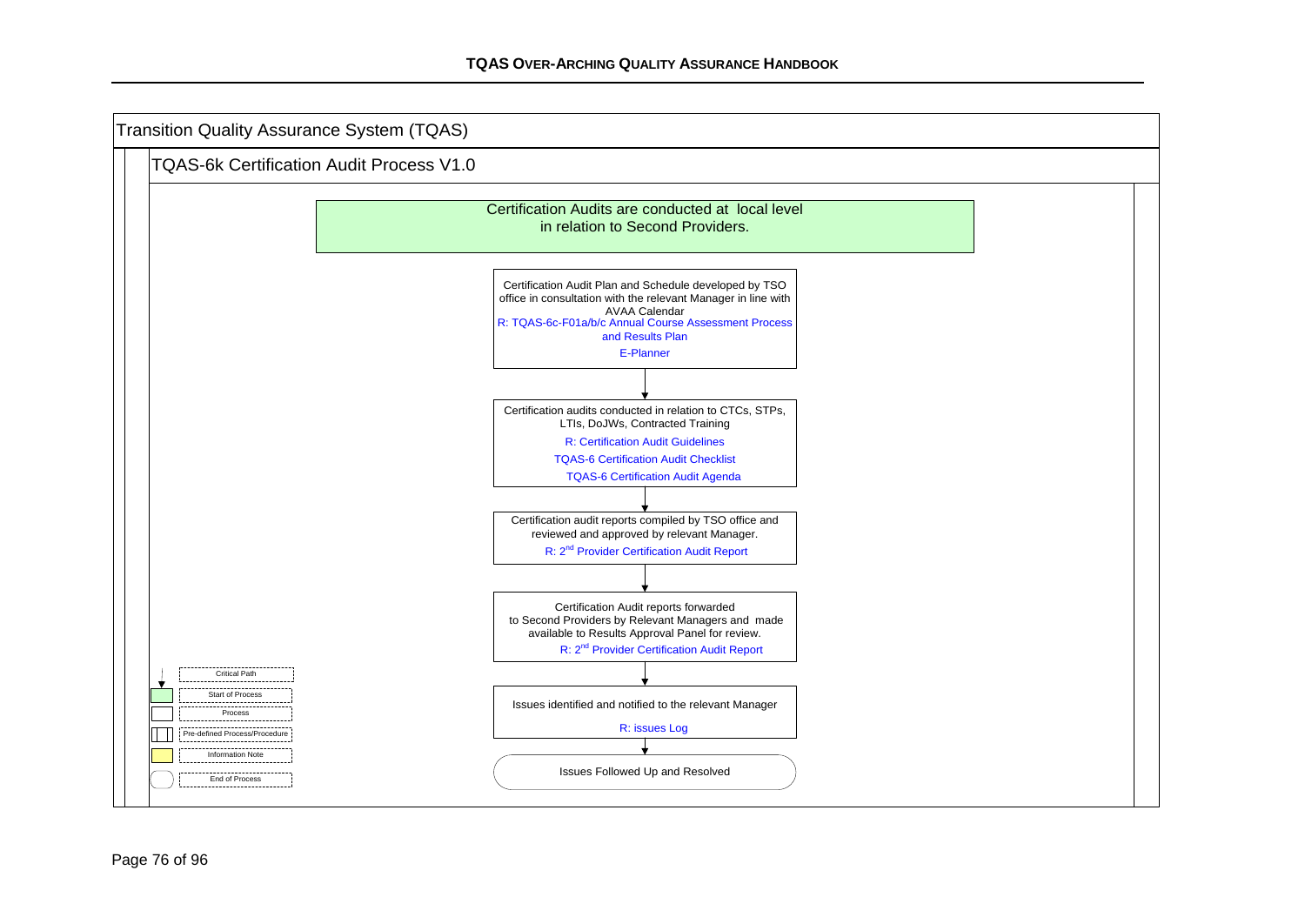#### **6.9 Monitoring Evidence of Implementation**

- 6.9.1 This ETB training centre monitors the implementation of this Fair and Consistent Assessment of Learners Policy
- 6.9.2 Evidence to confirm implementation of this Fair and Consistent Assessment of Learners policy and procedure will at a minimum, include:
	- o Records of design validation process
	- o Quality Assurance Assessment Operating Procedures
	- o Certification data and statistics
	- o Internal Verification reports
	- o External Authentication reports
	- o Results Approval Panel Meeting reports
	- o Monitoring reports
	- o Certification Audit reports
	- o Review of assessment instruments report
	- o Assessment complaints records
	- o Transition Quality Assurance System (TQAS) Documents and Forms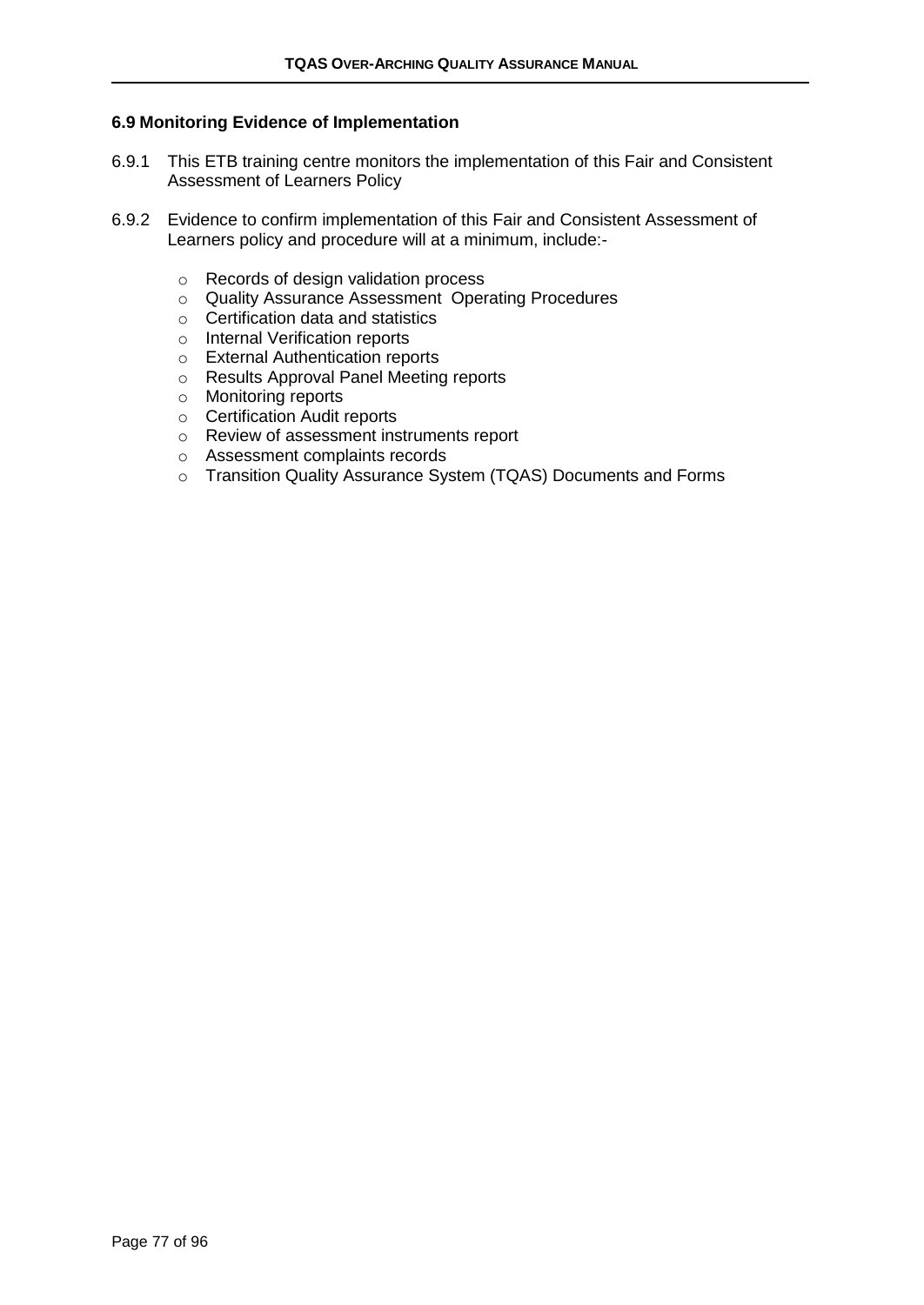### **7. Protection for Learners**

## **Policy**

This ETB recognises the need for protection for learners in the event of the unexpected cessation of a training programme and has in place systems to protect learners.

### **7.1 Purpose**

7.1.1 The purpose of this policy is to ensure that learners are protected in the event of the unexpected cessation of any training programme provided, and/or organised and/or procured through this ETB

### **7.2 Responsibilities**

- 7.2.1 This ETB will manage the implementation of this policy
- 7.2.2 The ETB training centre is responsible for disseminating information on these arrangements to learners.

### **7.3 Arrangements on the Unexpected Cessation of Programmes**

- 7.3.1 This ETB has a written statement of arrangements in place for the protection of learners in accordance with section 45 of the Qualifications (Education and Training) Act 1999. This statement includes:
	- a) A statement that section 43 of the Qualifications ( Education and Training) Act does not apply
	- b) An ETB commitment to protection for learners in the event of the unexpected cessation of any training programme
	- c) Where arrangements are required they take cognisance of:-
		- I. Refund of fees
		- II. Learner transfer
		- III. Arrangements for non-fee paying learners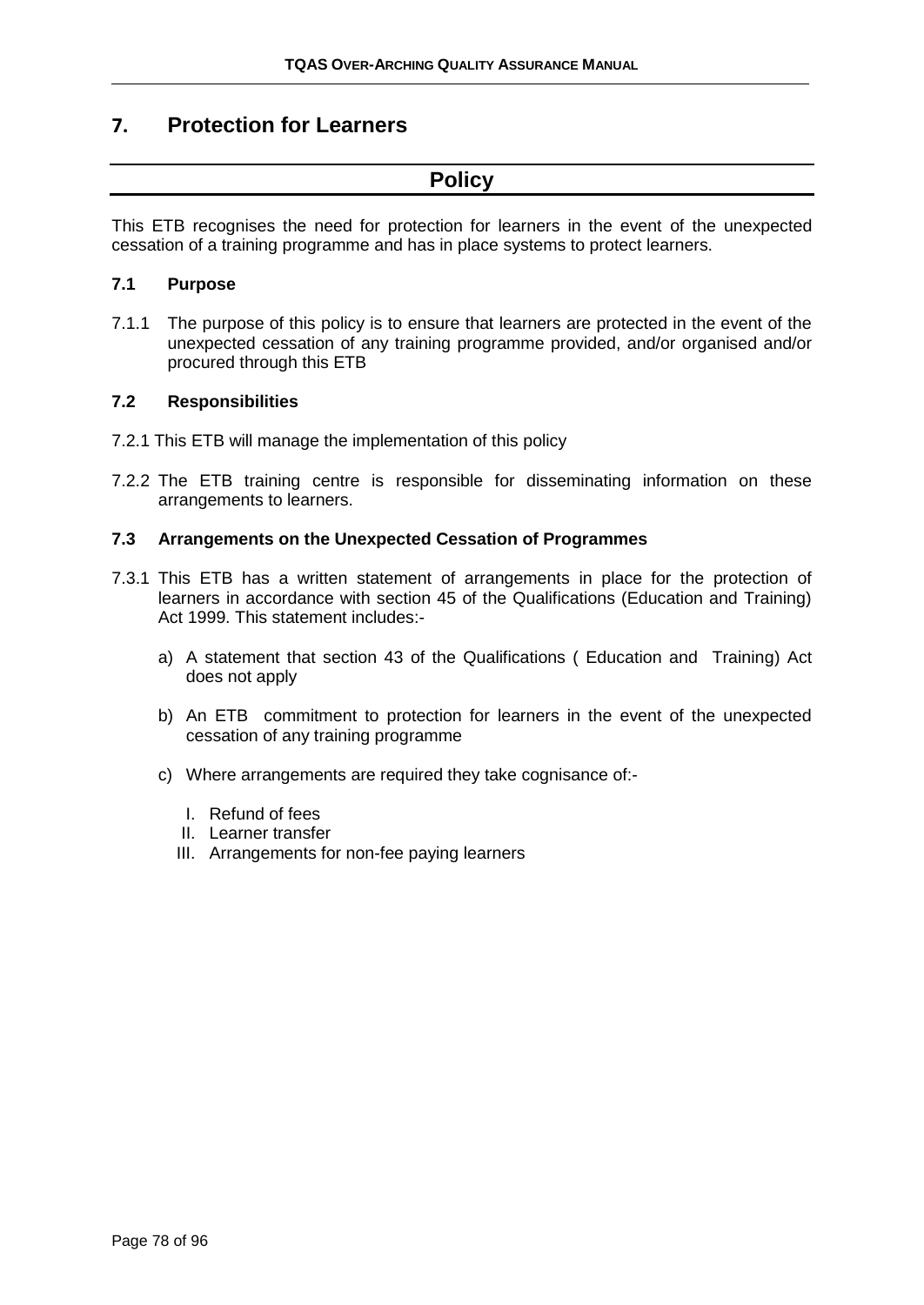# **PROCEDURES – PROTECTION FOR LEARNERS**

Quality Assurance, Protection for Learners Procedures are available in this Overarching Quality Assurance Manual and on the Intranet /Transition Quality Assurance System (TQAS) as follows:-

### **TQAS – Section Seven Process Map**

■ TQAS-7 Protection for Learners

Statements of Arrangements relating to Protection for Learners, where appropriate, are available from this ETB.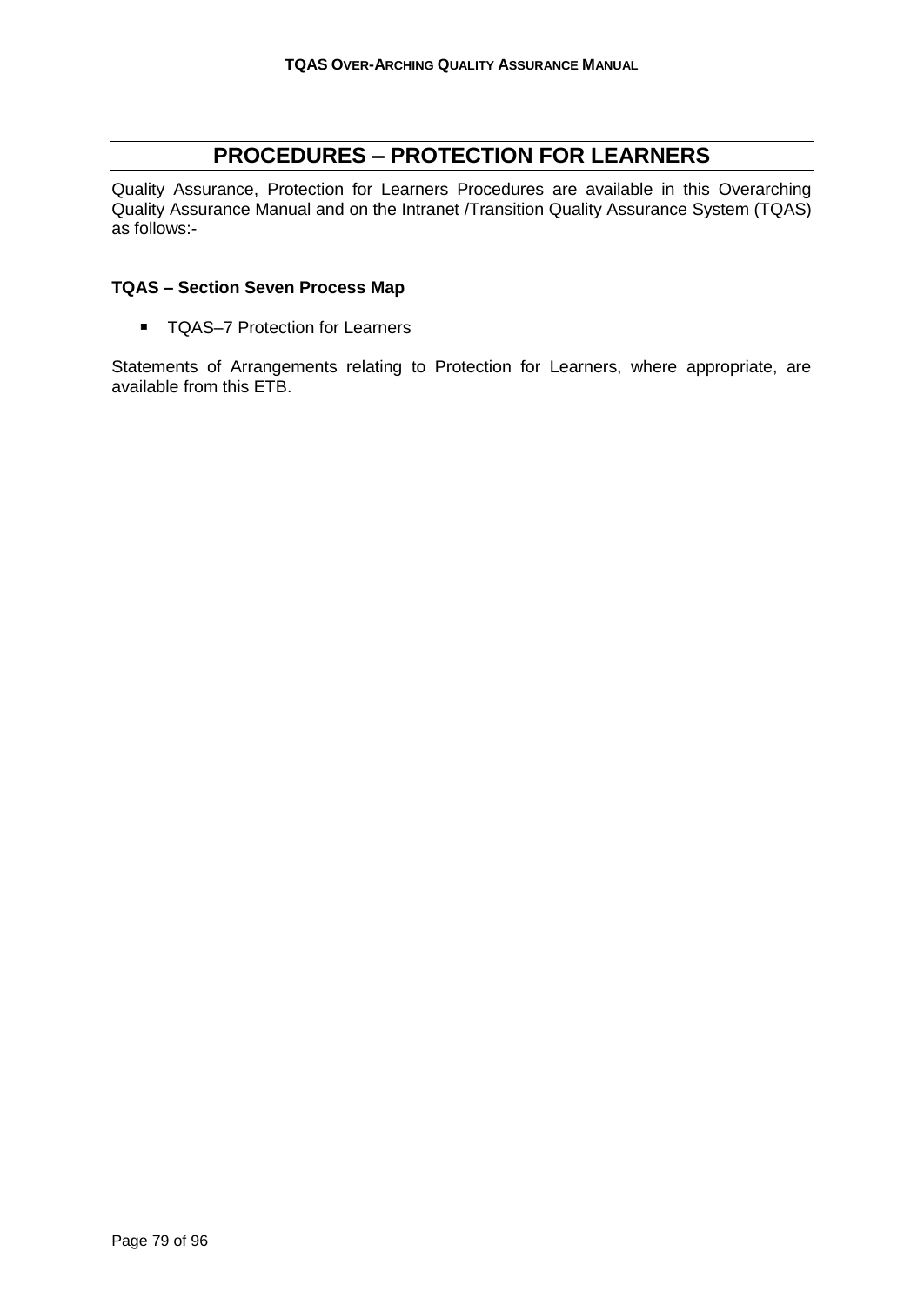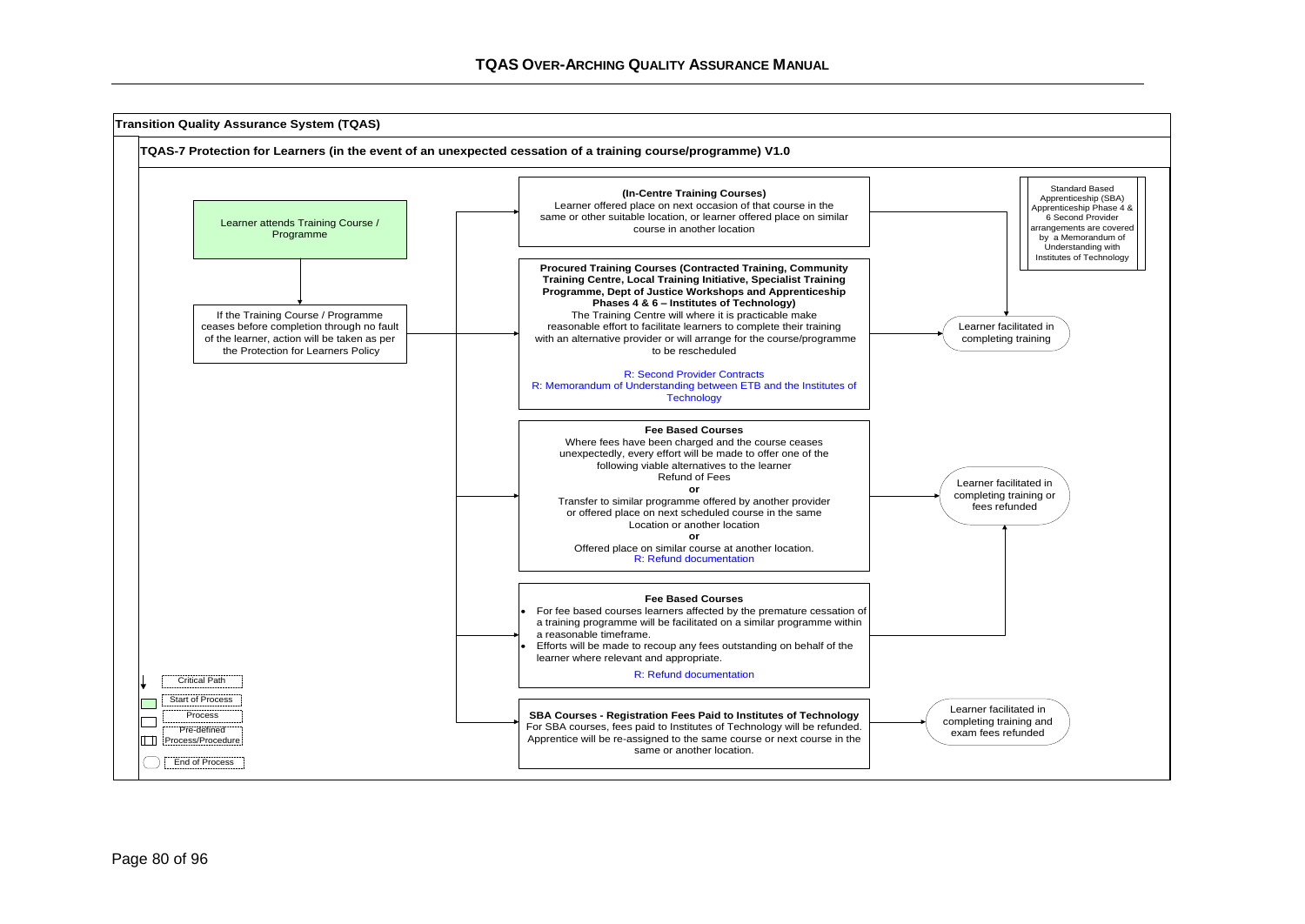### **7.4 Monitoring Evidence of Implementation**

- 7.4.1 This ETB Training Centre monitors the implementation of this Protection for Learners policy.
- 7.4.2 Evidence to confirm implementation of this ETB Protection for Learners policy will at a minimum, include:
	- o A statement of arrangements for Protection for Learners in programme information
	- o Fee refund documentation, where it applies
	- o Learner transfer documentation, in the event of the unexpected cessation of programmes
	- o Transition Quality Assurance System Documents and Forms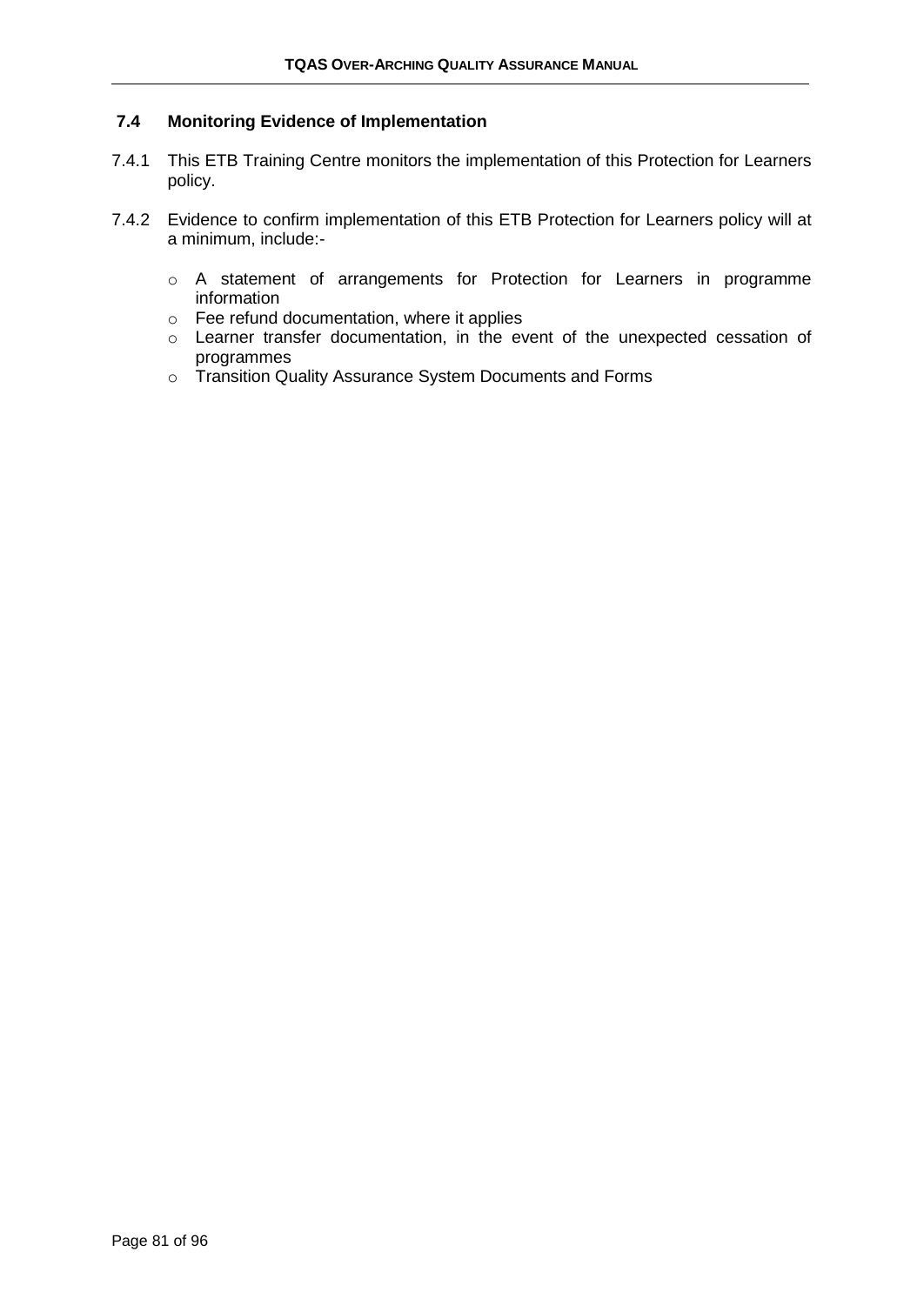### **8. Procuring Programme Delivery Through Utilisation of Second Training Providers**

### **Policy**

This ETB, as first provider, is committed to a consistent approach in working with second providers and assuring the quality of all organised and procured training programmes and related services.

#### **8.1 Purpose**

8.1.1 The purpose of this policy is to ensure that this ETB and its second providers have clear agreement regarding their respective quality assurance roles and responsibilities.

#### **8.2 Responsibilities**

8.2.1 This ETB and the training centre Manager manage the implementation of this Procuring Programme Delivery through utilisation of a Second Provider Policy.

### **8.3 Selection of a Second Provider**

- 8.3.1 ETB as appropriate select second providers who meet specific ETB training provision criteria as specified in the relevant procedures.
- 8.3.2 Selection criteria are regularly reviewed by this ETB to ensure compliance with the organisations quality assurance requirements.

### **8.4 Statement of Arrangements/Contractual Agreement**

- 8.4.1 This ETB ensures that quality assurance roles and responsibilities of the ETB as first provider and any second provider involved form part of an agreed written statement or contract.
- 8.4.2 Second providers provide evidence that their staff involved in providing ETB organised or procured training programmes and related services are assigned on the basis of capability to satisfy statements of arrangement/contract requirements
- 8.4.3 ETB statement of arrangements or contractual agreements incorporate the following:
	- a) Effective consultation has taken place between ETB, as first provider, and any second provider, in respect of the programme and their respective roles and responsibilities.
	- b) Agreement has been reached on the implementation of quality assurance
	- c) Clear communication, monitoring and reporting arrangements are in place.
- 8.4.4 This ETB ensures that relevant programme operational procedures are incorporated in second provider statements of arrangements/contract.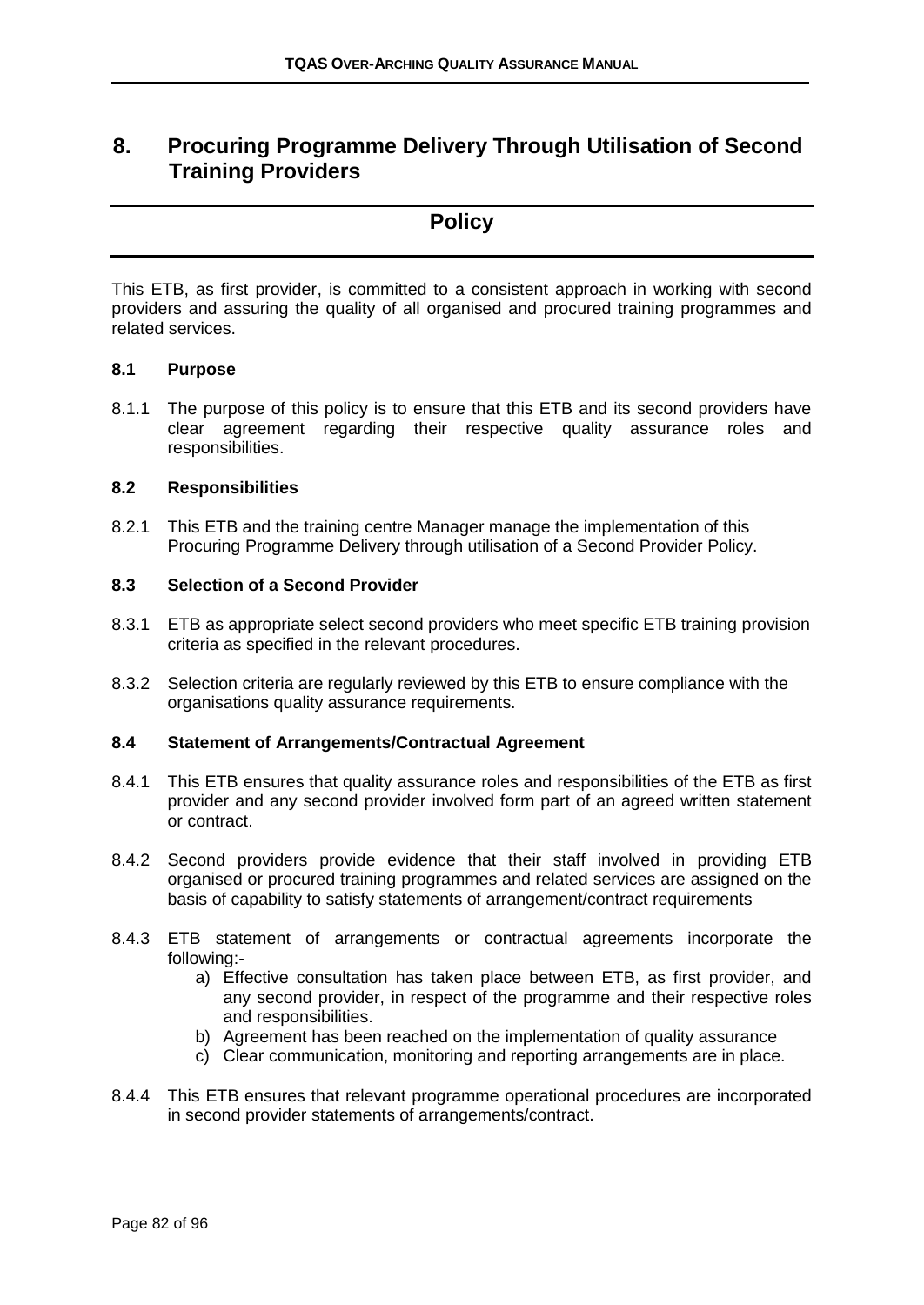### **8.5 Reporting Arrangements**

- 8.5.1 Reporting requirements specify the following:
	- a) The contact person(s) in the ETB and the in the second provider
	- b) The content, form and frequency of communication between the ETB and any second provider
- 8.5.2 The content of the second provider report advises the ETB about strengths and, identified areas for improvement and corrective actions taken in relation to the following:
	- a) Programme design and content
	- b) Programme delivery
	- c) Assessment and learning outcomes
	- d) Related programme services and resources
	- e) Attainment of programme objectives
	- f) Learner and staff feedback
- 8.5.3 The ETB ensures that second provider report findings are made available for utilisation in programme reviews, monitoring and evaluation.

#### **8.6 Monitoring Arrangements**

- 8.6.1 The ETB ensures that they specify and agree monitoring arrangements with any second provider re ETB monitoring.
- 8.6.2 Monitoring arrangements are in accordance with the ETB Quality Assurance approach to monitoring.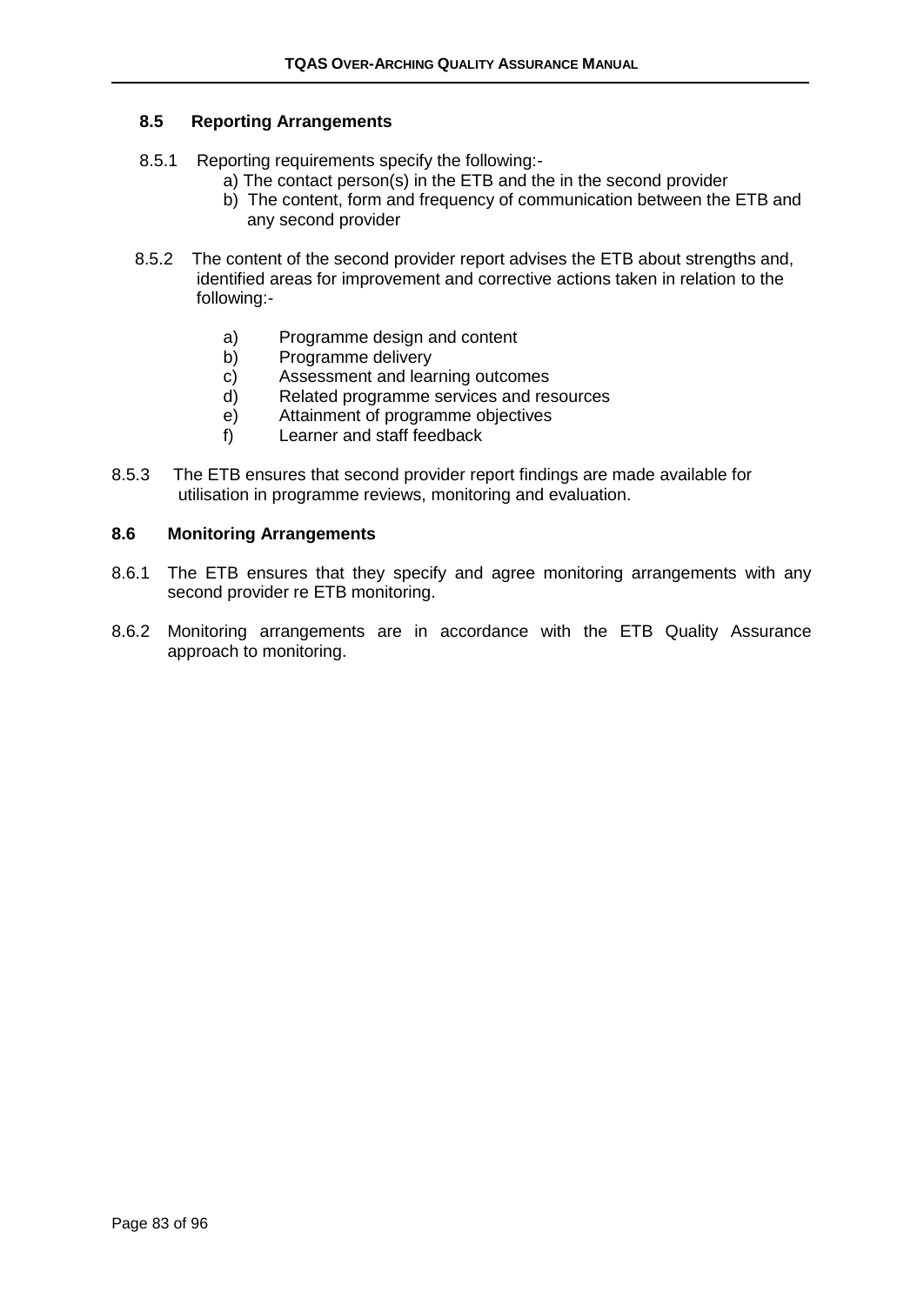## **PROCEDURES – PROCURING PROGRAMME DELIVERY THROUGH UTILISATION OF SECOND PROVIDERS**

Quality Assurance, Procuring Programme Delivery Through Utilisation of Second Providers Procedures are available in this Overarching Quality Assurance Manual and on the Intranet /Transition Quality Assurance System (TQAS) as follows:-

### **TQAS – Section Eight Process Map**

■ TQAS – 8 Procuring Programme Delivery Through Utilisation of Second Training Providers

Process maps related to individual 2<sup>nd</sup> providers are available on the TQAS as follows:-

- o 8a Contracted Training
- o 8b Community Training Centres
- o 8c Local Training Initiatives
- o 8d Specialist Training Programmes
- o 8e CSCS/QSCS

.

- o 8f Environmental Training
- o 8i Apprenticeship

ETB agreements with second providers range from a contractual agreement to a Memorandum of Understanding and programme procedures specific to the individual provider type.

An example of a contractual agreement is that which forms the basis of Contracted Training. In this instance, contracted training organisations registered through the Approved Trainer Organisation (ATO) process, deliver ETB funded training programmes either in the ETB training centre or in other locations. Other types of agreements relate to ETB training delivered in community based setting such as Specialist Training Providers i.e. Training Centres for People with disabilities and Community Training Centres.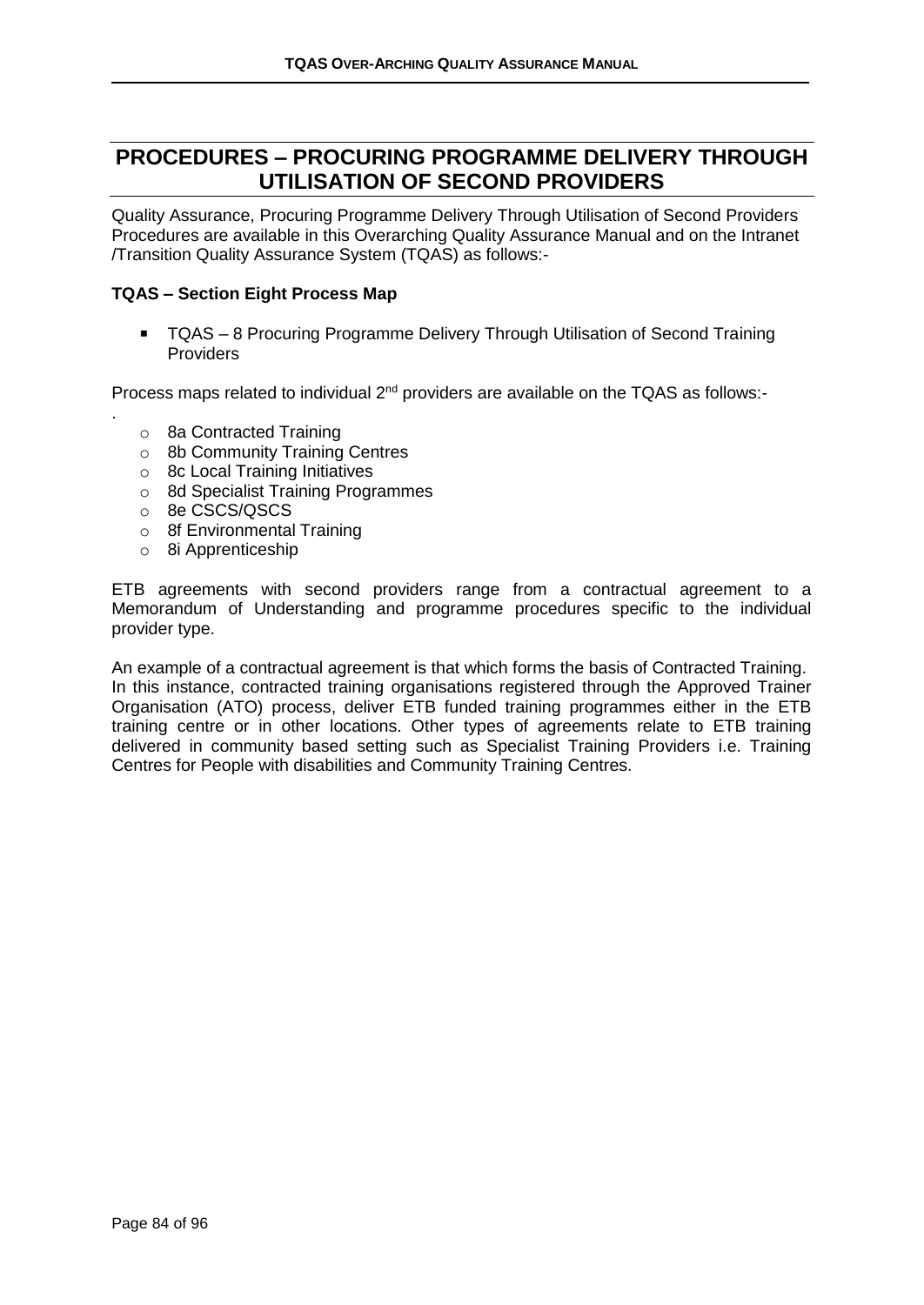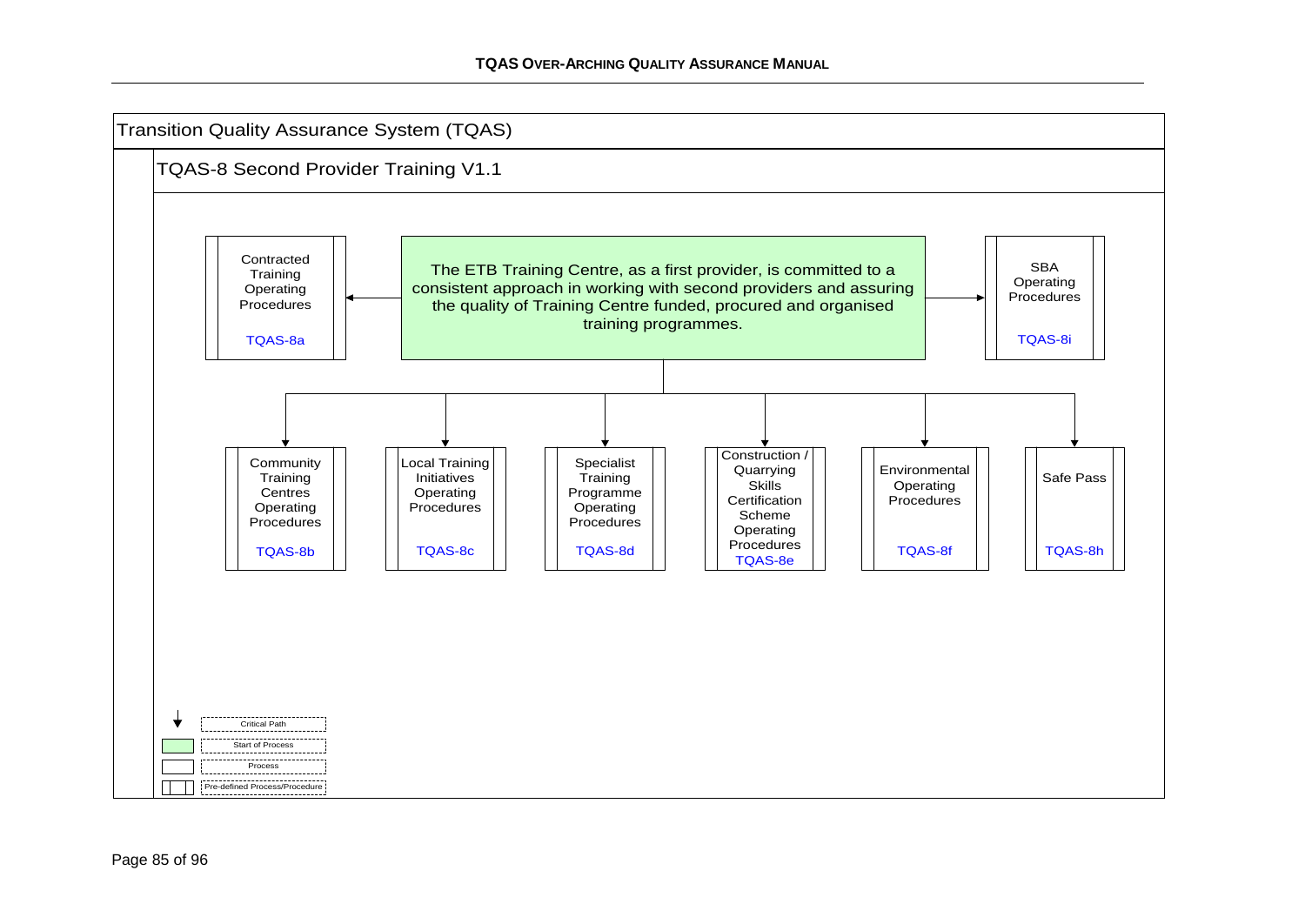### **8.7 Monitoring Evidence of Implementation**

- 8.7.1 This ETB Training Centre monitors the implementation of this Procuring Programme Delivery through Utilisation of Second Training Providers policy.
- 8.7.2 Evidence to confirm implementation of this Procuring Programme Delivery Through Utilisation of Second Training Providers policy and procedure will at a minimum, include:
	- o Statements of arrangements or contractual agreements
	- o Relevant correspondence and minutes of meetings with second providers
	- o Second provider reports
	- o Monitoring reports.
	- o Learner and staff feedback results
	- o Records of achievement of programme objectives, including certification and placement, where appropriate
	- o Monitoring improvement plan actions
	- o Transition Quality Assurance System (TQAS) Documents and Forms
	- o Second Provider Portal Documents and Forms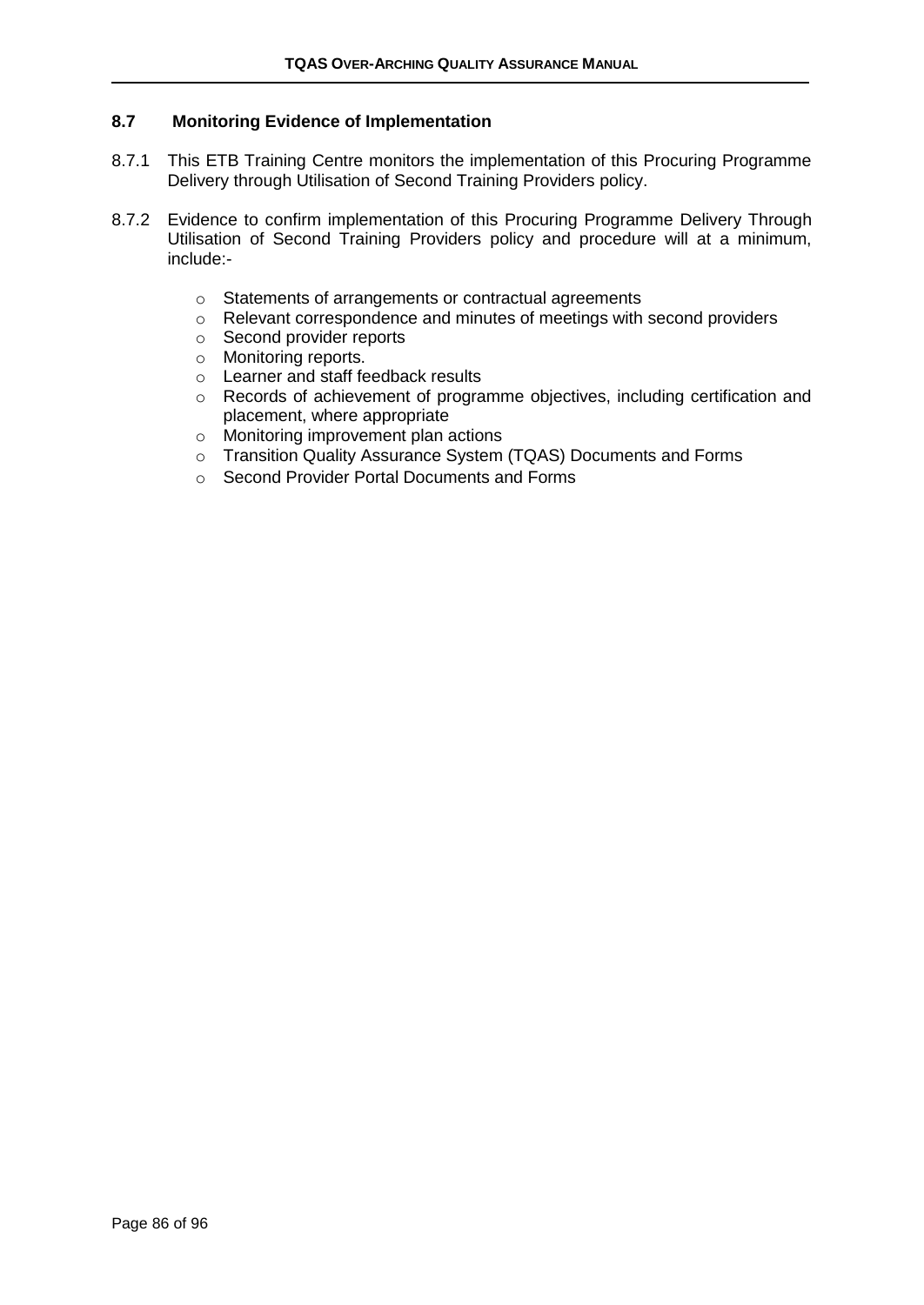# **9 MONITORING**

# **Policy**

This ETB recognises the importance of and is committed to maintaining Quality Assurance standards through a systematic approach to monitoring of its training programmes and related services. This process of monitoring leads to continuous improvement initiatives that contribute to maintaining programmes which address labour market requirements, social cohesion and economic competitiveness at a national, geographical, sectoral, organisational and individual level.

### **9.1 Purpose**

9.1.1 The purpose of this policy is to ensure that our training programmes and related services are monitored in accordance with our quality assurance monitoring policy.

### **9.2 Responsibility**

- 9.2.1 This ETB and the ETB training centre has responsibility to manage the implementation of this monitoring policy at a local level and to monitor the dissemination of information to prospective learners.
- 9.2.2 Monitoring procedures have been developed in keeping with the ETB approach to Quality Assurance monitoring.
- 9.2.3 This ETB training centre has particular responsibility to monitor the dissemination of information to prospective learners.

#### **9.3 Quality Assurance Monitoring System**

- 9.3.1 This ETB and the ETB training centre integrate monitoring of Awards Councils' requirements with existing internal quality management systems, where relevant.
- 9.3.2 Quality assurance monitoring applies to the following Awards Councils' requirements
	- I. Communications
	- II. Equality
	- III. Staff Recruitment and Development
	- IV. Access, Transfer and Progression
	- V. Programme Development Delivery and Review
	- VI. Fair And Consistent Assessment of Learners
	- VII. Protection for Learners
	- VIII. Procuring Programme Delivery Through Utilisation of Second Providers
	- IX. Evaluation of programmes and Services
- 9.3.3 For programmes that are validated, this ETB is required to ensure that monitoring systems are structured to measure the following:
	- a) The on-going validity of a training programme, in the context of developing knowledge in the discipline and practice.
	- b) The extent to which the programme outcomes are being attained by learners
	- c) The appropriateness of the curriculum and assessment in relation to learning outcomes.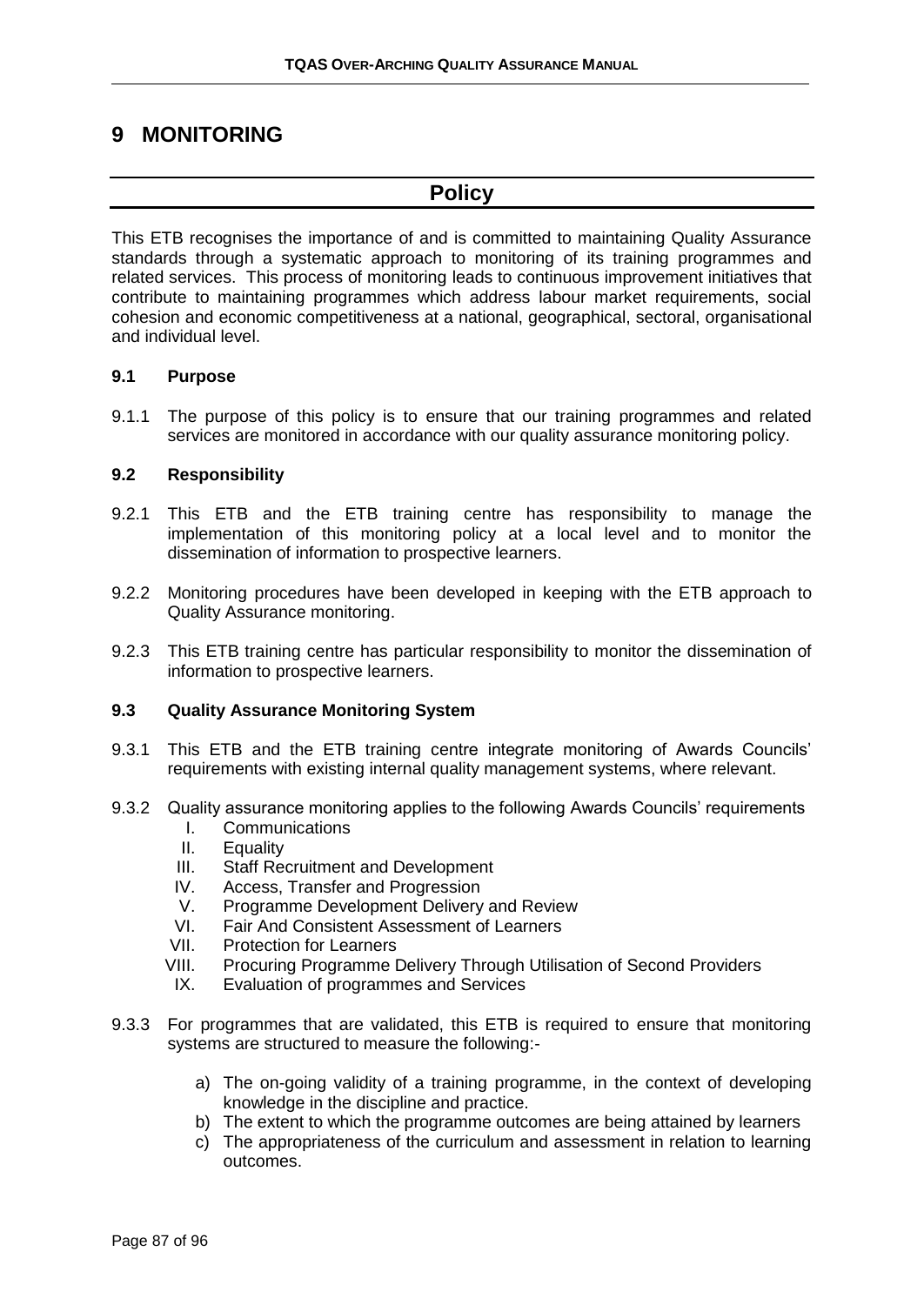### **9.4 Monitoring Plan and Monitoring Report**

9.4.1 The ETB training centre develops monitoring plans to schedule activity and produce a report(s) to record monitoring findings.

### **9.5 Development and Implementation of Improvement Plans**

9.5.1 This ETB and the ETB training centre develop and implement continuous improvement and preventative and corrective processes in accordance with the ETB approach to quality assurance monitoring.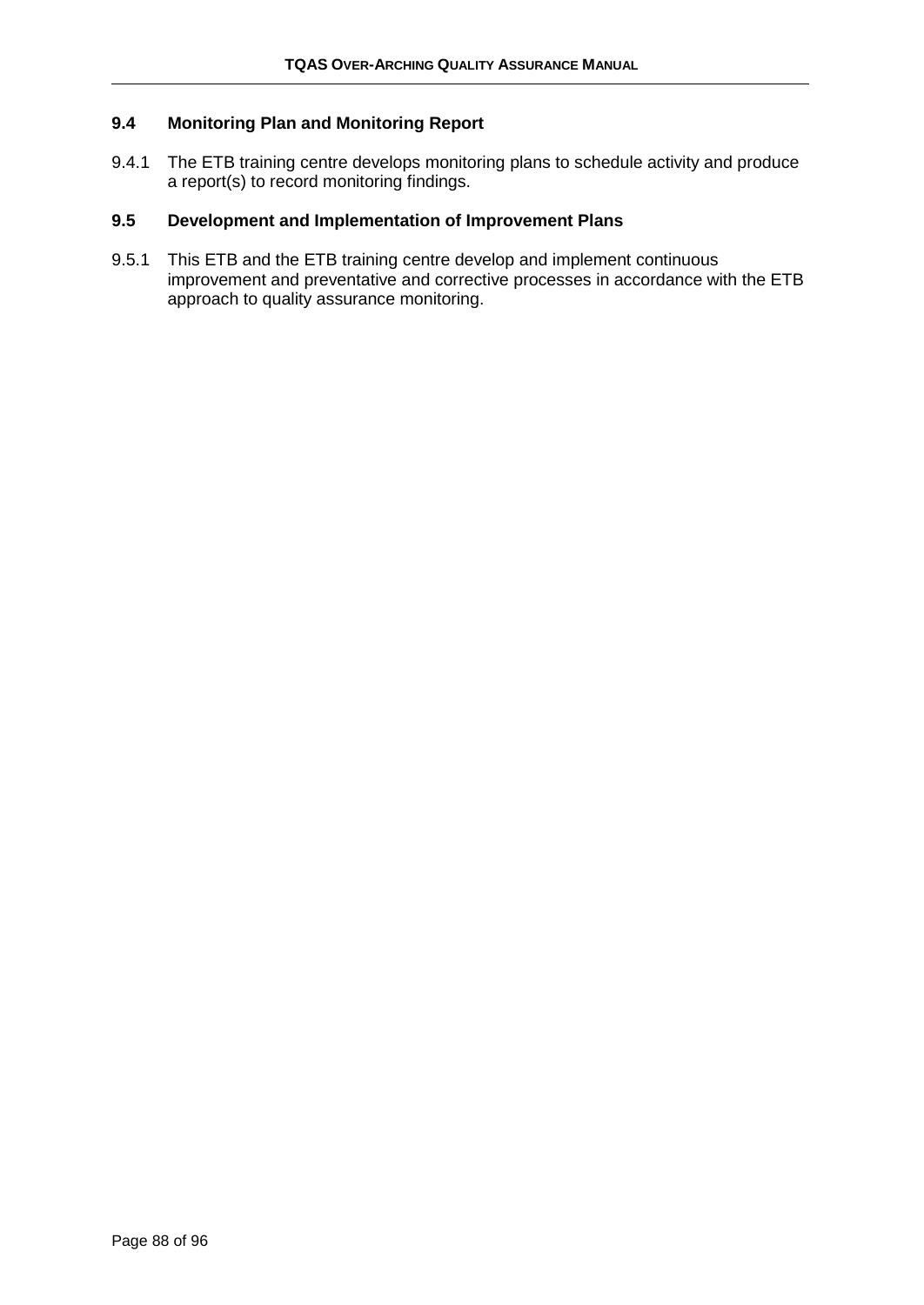### **PROCEDURES – INTERNAL MONITORING**

As indicated in the ETB Monitoring policy and the ETB approach to Quality Assurance monitoring underpins the organisation's monitoring procedures and activity.

This monitoring framework is described in the document called - 'QUALITY ASSURANCE MONITORING FRAMEWORK (FOR PROVIDED, ORGANISED AND PROCURED TRAINING PROGRAMMES AND RELATED SERVICES) 2006'. (see TQAS Section 9 Internal Monitoring, Documents)

Quality Assurance, monitoring procedures are available in this Overarching Quality Assurance Manual and on the Intranet /Transition Quality Assurance System (TQAS) as follows:-

### **TQAS Section Nine Process Maps**

■ TQAS-9 Internal Monitoring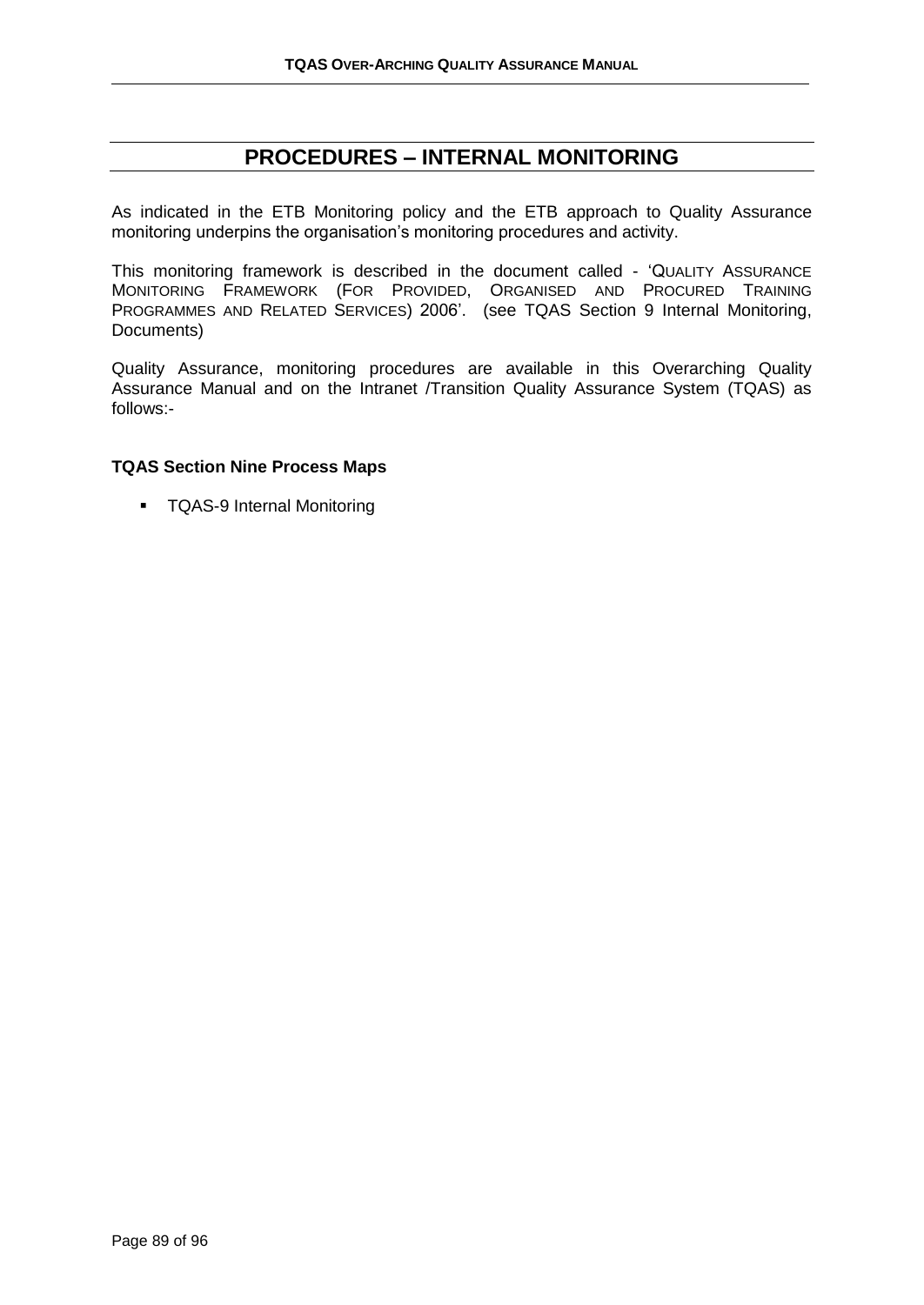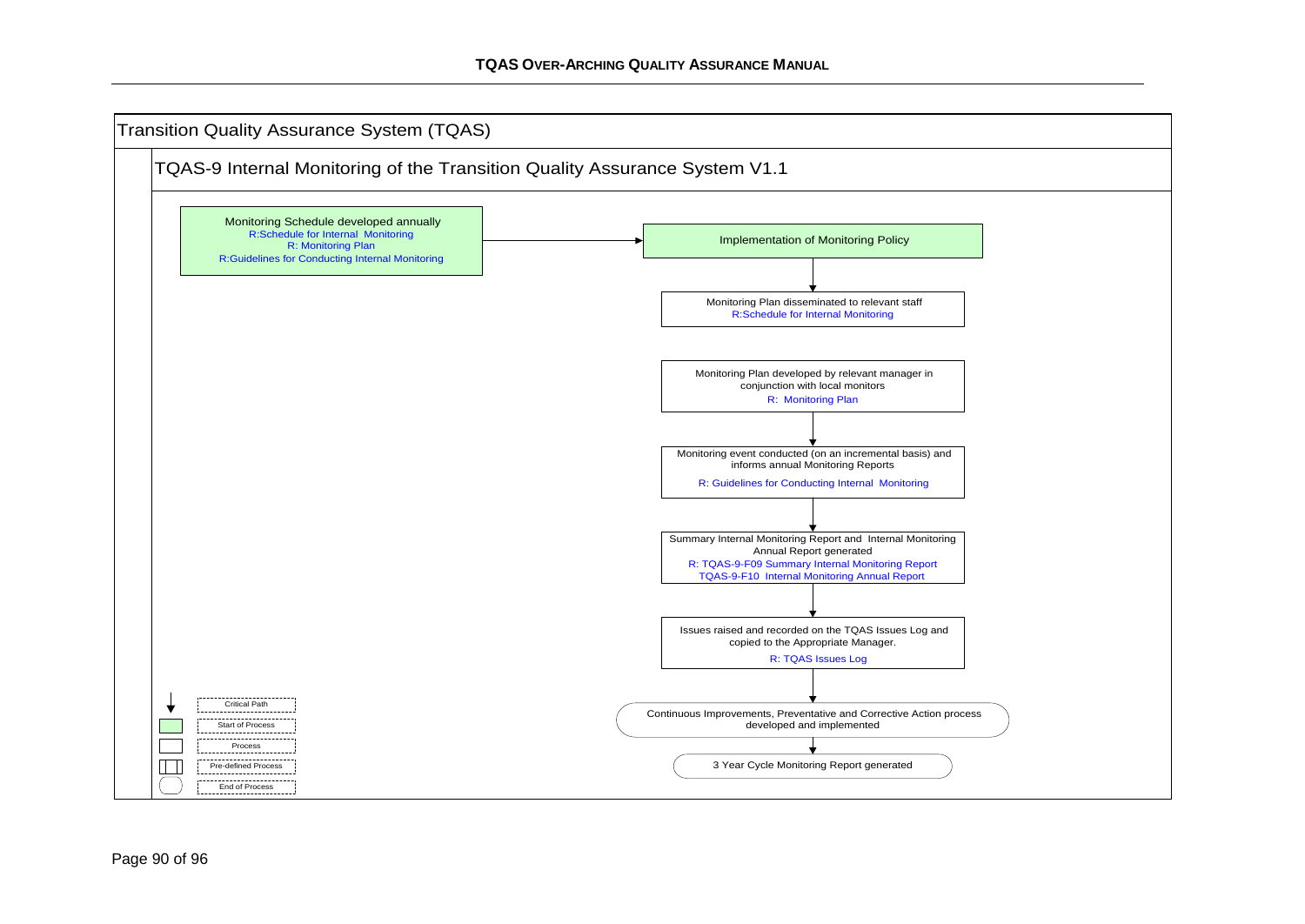### **9.6 Monitoring Evidence of Implementation**

- 9.6.1 THIS ETB monitors the implementation of this Monitoring policy.
- 9.6.2 Evidence to confirm implementation of the ETB Monitoring Policy and procedure will at a minimum, include:
	- o Monitoring schedules and plans
	- o Monitoring reports:- Internal and second provider monitoring reports
	- o ETB Quality Assurance Monitoring Approach document.
	- o Programme corrective, preventative and improvement actions
	- o Learner, staff and other stakeholder feedback results.
	- o Transition Quality Assurance System (TQAS) Documents and Forms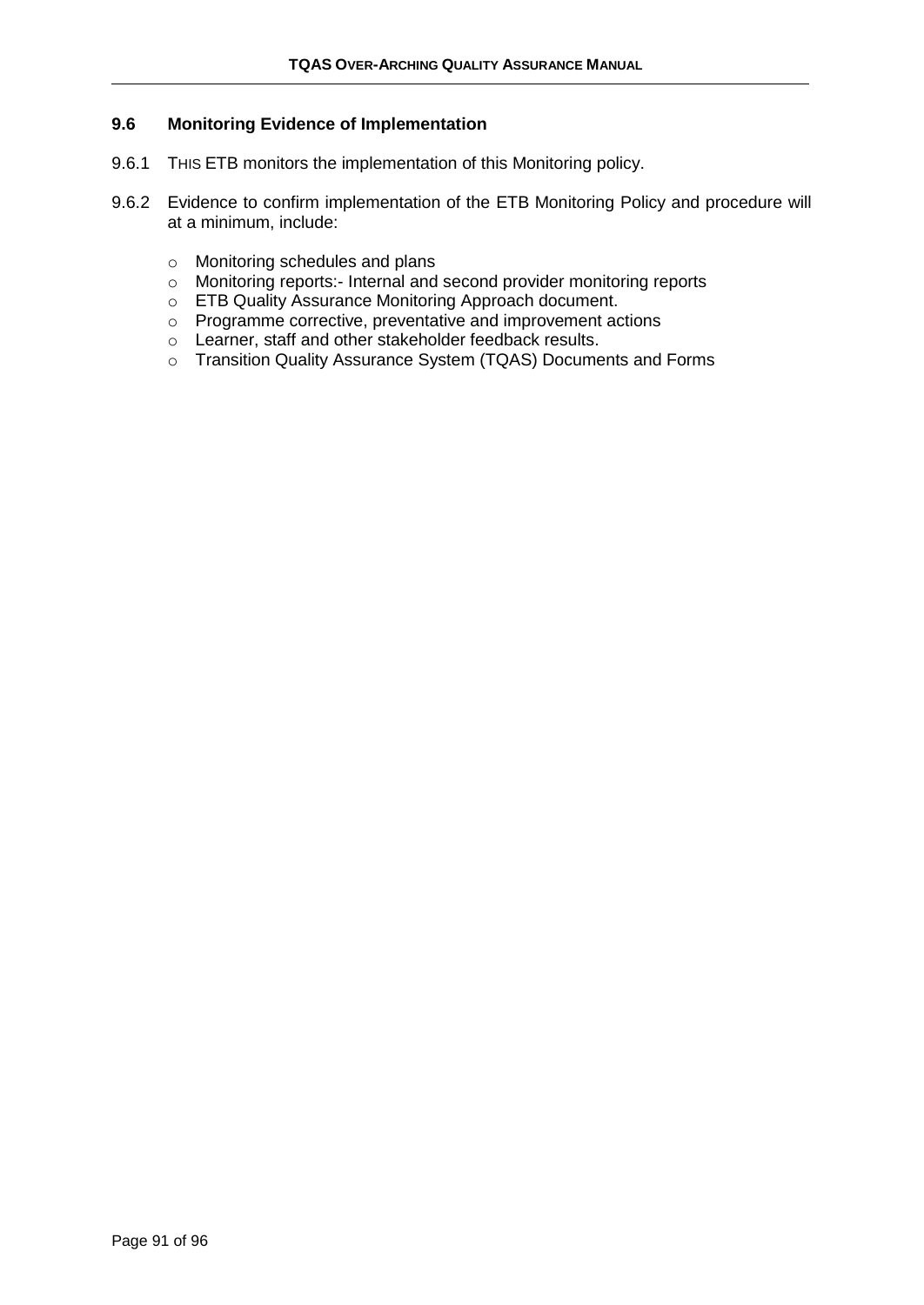### **10. SELF-EVALUATION OF PROGRAMMES AND SERVICES**

### **POLICY**

This ETB is committed to the on-going evaluation of its programmes and services to ensure continued relevance of each training programme and related services to stakeholders and to facilitate continuous improvement.

### **10.1 Purpose**

10.1.1 The purpose of this policy is to ensure the continued relevance and effectiveness of ETB programmes and related services to address labour market requirements, social cohesion and economic competitiveness at a national, geographical, sectoral, organisational and individual level.

#### **10.2 Responsibilities**

- 10.2.1 The ETB Management is responsible for evaluation of programmes and related services and oversees the implementation of the ETB evaluation process.
- 10.2.2 ETB *Quality Assurance Operational Procedures for Evaluation of Programmes and Services* **(or approved ETB procedure**) support the Quality Assurance evaluation process.
- 10.2.3 This ETB manages the implementation of this Evaluation of Programmes and Services policy.

### **10.3 Programme Evaluation Range and Schedule**

10.3.1 This ETB establishes an annual schedule for the evaluation of training programmes and related services.

#### **10.4 Programme Self Evaluation**

- 10.4.1 Quality assurance self-evaluation is a formal and structured process, undertaken by this ETB, in consultation with relevant stakeholders, which include programme staff and learners directly involved in a programme.
- 10.4.2 This ETB takes part in self-evaluation of its training programmes and related services.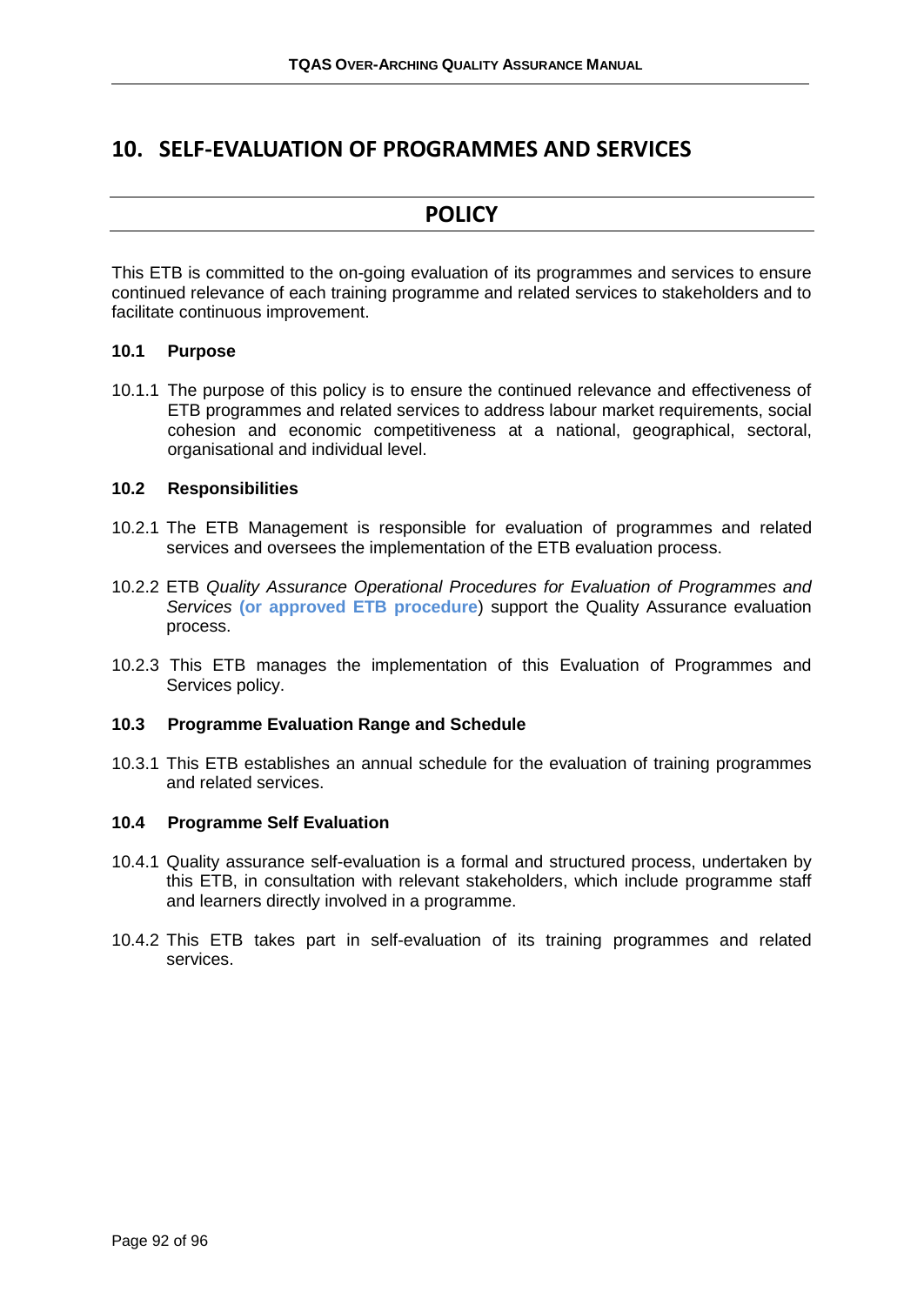- 10.4.3 This ETB carries out evaluation of training programmes and related services in a formal, inclusive and evidence-based way and:
	- a) Include the findings of all programme reviews and monitoring
	- b) Include evaluation contributions from learners, staff and other key stakeholders
	- c) Use a standardised quality assurance self-evaluation checklist to ensure that the relevant policy and procedure is being implemented
	- d) Involve an External Evaluator for ETB programmes leading to a QQI award. This External Evaluator is independent of programme delivery and capable of comparing the quality of the programme being evaluated with that of similar programmes available elsewhere
	- e) Produce a standardised Programme Self Evaluation Report which identifies strengths, areas for improvement and recommendations in relation to:
		- i) Programme design and content
		- ii) Programme delivery
		- iii) Assessment of learning
		- iv) Associated services and resources
		- v) Attainment of programme objectives
	- f) Produce a standardised Programme Improvement Plan based on recommendations from the Self Evaluation Report and which specifies the following:
		- i) Identification of improvement actions agreed
		- ii) Responsibilities for improvement actions required
		- iii) Agreed timeframe for implementation of improvement actions
		- iv) Implementation of improvement actions
	- g) Submit the Programme Self Evaluation Report and the Programme Improvement Plan to the relevant officer for consideration and approval
- 10.4.4 This ETB submits an internal evaluation report to QQI FETAC
- 10.4.5 This ETB considers, responds to and implements, as appropriate, Awards Councils' recommendations for improvement, if any.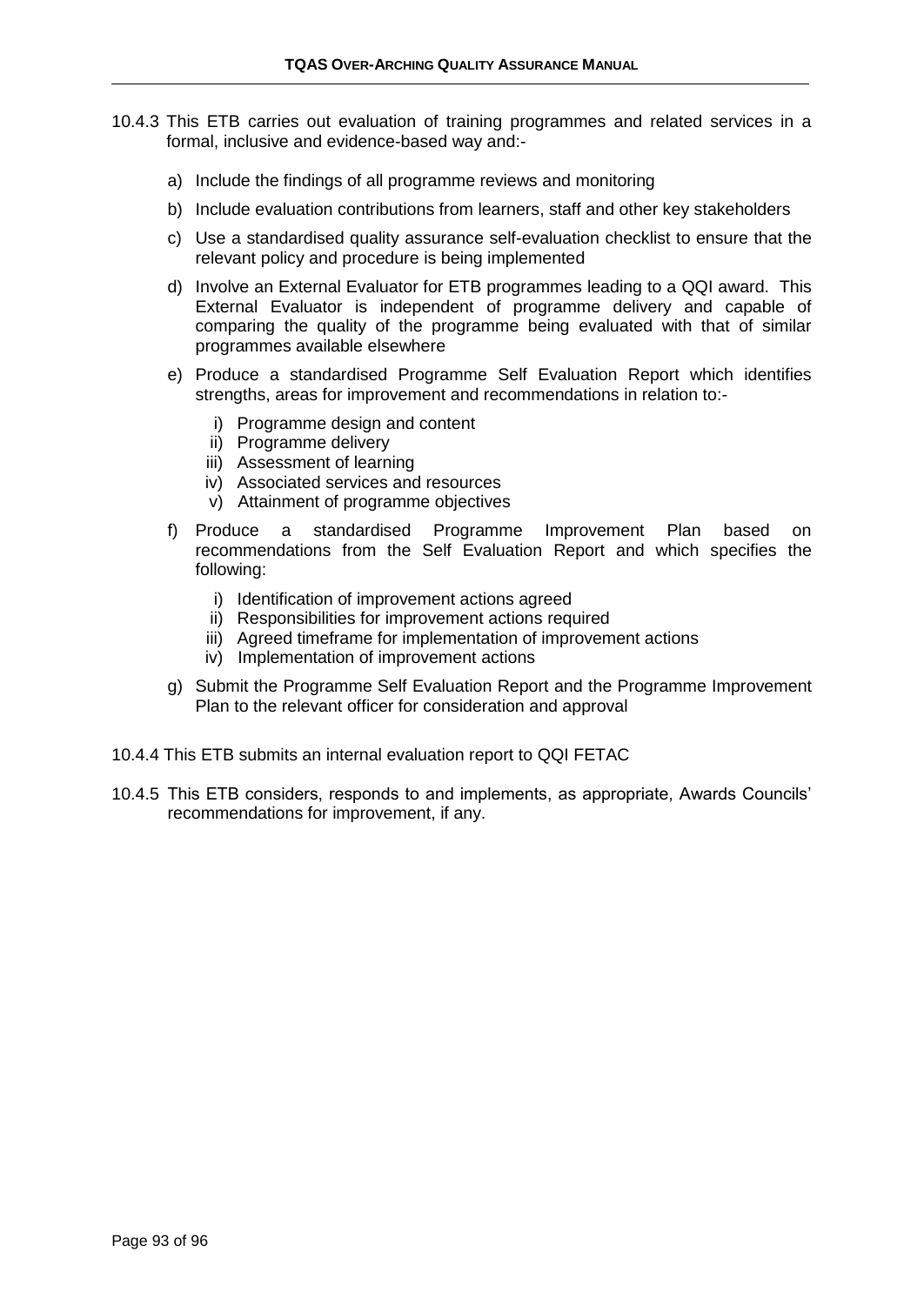# **PROCEDURES – SELF-EVALUATION OF PROGRAMMES AND SERVICES**

The ETB QUALITY ASSURANCE OPERATIONAL PROCEDURES FOR EVALUATION OF PROGRAMMES AND SERVICES' were developed through an internal consultative process, and draw on systems, structures, processes and procedures that are already in place and/or planned in this ETB. They take a pragmatic approach that aims to be cost and human resource effective. They have been developed to support this ETB in ensuring the continued relevance and effectiveness of its programmes and services in relation to labour market needs.

They provide the basis for this ETB to implement the ETB Quality Assurance Policy regarding Evaluation of Programmes and Services and to improve training practice. This helps to ensure organisational consistency while allowing the flexibility to take relevant issues such as range and nature of different programmes – into account in the design and implementation of evaluations.

They address areas such as:-

- o The evaluation process
- o Range of evaluations
- o Roles and responsibilities
- o ETB evaluation principles
- o ETB evaluation methodology.

These procedures are subject to an on-going consultation process.

Quality Assurance, procedures are available in this Overarching Quality Assurance Manual and on the Intranet /Transition Quality Assurance System (TQAS) as follows:-

#### **TQAS Section 10 Process Maps**

■ TQAS-10 Programme Evaluation

Additional information is also contained in the ETB Quality Assurance Operational Procedures for Evaluation of Programmes and Services leading to QQI FETAC awards located on TQAS Section 10 Programme Evaluation, Documents.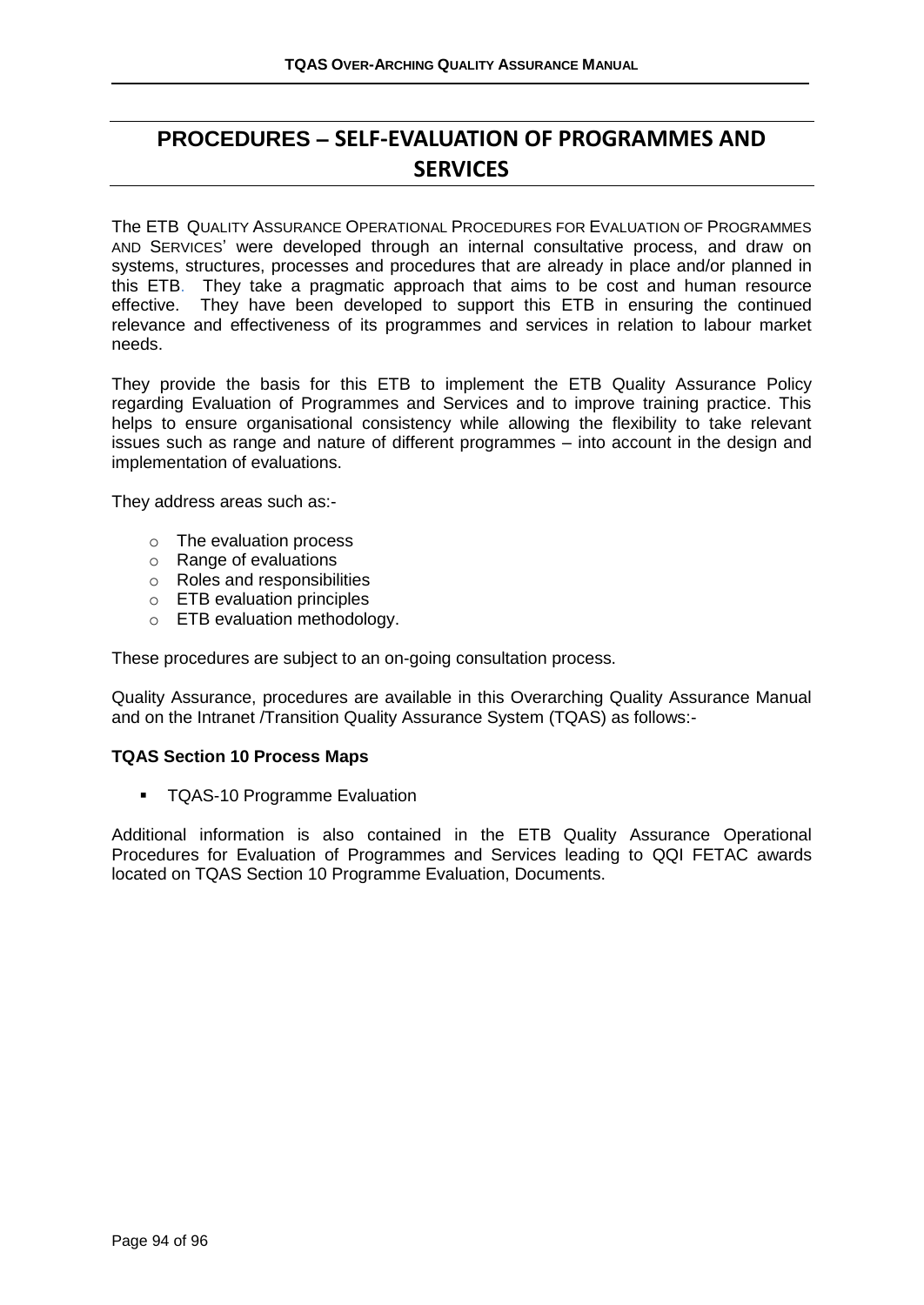